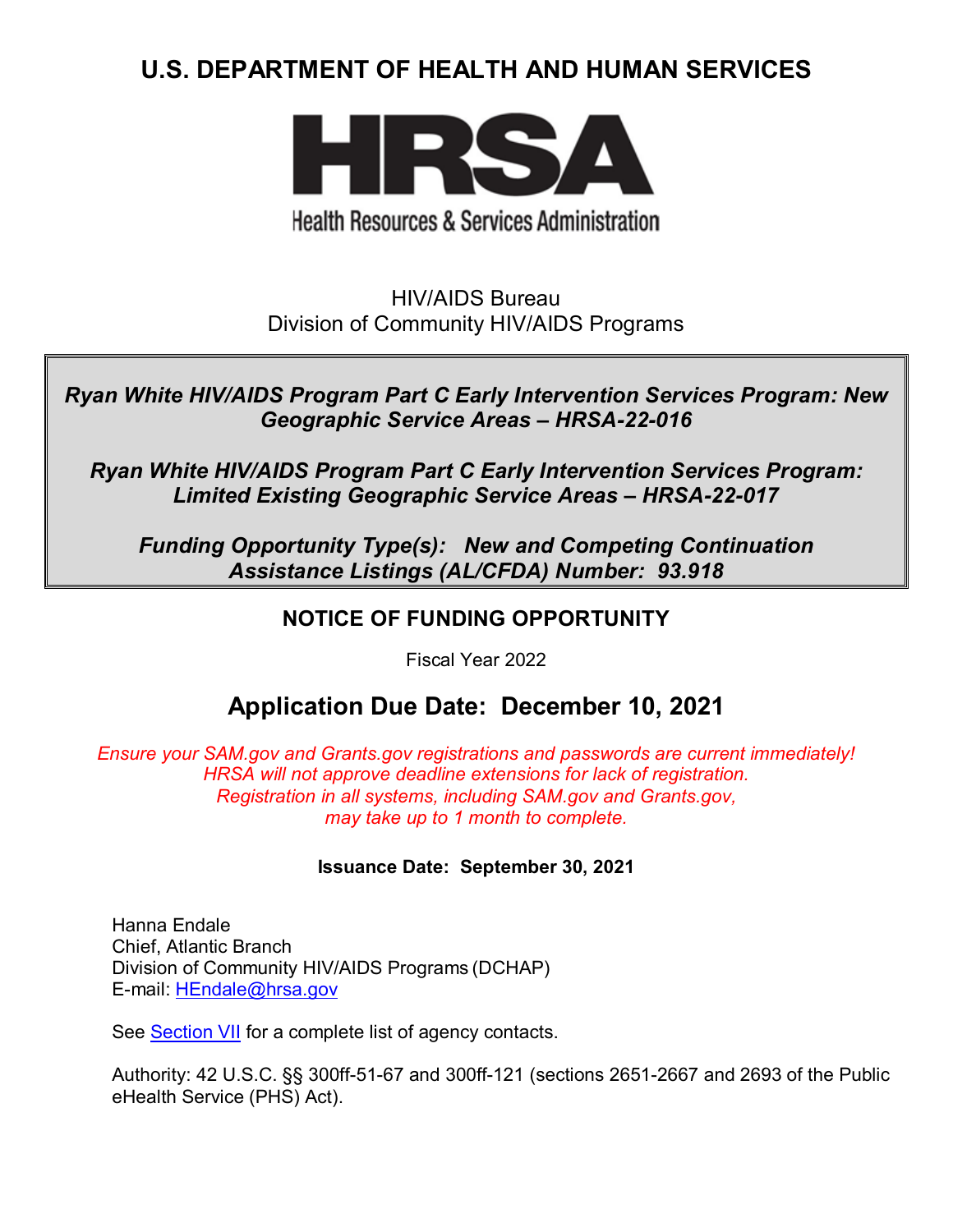### **508 Compliance Disclaimer**

Note: Persons using assistive technology may not be able to fully access information in this file. For assistance, please email or call one of the HRSA staff in [Section VII.](#page-49-0)  [Agency Contacts.](#page-49-0)

# **EXECUTIVE SUMMARY**

The Health Resources and Services Administration (HRSA) is accepting applications for fiscal year (FY) 2022 – FY 2024 Ryan White HIV/AIDS Program (RWHAP) Part C HIV Early Intervention Services (EIS) Program. The purpose of this program is to provide comprehensive primary health care and support services in an outpatient setting for low income people with HIV. Two notices of funding opportunity are contained in this announcement. HRSA-22-016 will fund RWHAP Part C EIS services in new geographic service areas. HRSA-22-017 will fund RWHAP Part C EIS services in five existing geographic service areas that have remained open for competition in FY 2022.

Under this announcement, applicants must propose to provide: (1) counseling for individuals with respect to HIV; (2) targeted HIV testing; (3) periodic medical evaluations of individuals with HIV and other clinical and diagnostic services regarding HIV; (4) therapeutic measures for preventing and treating the deterioration of the immune system, and for preventing and treating conditions arising from HIV; and (5) referrals for people with HIV to appropriate providers of health and support services. These services are to be provided directly or through referrals, contracts or memoranda of understanding (MOUs).

HRSA-22-016 is a competitive announcement open to current RWHAP Part C EIS recipients and new organizations proposing to provide RWHAP Part C EIS funded services in a new geographic area, as described by the applicant. **Newly proposed service areas under HRSA-22-016 must not geographically overlap with existing service areas as defined in [Appendix B](#page-55-0) in this Notice of Funding Opportunity and in [HRSA-22-011,](https://www.hrsa.gov/grants/find-funding/hrsa-22-011) [HRSA-22-014,](https://www.hrsa.gov/grants/find-funding/hrsa-22-014) and [HRSA-22-015.](https://www.hrsa.gov/grants/find-funding/hrsa-22-015)** HRSA anticipates awarding up to 15 new service areas under HRSA-22-016. **Applicants applying for more than one service area must submit a separate application for each service area**.

HRSA-22-017 is a competitive announcement open to current RWHAP Part C EIS recipients and new organizations proposing to provide RWHAP Part C EIS services to five existing geographic service areas, as described in [Appendix B.](#page-55-0) **Applicants of HRSA-22-017 must address the entire service area as defined in [Appendix B.](#page-55-0)**  HRSA anticipates awarding up to five service areas under HRSA-22-017. **Applicants applying for more than one service area must submit a separate application for each service area**.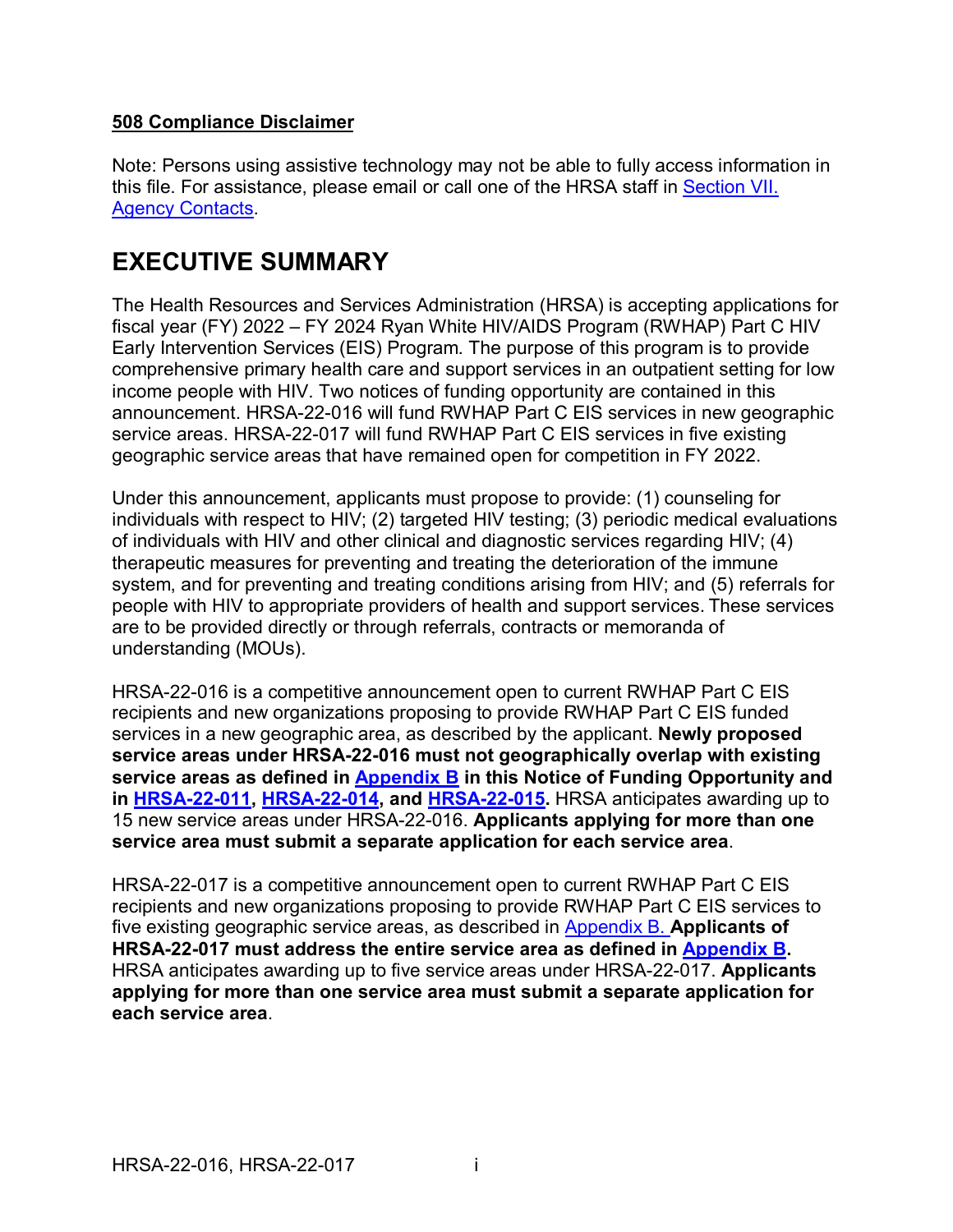| <b>Funding Opportunity Title:</b> | HRSA-22-016: Ryan White HIV/AIDS Program Part C                                                                                                                                                                                                                                                                                                                                                                                                                                                                                                                                                                                                                                                                                                                                                                                                                                                                                  |
|-----------------------------------|----------------------------------------------------------------------------------------------------------------------------------------------------------------------------------------------------------------------------------------------------------------------------------------------------------------------------------------------------------------------------------------------------------------------------------------------------------------------------------------------------------------------------------------------------------------------------------------------------------------------------------------------------------------------------------------------------------------------------------------------------------------------------------------------------------------------------------------------------------------------------------------------------------------------------------|
|                                   | <b>HIV Early Intervention Services Program: New</b><br>Geographic Service Areas                                                                                                                                                                                                                                                                                                                                                                                                                                                                                                                                                                                                                                                                                                                                                                                                                                                  |
|                                   | HRSA-22-017: Ryan White HIV/AIDS Program Part C                                                                                                                                                                                                                                                                                                                                                                                                                                                                                                                                                                                                                                                                                                                                                                                                                                                                                  |
|                                   | HIV Early Intervention Services Program: Limited                                                                                                                                                                                                                                                                                                                                                                                                                                                                                                                                                                                                                                                                                                                                                                                                                                                                                 |
|                                   | <b>Existing Geographic Service Areas</b>                                                                                                                                                                                                                                                                                                                                                                                                                                                                                                                                                                                                                                                                                                                                                                                                                                                                                         |
| <b>Funding Opportunity</b>        | HRSA-22-016 New Geographic Service Areas                                                                                                                                                                                                                                                                                                                                                                                                                                                                                                                                                                                                                                                                                                                                                                                                                                                                                         |
| Numbers:                          | HRSA-22-017 Limited Existing Geographic Service                                                                                                                                                                                                                                                                                                                                                                                                                                                                                                                                                                                                                                                                                                                                                                                                                                                                                  |
|                                   | Areas                                                                                                                                                                                                                                                                                                                                                                                                                                                                                                                                                                                                                                                                                                                                                                                                                                                                                                                            |
| Due Date for Applications:        | December 10, 2021                                                                                                                                                                                                                                                                                                                                                                                                                                                                                                                                                                                                                                                                                                                                                                                                                                                                                                                |
| <b>Anticipated Total Annual</b>   | HRSA-22-016 \$5,200,000                                                                                                                                                                                                                                                                                                                                                                                                                                                                                                                                                                                                                                                                                                                                                                                                                                                                                                          |
| <b>Available Funding:</b>         | HRSA-22-017 \$1,500,000                                                                                                                                                                                                                                                                                                                                                                                                                                                                                                                                                                                                                                                                                                                                                                                                                                                                                                          |
| <b>Estimated Number and Type</b>  | HRSA-22-016: Approximately 15 grants                                                                                                                                                                                                                                                                                                                                                                                                                                                                                                                                                                                                                                                                                                                                                                                                                                                                                             |
| of Award(s):                      | HRSA-22-017: 5 grants                                                                                                                                                                                                                                                                                                                                                                                                                                                                                                                                                                                                                                                                                                                                                                                                                                                                                                            |
| <b>Estimated Annual Award</b>     | HRSA-22-016 : Up to \$350,000 per year                                                                                                                                                                                                                                                                                                                                                                                                                                                                                                                                                                                                                                                                                                                                                                                                                                                                                           |
| Amount:                           | HRSA-22-017: Varies; See Appendix B                                                                                                                                                                                                                                                                                                                                                                                                                                                                                                                                                                                                                                                                                                                                                                                                                                                                                              |
| <b>Cost Sharing/Match</b>         | <b>No</b>                                                                                                                                                                                                                                                                                                                                                                                                                                                                                                                                                                                                                                                                                                                                                                                                                                                                                                                        |
| Required:                         |                                                                                                                                                                                                                                                                                                                                                                                                                                                                                                                                                                                                                                                                                                                                                                                                                                                                                                                                  |
| Project Period/Period of          | HRSA-22-016: May 1, 2022 through April 30, 2025                                                                                                                                                                                                                                                                                                                                                                                                                                                                                                                                                                                                                                                                                                                                                                                                                                                                                  |
| Performance                       | HRSA-22-017: Either April 1, 2022 through March 31,                                                                                                                                                                                                                                                                                                                                                                                                                                                                                                                                                                                                                                                                                                                                                                                                                                                                              |
|                                   | 2025 or May 1, 2022 through April 30, 2025, according                                                                                                                                                                                                                                                                                                                                                                                                                                                                                                                                                                                                                                                                                                                                                                                                                                                                            |
|                                   | to Appendix B                                                                                                                                                                                                                                                                                                                                                                                                                                                                                                                                                                                                                                                                                                                                                                                                                                                                                                                    |
|                                   | Each period of performance will be for three (3) years                                                                                                                                                                                                                                                                                                                                                                                                                                                                                                                                                                                                                                                                                                                                                                                                                                                                           |
| Eligible Applicants:              | Public and nonprofit private entities that are: a)<br>Federally-qualified health centers under section<br>1905(1)(2)(B) of the Social Security Act; b) Grantees<br>under section 1001 (regarding family planning) other<br>than States; c) Comprehensive hemophilia diagnostic<br>and treatment centers; d) Rural health clinics; e) Health<br>facilities operated by or pursuant to a contract with the<br>Indian Health Service; f) Community-based<br>organizations, clinics, hospitals and other health<br>facilities that provide early intervention services to<br>those persons infected with HIV/AIDS through<br>intravenous drug use; or g) Nonprofit private entities<br>that provide comprehensive primary care services to<br>populations at risk of HIV/AIDS, including faith-based<br>and community-based organizations. Tribes and tribal<br>organizations that meet the above criteria are eligible<br>to apply. |
|                                   | [See Section III-1 of this notice of funding opportunity<br>(NOFO), formerly known as the funding opportunity<br>announcement (FOA), for complete eligibility<br>information.]                                                                                                                                                                                                                                                                                                                                                                                                                                                                                                                                                                                                                                                                                                                                                   |

 $\Delta \sim 10^{-11}$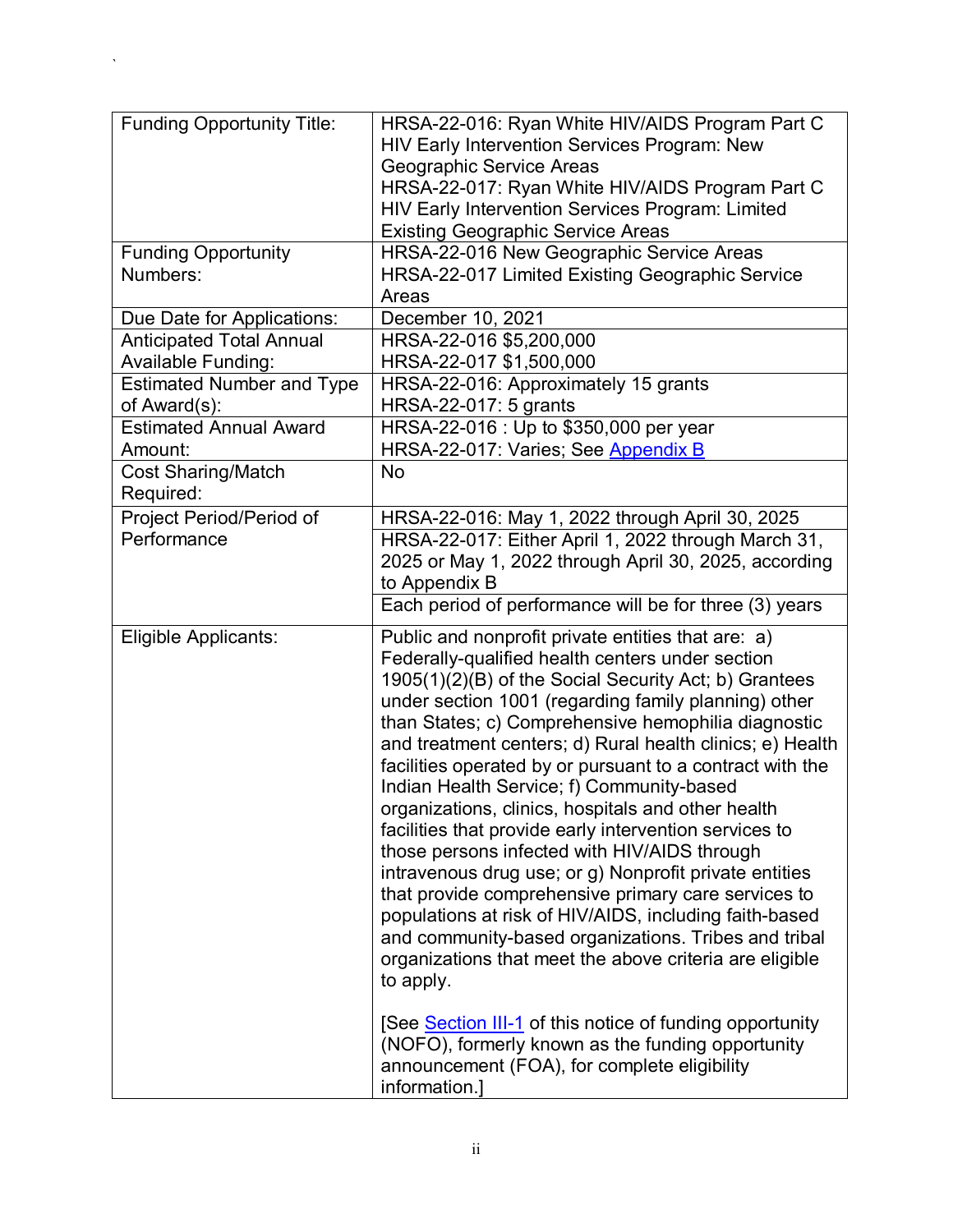### **Application Guide**

 $\lambda$ 

You (the applicant organization/agency) are responsible for reading and complying with the instructions included in HRSA's *SF-424 Application Guide,* available online at [http://www.hrsa.gov/grants/apply/applicationguide/sf424guide.pdf,](http://www.hrsa.gov/grants/apply/applicationguide/sf424guide.pdf) except where instructed in this NOFO to do otherwise.

### **Technical Assistance**

HRSA has scheduled the following technical assistance:

*Webinar*

Day and Date: Thursday October 28, 2021 Time:  $2 - 4$  p.m. ET Call-In Number: 1-833-568-8864 Meeting ID: 160-962-2200 Passcode: 79271053 Weblink: [https://hrsa](https://hrsa-gov.zoomgov.com/j/1609622200?pwd=ZnJPUjVPeGF5blFmV3dGT1l3aTYwdz09)[gov.zoomgov.com/j/1609622200?pwd=ZnJPUjVPeGF5blFmV3dGT1l3aTYwdz09](https://hrsa-gov.zoomgov.com/j/1609622200?pwd=ZnJPUjVPeGF5blFmV3dGT1l3aTYwdz09)

This TA webinar will be recorded and made available on the **TargetHIV Center** website at [https://targethiv.org/library/nofos.](https://targethiv.org/library/nofos)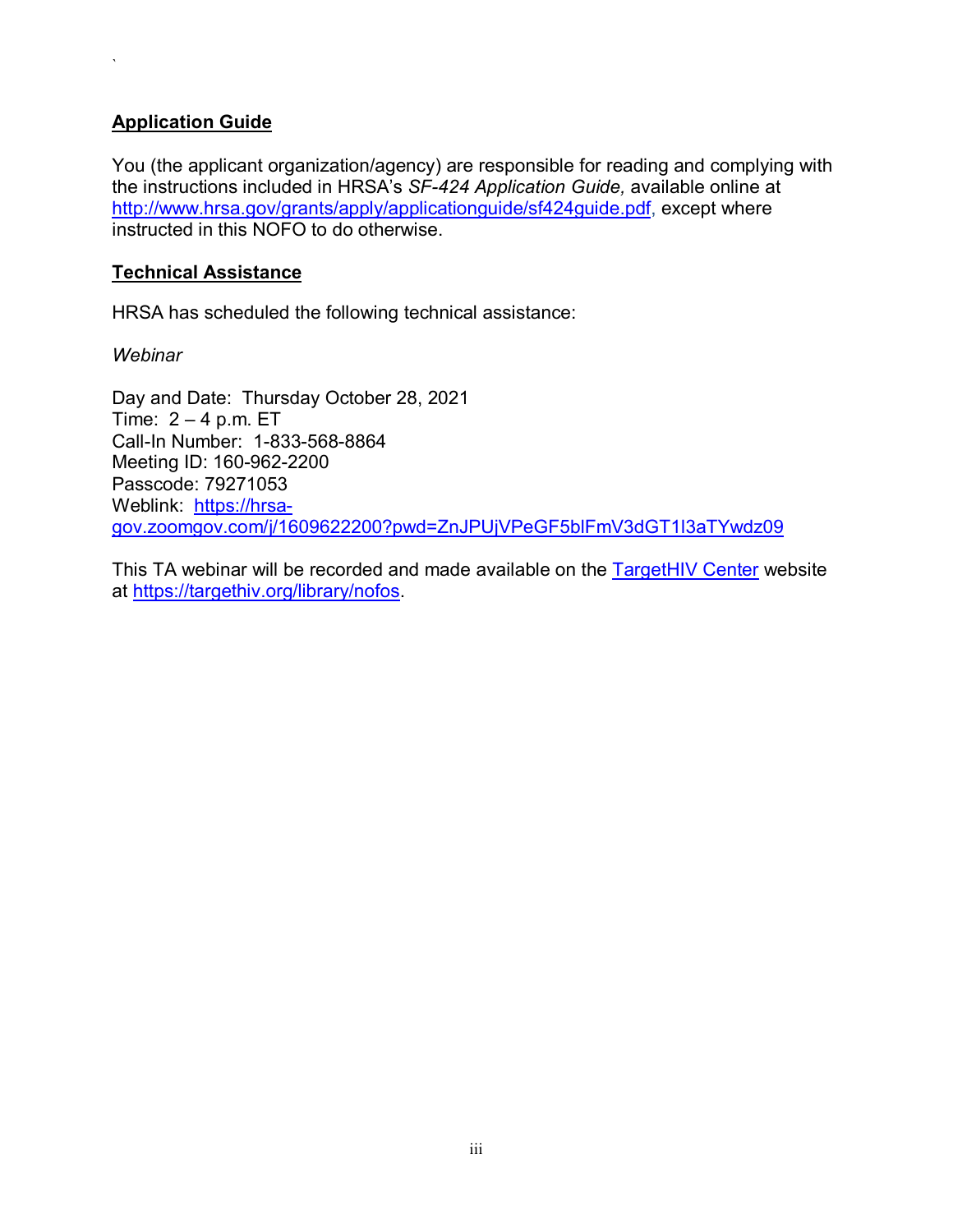# **Table of Contents**

| i.                                                                              |  |
|---------------------------------------------------------------------------------|--|
| ij.<br>iii.                                                                     |  |
|                                                                                 |  |
| V.                                                                              |  |
| 3. DUN AND BRADSTREET DATA UNIVERSAL NUMBERING SYSTEM (DUNS) NUMBER TRANSITION  |  |
| TO THE UNIQUE ENTITY IDENTIFIER (UEI) AND SYSTEM FOR AWARD MANAGEMENT (SAM). 34 |  |
|                                                                                 |  |
|                                                                                 |  |
|                                                                                 |  |
|                                                                                 |  |
|                                                                                 |  |
|                                                                                 |  |
|                                                                                 |  |
|                                                                                 |  |
|                                                                                 |  |
|                                                                                 |  |
|                                                                                 |  |
|                                                                                 |  |
| APPENDIX A: RWHAP PART C EIS ADDITIONAL AGREEMENTS AND ASSURANCES  48           |  |
|                                                                                 |  |

 $\mathbf{x} \in \mathbb{R}^{d \times d}$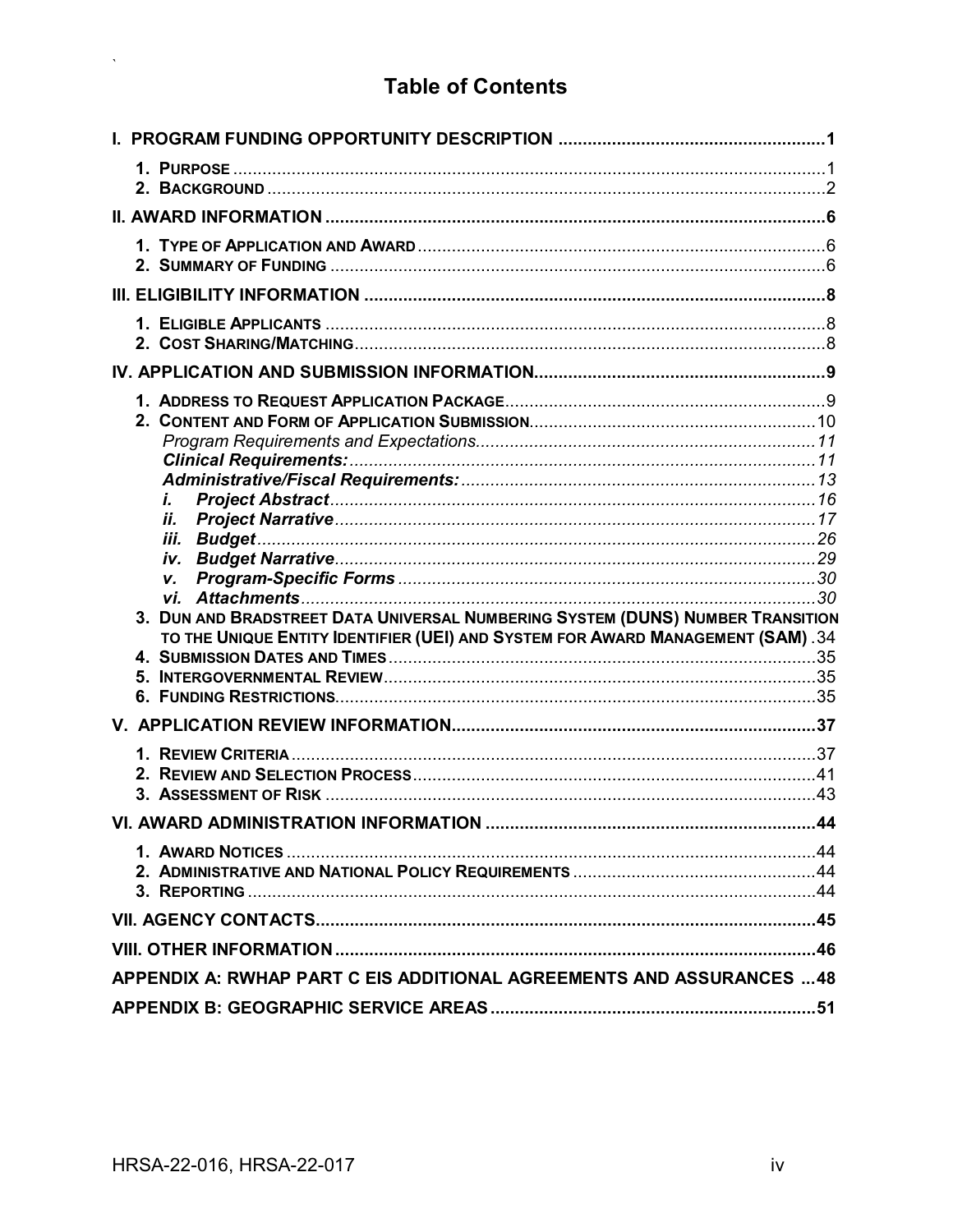# <span id="page-5-0"></span>**I. Program Funding Opportunity Description**

## <span id="page-5-1"></span>**1. Purpose**

`

HRSA-22-016 announces the opportunity to apply for funding under Ryan White HIV/AIDS Program (RWHAP) Part C Early Intervention Services (EIS) Program: New Geographic Service Areas. HRSA-22-017 announces the opportunity to apply for funding under Ryan White HIV/AIDS Program (RWHAP) Part C Early Intervention Services (EIS) Program: Limited Existing Geographic Service Areas. The purpose of these programs is to provide comprehensive primary health care and support services in an outpatient setting for low income people with HIV.

Under these announcements, successful applicants must provide: (1) counseling for individuals with respect to HIV; (2) targeted HIV testing; (3) periodic medical evaluations of individuals with HIV and clinical and diagnostic services for HIV care and treatment; (4) therapeutic measures for preventing and treating the deterioration of the immune system, and for preventing and treating conditions arising from HIV; and (5) referrals for people with HIV to appropriate providers of health care and support services. These services are to be provided directly or through referrals, contracts or memoranda of understanding (MOUs).

## **Note: Applicants must apply under the correct announcement number**

## **For applicants of HRSA-22-016**

This competition is open to current RWHAP Part C EIS recipients and new organizations proposing to provide RWHAP Part C EIS funded services in a new geographic service area(s) as described by the applicant. HRSA will fund up to fifteen new service areas under this notice. For the purposes of this NOFO, a new service area is a defined geographic area with a demonstrated need for comprehensive primary health care and support services in an outpatient setting for low income underserved people with HIV not adequately covered by other sources of support. Newly proposed service areas must not geographically overlap with existing RWHAP Part C EIS service areas as defined in **Appendix B** of this NOFO and in [HRSA-22-011,](https://www.hrsa.gov/grants/find-funding/hrsa-22-011) [HRSA-22-014,](https://www.hrsa.gov/grants/find-funding/hrsa-22-014) and [HRSA-22-015.](https://www.hrsa.gov/grants/find-funding/hrsa-22-015) **If you are applying for more than one service area, you must submit a separate application for each proposed service area.**

## **For applicants of HRSA-22-017**

This competition is open to current RWHAP Part C EIS recipients and new organizations proposing to provide RWHAP Part C EIS funded services in existing geographic service areas, as listed and defined in [Appendix B](#page-55-0) of this announcement. RWHAP Part C EIS recipients must provide comprehensive primary health care and support services throughout the entire respective designated geographic service area (referred to as "service areas" throughout this NOFO) listed in [Appendix B](#page-55-0) with the goals of providing optimal HIV care and treatment for low-income underserved people with HIV not adequately covered by other sources of support. HRSA will fund up to five service areas under this notice. **Applications under HRSA-22-017 must address the entire service area, as defined in** [Appendix B](#page-55-0)**. If you are applying for more than one service area, you must submit a separate application for each service area.**

For more details, see [Program Requirements and Expectations.](#page-15-0)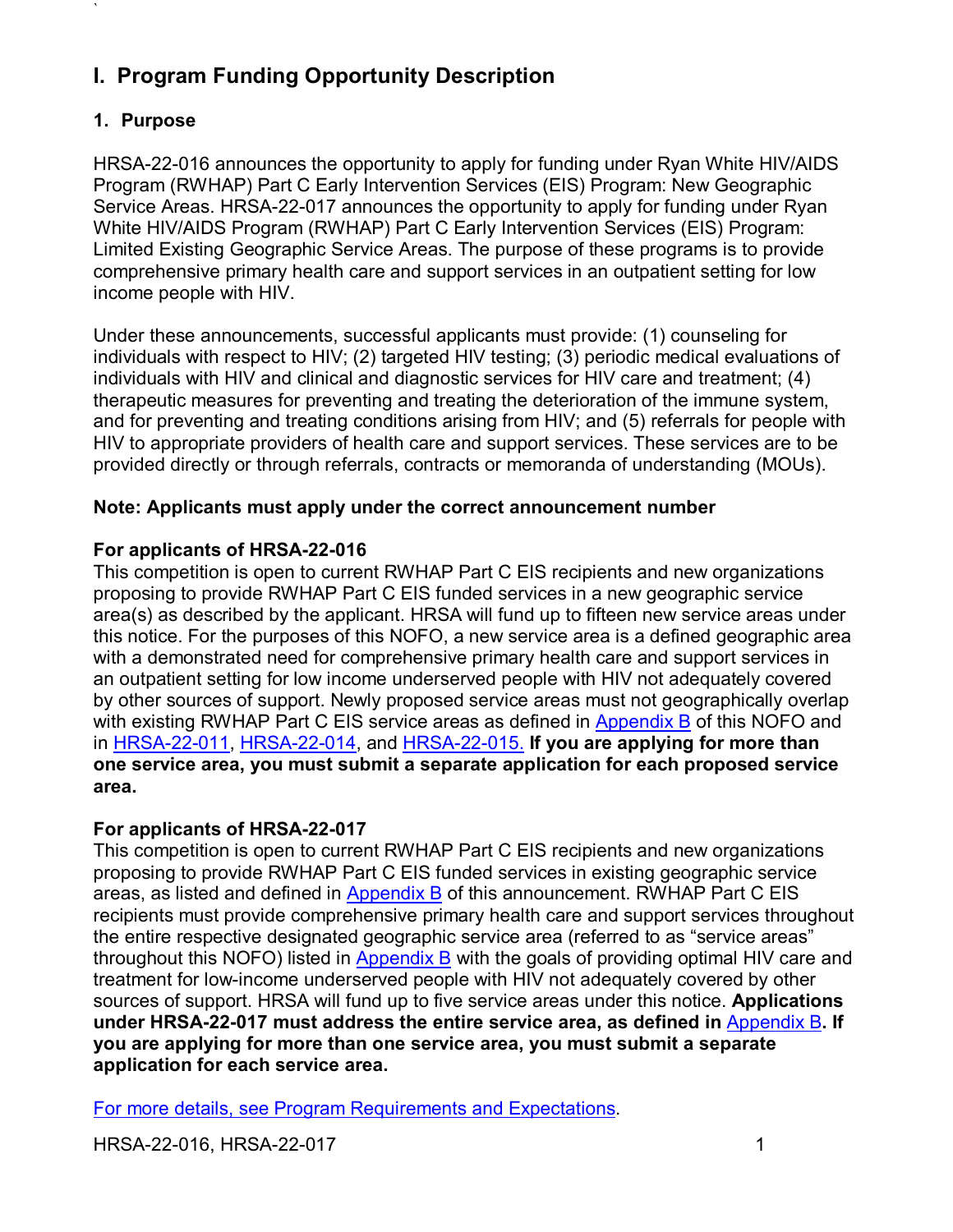All allowable services must relate to HIV diagnosis, care, and support, and must adhere to established HIV clinical practice standards consistent with U.S. Department of Health and [Human Services \(HHS\) Guidelines.](https://aidsinfo.nih.gov/guidelines) Please refer to the HIV/AIDS Bureau (HAB) [Policy](https://hab.hrsa.gov/sites/default/files/hab/program-grants-management/ServiceCategoryPCN_16-02Final.pdf)  Clarification Notice (PCN) 16-02 *[Ryan White HIV/AIDS Program Services](https://hab.hrsa.gov/sites/default/files/hab/program-grants-management/ServiceCategoryPCN_16-02Final.pdf)* for a list of RWHAP allowable core medical and support services and their descriptions. According to the RWHAP Part C legislation:

- •At least 50 percent of the amount received under the grant must be expended on EIS costs (except counseling and referrals/linkage to care);
- •At least 75 percent of the award (after reserving amounts for administrative costs, planning/evaluation, and clinical quality management (CQM)) must be expended on core medical services costs (Please note: EIS is a subset of this 75 percent of the award) and;
- •Not more than 10 percent of the total RWHAP Part C grant funds can be expended on administrative costs.

Applicants seeking a waiver to the core medical services requirement must submit a waiver request with this application. If submitting with the application, a core medical services waiver request should be included as **[Attachment 15](#page-38-1)**.

## <span id="page-6-0"></span>**2. Background**

`

The Ryan White HIV/AIDS Program (RWHAP) provides a comprehensive system of HIV primary medical care, essential support services, and medications for low-income people with HIV. The program funds grants to states, cities, counties, and local community-based organizations to provide care and treatment services to people with HIV to improve health outcomes and reduce HIV transmission.

The RWHAP has five statutorily defined Parts (Parts A, B, C, D and F) that provide funding for core medical and support services and medications; technical assistance; clinical training; and the development of innovative models of care to meet the needs of different communities and populations affected by HIV.

An important framework in the RWHAP is the HIV care continuum, which depicts the series of stages a person with HIV engages in from initial diagnosis through their successful treatment with HIV medication to achieve viral suppression. Supporting people with HIV to reach viral suppression not only increases their own quality of life and lifespan, it also prevents sexual transmission to an HIV-negative partner.

The HIV care continuum framework allows recipients and planning groups to measure progress and to direct HIV resources most effectively. RWHAP recipients are encouraged to assess the outcomes of their programs and should work with their community and public health partners to improve outcomes across the HIV care continuum. HRSA encourages recipients to use the [performance measures](http://hab.hrsa.gov/deliverhivaidscare/habperformmeasures.html) developed for the RWHAP at their local level to assess the efficacy of their programs and to analyze and improve the gaps along the HIV care continuum.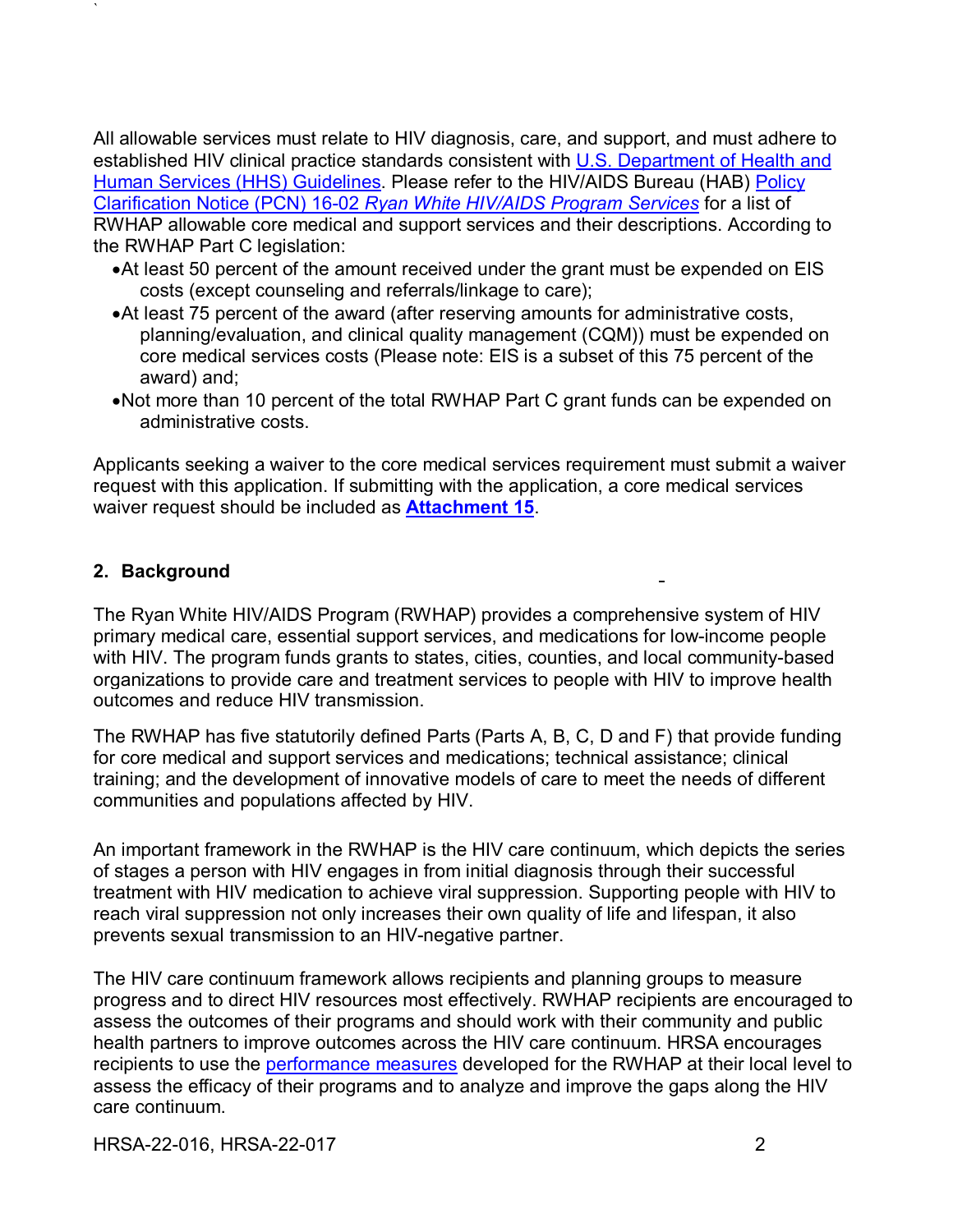## **Strategic Frameworks and National Objectives**

`

National objectives and strategic frameworks like the [Healthy People 2030,](https://health.gov/healthypeople) the [HIV National](https://www.hiv.gov/federal-response/hiv-national-strategic-plan/hiv-plan-2021-2025)  [Strategic Plan: A Roadmap to End the HIV Epidemic](https://www.hiv.gov/federal-response/hiv-national-strategic-plan/hiv-plan-2021-2025) in the U.S (2021 – 2025); the [Sexually](https://www.hhs.gov/programs/topic-sites/sexually-transmitted-infections/plan-overview/index.html)  [Transmitted Infections National Strategic Plan for the United States \(2021 –](https://www.hhs.gov/programs/topic-sites/sexually-transmitted-infections/plan-overview/index.html) 2025); and the [Viral Hepatitis National Strategic Plan for the United States: A Roadmap to](https://www.hhs.gov/hepatitis/viral-hepatitis-national-strategic-plan/national-viral-hepatitis-action-plan-overview/index.html) Elimination [\(2021 –](https://www.hhs.gov/hepatitis/viral-hepatitis-national-strategic-plan/national-viral-hepatitis-action-plan-overview/index.html) 2025) are crucial to addressing key public health challenges facing low-income people with HIV. These strategies detail the principles, priorities, and actions to guide the national public health response and provides a blueprint for collective action across the federal government and other sectors. The RWHAP supports the implementation of these strategies and recipients should align their organization's efforts, within the parameters of the RWHAP statute and program guidance, with these strategies to the extent possible.

## **Expanding the Effort: Ending the HIV Epidemic in the U.S.**

According to recent data from the [2019 Ryan White Services Report \(RSR\),](https://hab.hrsa.gov/sites/default/files/hab/data/datareports/RWHAP-annual-client-level-data-report-2019.pdf) the RWHAP has made tremendous progress toward ending the HIV epidemic in the United States. From 2015 to 2019, HIV viral suppression among RWHAP patients who have had one or more medical visits during the calendar year and at least one viral load with a result of <200 copies/mL reported, has increased from 83.4 percent to 88.1 percent. Additionally, racial/ethnic, age-based, and regional disparities reflected in viral suppression rates have significantly decreased.<sup>1</sup> For example, the disparities in viral suppression rates between Black/African Americans and white clients have decreased since [2](#page-7-1)010.<sup>2</sup> These improved outcomes mean more people with HIV in the United States will live near normal lifespans and have a reduced risk of transmitting HIV to others.<sup>[3](#page-7-2)</sup>

In February 2019, the [Ending the HIV Epidemic](https://www.hiv.gov/federal-response/ending-the-hiv-epidemic/overview/ending-epidemic-timeline) in the U.S. (EHE) initiative was launched to further expand federal efforts to reduce HIV infections. This 10-year initiative seeks to achieve the important goal of reducing new HIV infections in the United States to fewer than 3,000 per year by 2030. The initiative promotes and implements four strategies to substantially reduce HIV transmissions – Diagnose, Treat, Prevent, and Respond. The initiative is a collaborative effort among key HHS agencies, primarily HRSA, the Centers for Disease Control and Prevention (CDC), the National Institutes of Health (NIH), the Indian Health Service (IHS), and the Substance Abuse and Mental Health Services Administration (SAMHSA).

For the RWHAP, the EHE initiative expands the program's ability to meet the needs of clients specifically focusing on linking people with HIV who are either newly diagnosed, diagnosed but currently not in care, or are diagnosed and in care but not yet virally suppressed, to the essential HIV care and treatment and support services needed to help them achieve viral suppression.

<span id="page-7-1"></span>while 88.3 percent of white clients were virally suppressed in 2015 and 91.8 percent in 2019.

<span id="page-7-0"></span> $\overline{a}$ <sup>1</sup> Health Resources and Services Administration. Ryan White HIV/AIDS Program Annual Client-Level Data Report 2019. [http://hab.hrsa.gov/data/data-reports.](http://hab.hrsa.gov/data/data-reports) Published December 2020. Accessed December 2, 2020. <sup>2</sup> Black/African American clients went from 79.4 percent viral suppression in 2015 to 85.2 percent in 2019,

<span id="page-7-2"></span>HRSA-22-016, HRSA-22-017 3 <sup>3</sup> National Institute of Allergy and Infectious Diseases (NIAID). Preventing Sexual Transmission of HIV with Anti-HIV Drugs. In: ClinicalTrials.gov [Internet]. Bethesda (MD): National Library of Medicine (US). 2000- [cited 2016 Mar 29]. Available from:<https://clinicaltrials.gov/> NCT00074581 NLM Identifier: NCT00074581.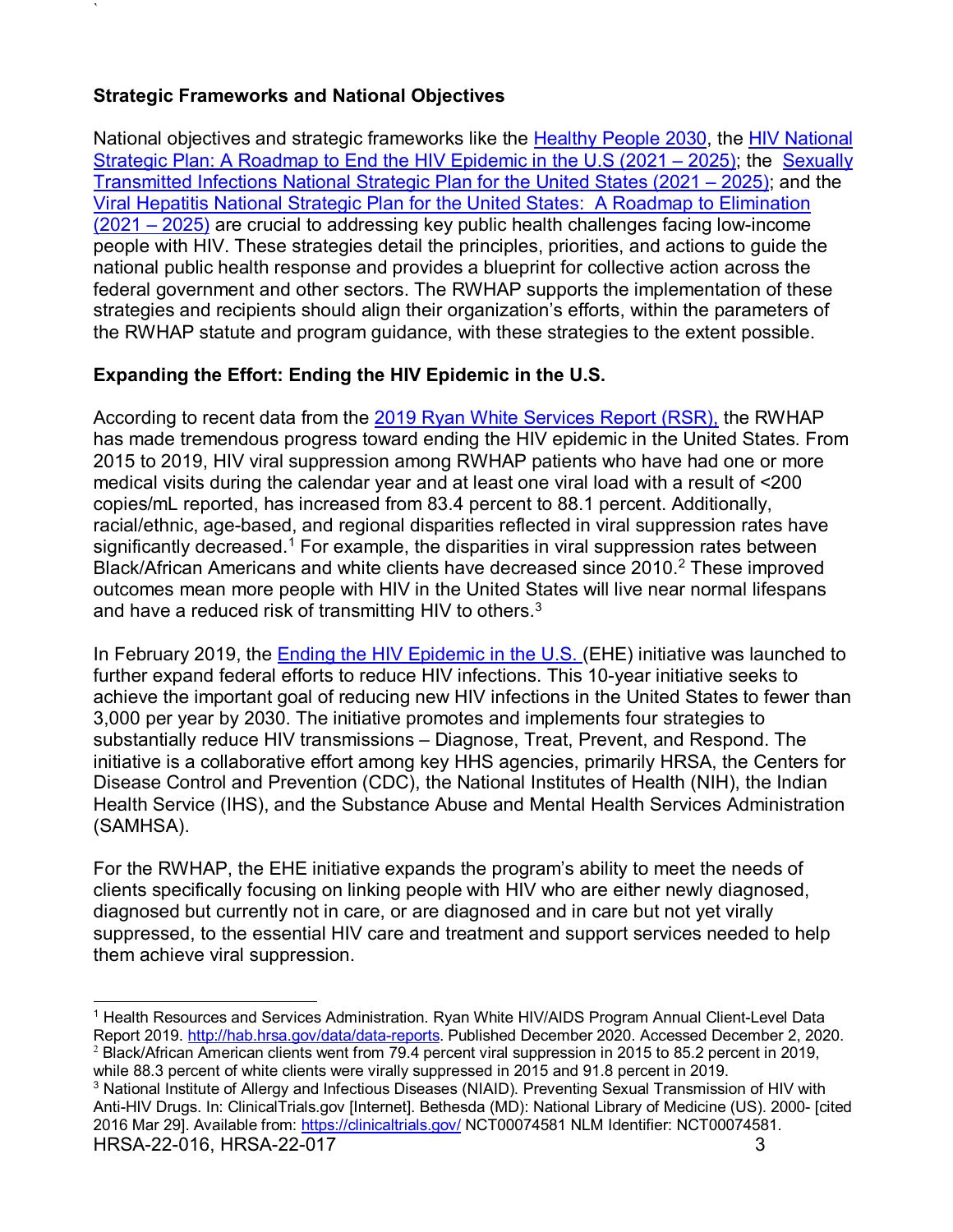## **Using Data Effectively: Integrated Data Sharing and Use**

`

HRSA and CDC's Division of HIV/AIDS Prevention support integrated data sharing, analysis, and utilization for the purposes of program planning, conducting needs assessments, determining unmet need estimates, reporting, quality improvement, enhancing the HIV care continuum, and public health action. HRSA strongly encourages RWHAP recipients to:

- Follow the principles and standards in the Data Security and Confidentiality [Guidelines for HIV, Viral](http://www.cdc.gov/nchhstp/programintegration/docs/pcsidatasecurityguidelines.pdf) [Hepatitis, Sexually Transmitted Disease, and](http://www.cdc.gov/nchhstp/programintegration/docs/pcsidatasecurityguidelines.pdf)  [Tuberculosis Programs: Standards to Facilitate](http://www.cdc.gov/nchhstp/programintegration/docs/pcsidatasecurityguidelines.pdf) [Sharing and Use of Surveillance](http://www.cdc.gov/nchhstp/programintegration/docs/pcsidatasecurityguidelines.pdf)  [Data for Public Health Action.](http://www.cdc.gov/nchhstp/programintegration/docs/pcsidatasecurityguidelines.pdf)
- Establish data sharing agreements between surveillance and HIV programs to ensure clarity about the process and purpose of the data sharing and utilization.

Integrated data sharing, analysis, and utilization of HIV data by state and territorial health departments can help further progress toward reaching the HIV National Strategic Plan goals and improve outcomes on the HIV care continuum.

HRSA strongly encourages complete CD4, viral load (VL) and HIV nucleotide sequence reporting to the state and territorial health departments' HIV surveillance systems to benefit fully from integrated data sharing, analysis, and utilization. State health departments may use CD4, VL, and nucleotide sequence data to identify cases, stage of HIV disease at diagnosis, and monitor disease progression. These data can also be used to evaluate HIV testing and prevention efforts, determine entry into and retention in HIV care, measure viral suppression, monitor prevalence of antiretroviral drug resistance, detect transmission clusters and understand transmission patterns, and assess unmet health care needs. Analyses at the national level to monitor progress toward ending the HIV epidemic in the U.S. can only occur if all HIV-related CD4, VL, and HIV nucleotide sequence test results are reported by all jurisdictions. CDC requires the reporting to the National HIV Surveillance System (NHSS) all HIV-related CD4 results (counts and percentages), all VL results (undetectable and specific values), and HIV nucleotide sequences.

### **Program Resources and Innovative Models**

HRSA has a number of projects and resources that may assist RWHAP recipients with program implementation. These include a variety of HRSA HAB cooperative agreements, contracts, and grants focused on specific technical assistance (TA), evaluation, and intervention activities. A list of these resources is available on **[TargetHIV](https://targethiv.org/help/ta-directory)**. Recipients should be familiar with these resources and are encouraged to use them as needed to support their program implementation.

### • **[E2i: Using Evidence-Informed Interventions to Improve Health Outcomes among](https://targethiv.org/e2i)  [People Living with HIV](https://targethiv.org/e2i)**

E2i uses an implementation science approach to evaluate and understand existing and new intervention strategies that can be used in RWHAP provider settings. Once interventions or strategies are demonstrated and evaluated using implementation science, manuals, guides, interactive online tools, publications, and instructional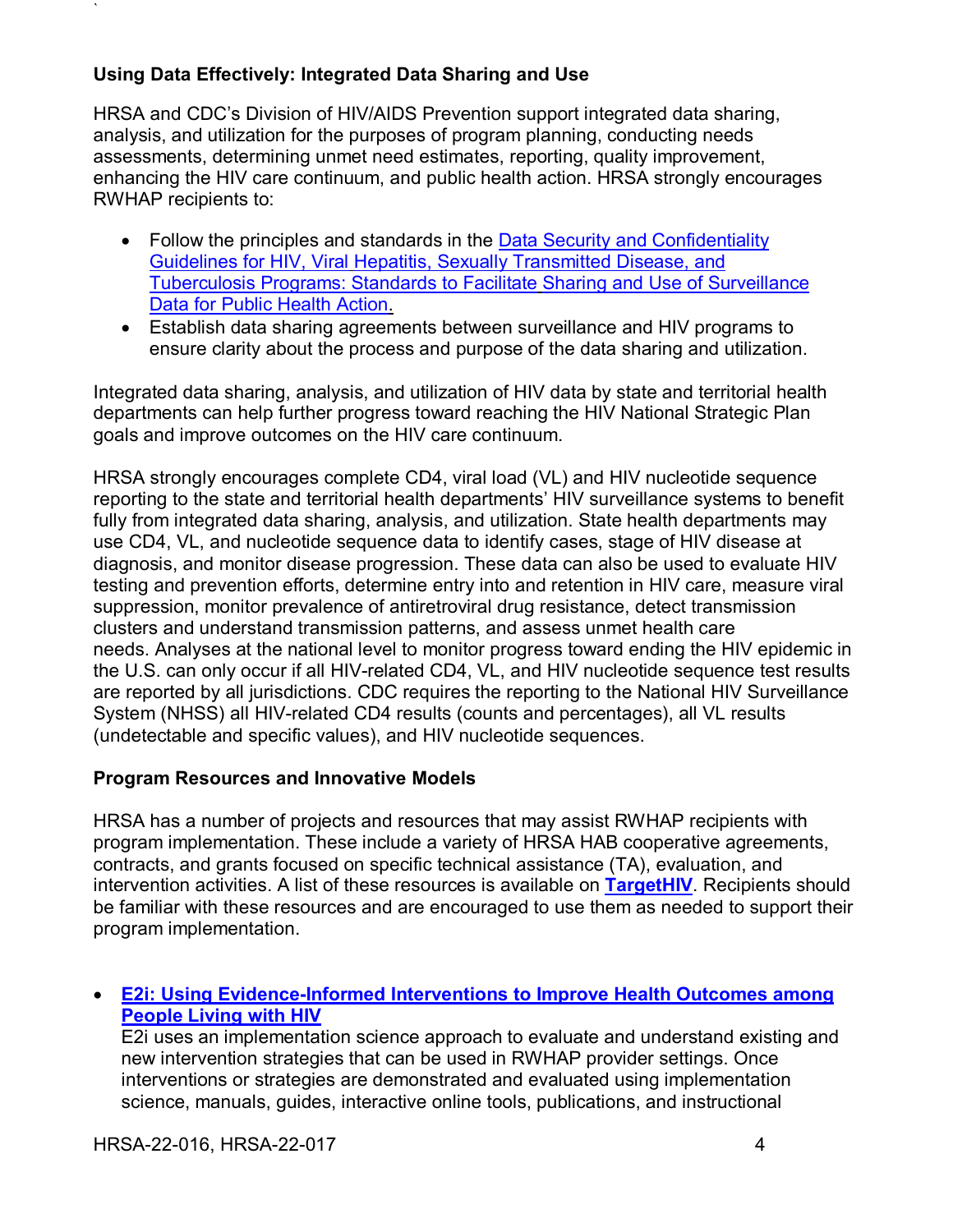materials are developed and disseminated for replication and integration into RWHAP provider settings.

### • **[Integrating HIV Innovative Practices](https://targethiv.org/ihip) (IHIP)**

`

Resources on the IHIP website include easy-to-use training manuals, curricula, case studies, pocket guides, monographs, and handbooks, as well as informational handouts and infographics about SPNS generally. IHIP also hosts TA training webinars designed to provide a more interactive experience with experts, and a TA help desk exists for you to submit additional questions and share your own lessons learned.

### • **[Replication Resources from the SPNS Systems Linkages and](https://targethiv.org/library/replication-resources-spns-systems-linkages-and-access-care) Access to Care**

There are intervention manuals for patient navigation, care coordination, state bridge counselors, data to care, and other interventions developed for use at the state and regional levels to address specific HIV care continuum outcomes among hard-to-reach people with HIV.

### • **[Dissemination of Evidence Informed Interventions](https://targethiv.org/deii)**

The Dissemination of Evidence-Informed Interventions initiative ran from 2015-2020 and disseminated four adapted linkage and retention interventions from prior SPNS and the Minority HIV/AIDS Funds (MHAF) from the HHS Secretary's Office initiatives to improve health outcomes along the HIV care continuum. The initiative produced four evidenceinformed care and treatment interventions (CATIs) that are replicable, cost-effective, capable of producing optimal HIV care continuum outcomes, and easily adaptable to the changing healthcare environment. Manuals are currently available at the link provided and will be updated on an ongoing basis.

HRSA HAB also recognizes the importance of addressing emerging issues, as well as supporting the needs of special populations. To help recipients in responding to these critical issues, HRSA HAB funds projects to provide technical assistance and resources for recipients. Examples of projects include:

- **[Building Futures: Supporting Youth Living with HIV](https://targethiv.org/library/hrsa-hab-building-futures-supporting-youth-living-hiv)**
- **The [Center for Engaging Black MSM Across the Care Continuum](https://targethiv.org/cebacc) (CEBACC)**
- **[Using Community Health Workers to Improve Linkage and Retention in Care](https://targethiv.org/chw)**

**Social determinants of health (SDOH)** are conditions in which people are born, grow, live, work, and age. They include factors like socioeconomic status, education, neighborhood and physical environment, community violence, employment, and social support networks, as well as access to health care. Intimate partner violence (IPV) is among these factors that can disproportionately affect underserved communities.

According to Centers for Disease Control and Prevention, National Intimate Partner and Sexual Violence Survey (NISVS), IPV describes physical violence, sexual violence, stalking, or psychological harm by a current or former partner or spouse, and can have both direct and indirect effects on individual, family, and community health. In 2017, HRSA launched its [Strategy to Address IPV,](https://www.hrsa.gov/sites/default/files/hrsa/HRSA-strategy-intimate-partner-violence.pdf) an effort to address this critical social determinant of health through agency-wide collaborative action. The Strategy includes four priority areas including (1) Training the nation's health workforce, (2) Building partnerships to raise awareness, (3) Increasing access to quality care, and (4) Addressing gaps in knowledge

HRSA-22-016, HRSA-22-017 5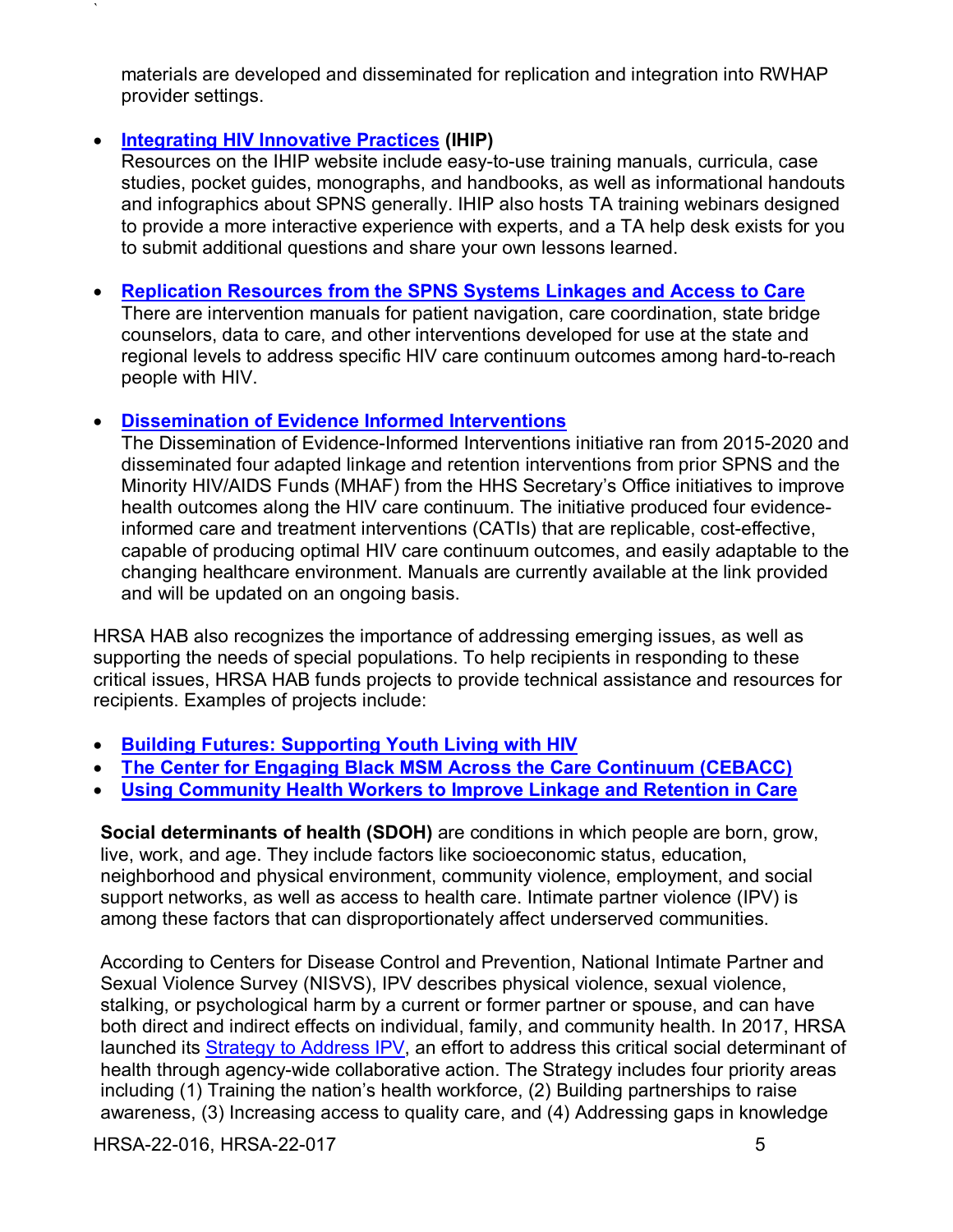about IPV risks, impacts, and interventions. Applicants are encouraged to consider one or more of these priority areas, as relevant, in the development and measurement of their initiative.

Additional resources to assist you in determining how to effectively address intimate partner violence in your HRSA-funded programs may be found in the HRSA Strategy to [Address IPV.](https://lnks.gd/l/eyJhbGciOiJIUzI1NiJ9.eyJidWxsZXRpbl9saW5rX2lkIjoxMDMsInVyaSI6ImJwMjpjbGljayIsImJ1bGxldGluX2lkIjoiMjAyMDAxMDguMTUyMTYxOTEiLCJ1cmwiOiJodHRwczovL3d3dy5ocnNhLmdvdi9zaXRlcy9kZWZhdWx0L2ZpbGVzL2hyc2EvSFJTQS1zdHJhdGVneS1pbnRpbWF0ZS1wYXJ0bmVyLXZpb2xlbmNlLnBkZiJ9.5XDYqcDgMZeOEOSLpa1La58JIGP-orrUu2yci7lJLkI/br/73794573613-l)

## <span id="page-10-0"></span>**II. Award Information**

`

### <span id="page-10-1"></span>**1. Type of Application and Award**

Types of applications sought:

HRSA-22-016: New (to provide RWHAP Part C EIS services in new geographic area(s)

HRSA-22-017: New and Competing Continuation (to provide RWHAP Part C EIS funded services in existing geographic areas, as described in Appendix B)

HRSA will provide funding in the form of a grant.

### <span id="page-10-2"></span>**2. Summary of Funding**

Under HRSA-22-016, HRSA estimates approximately \$5,200,000 to be available annually to fund up to 15 recipients. If you are proposing to serve a new service area, you may apply for up to \$350,000 per year under HRSA-22-016.

Under HRSA-22-017, HRSA estimates approximately \$1,500,000 (total amount of all service areas listed in Appendix B). If you are proposing to serve an existing service area under HRSA-22-017, you may apply for up to the published ceiling amount in  $\Delta p$  pendix  $B$ . per year.

The actual amount available will not be determined until enactment of the final FY 2022 federal budget. This program announcement is subject to the appropriation of funds and is a contingency action taken to ensure that, should funds become available for this purpose, applications can be processed, and funds can be awarded in a timely manner. **Applications must be complete, within the specified page limit, and validated by Grants.gov prior to the deadline to be considered under this NOFO**. **Be sure to submit the application under the correct funding opportunity number to which you are applying.**

Funding for each period of performance will be for three (3) years. Funding beyond the first year is subject to the availability of appropriated funds for the RWHAP Part C HIV EIS Program in subsequent fiscal years, satisfactory progress, and a decision that continued funding is in the best interest of the Federal Government.

In FY 2018, HRSA implemented a systematic revision of the distribution of RWHAP Part C funding to ensure that it is awarded across service areas based on the following objective RWHAP data: the number and current demographics of clients served, HIV-related health

HRSA-22-016, HRSA-22-017 6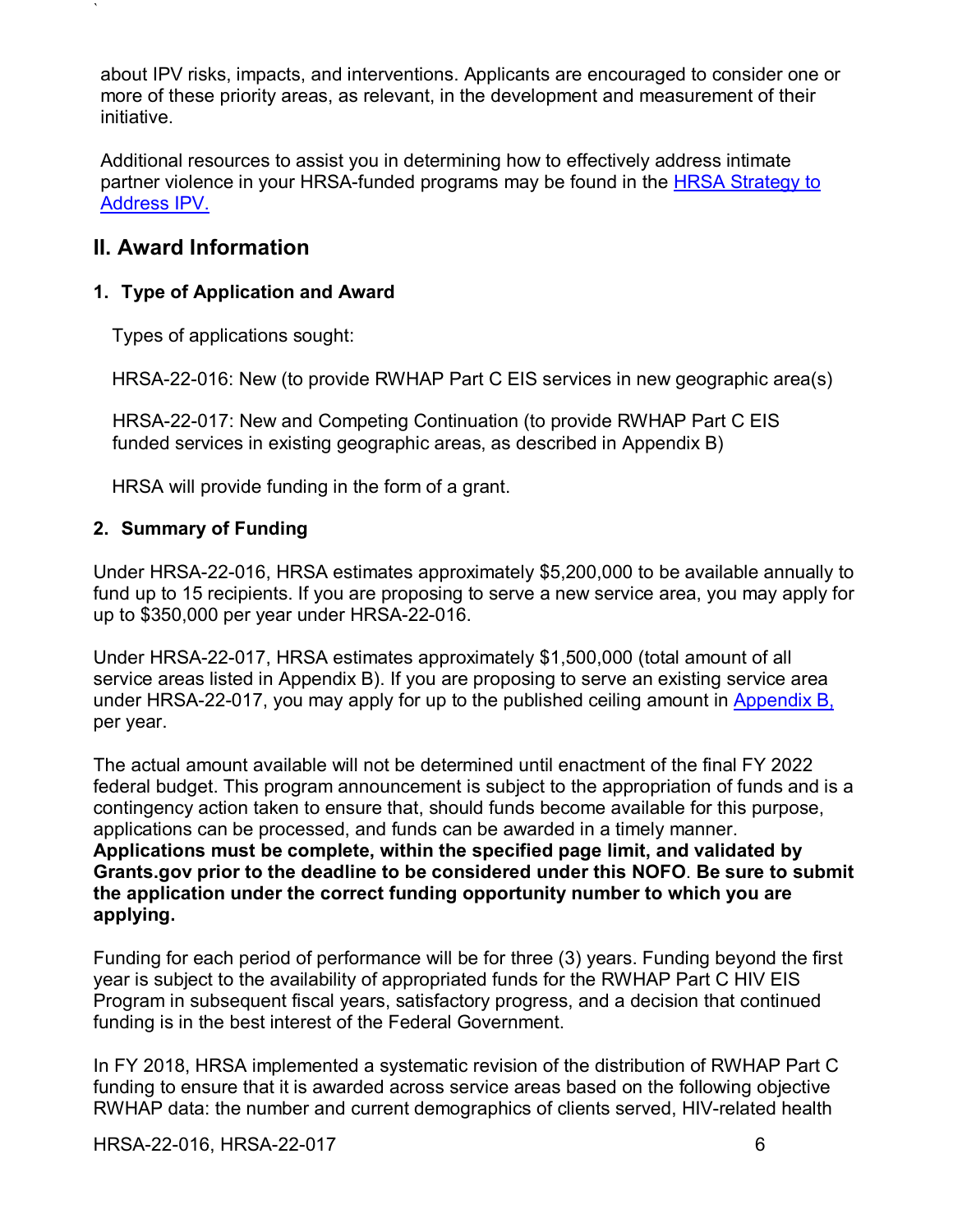disparities, and the number of uninsured clients. The RWHAP Part C funding methodology ensures baseline funding for the maintenance of program operations, minimizes disruptions by constraining the maximum allowable decrease in funding, and maintains the provision of quality HIV care in existing service areas. For the HRSA-22-017 competition, HRSA has used the same funding methodology to determine the funding ceiling amount per service area, which continues to be a competitive, discretionary grant opportunity.

For applicants of HRSA-22-017, to maintain continued access to high quality HIV primary care and support services, funds under HRSA-22-017 will be awarded to existing service areas listed in Appendix B. Existing service areas will be kept intact, as described in this NOFO. Under this three-year award, HRSA has constrained the degree of change in funding. The funding ceiling amounts in [Appendix B](#page-55-0) reflect the implementation of this methodology.

HRSA encourages current RWHAP Part C recipients to assess their history of expending Part C funds and examine all resources available, including program income generated as a result of the RWHAP Part C award, when considering the funding level for which to apply. Appendix B describes the ceiling amount for each service area included in this announcement; you can request a funding level that is less than the listed amount in light of your history of expending Part C funds and availability of other resources. HRSA HAB anticipates directing any balance in funds to support the funding of new RWHAP Part C service areas where there is the greatest burden of infection, illness, and disparities from HIV, as well as to support the RWHAP Part C Capacity Development grant program. In addition, HRSA reserves the right to fund less than the amount requested based on a history of current RWHAP Part C recipients' unobligated balances.

The RWHAP Part C funding methodology uses quantitative data primarily from the RSR to allocate funds to grant service areas in a more streamlined and consistent manner, achieving a reasonable and sustainable allocation of resources to improve health outcomes for people with HIV. Similar to FY 2018, the RWHAP Part C funding methodology includes the following proportions and objective factors: 1) 70 percent of funding is base funding (minimum award amount of \$100,000[4](#page-11-0) per service area augmented by an amount corresponding to the number of eligible Part C clients served in that area as reported through the 2019 RSR); and 2) 30 percent of funding is based on a) demographics as reported through the 2019 RSR (limited to the service area's proportion of populations disproportionately impacted by the HIV epidemic with significant disparities in health outcomes, including men of color who have sex with men, women of color, people who inject drugs, youth aged 13-24, transgender individuals, and uninsured populations), and b) RWHAP Part A resources (RWHAP Part C service areas outside of RHWAP Part A jurisdictions will receive additional funding). Future iterations of the RWHAP Part C funding methodology may include new proportions in funding and factors, such as performance in HIV viral suppression, to ensure that the funding allocation across service areas will be responsive to HIV health disparities and the changing demographics of the HIV epidemic, as well as the evolving health care landscape.

<span id="page-11-0"></span> $\overline{a}$ 

<sup>4</sup> Due to efforts to constrain the degree of change in funding experienced by each service area, there is one service area whose base award amount is slightly lower than \$100,000.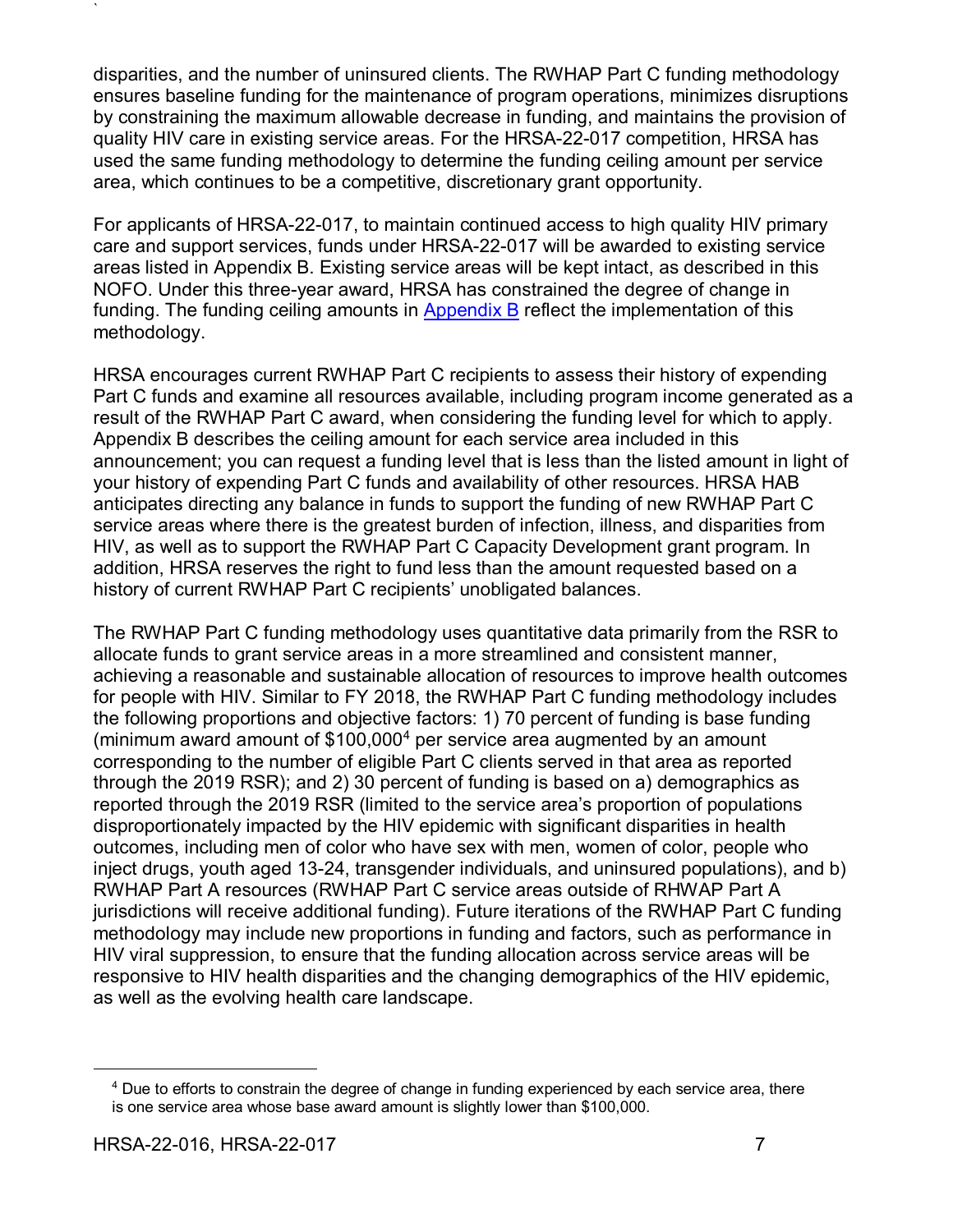For applicants of HRSA-22-016, the methodology also serves to address the variation in the funding per client across service areas. Under the phased approach to implementation of the methodology, the average funding per client across existing service areas is \$1,078. If you are applying for HRSA-22-016, you should strongly consider this in the development of your budget request within the funding ceiling amount of \$350,000 per year. HRSA will adjust funding ceiling amounts for all service areas in the next RWHAP Part C EIS competitive cycle, and new service areas funded under this NOFO will be considered under the methodology at that time.

All HRSA awards are subject to the Uniform Administrative Requirements, Cost Principles, and Audit Requirements at [45 CFR part 75.](http://www.ecfr.gov/cgi-bin/retrieveECFR?gp=1&SID=4d52364ec83fab994c665943dadf9cf7&ty=HTML&h=L&r=PART&n=pt45.1.75)

# <span id="page-12-1"></span><span id="page-12-0"></span>**III. Eligibility Information**

## <span id="page-12-2"></span>**1. Eligible Applicants**

`

This competition is open to current recipients and new eligible applicants proposing to provide comprehensive primary health care and support services in outpatient settings for low income, uninsured, and underserved people with HIV in the service areas as described in [Appendix B.](#page-55-0)

As identified in section 2652(a)(1) of the PHS Act, the following public and non-profit private entities are eligible to apply:

- a) Federally-qualified health centers under section 1905(1)(2)(B) of the Social Security Act;
- b) Grant recipients under section 1001 of the PHS Act (regarding family planning) other than States;
- c) Comprehensive hemophilia diagnostic and treatment centers;
- d) Rural health clinics;
- e) Health facilities operated by or pursuant to a contract with the Indian Health Service;
- f) Community-based organizations, clinics, hospitals, and other health facilities that provide early intervention services to people who contracted HIV through intravenous drug use; or
- g) Nonprofit private entities that provide comprehensive primary care services to populations at risk of HIV, including faith-based and community-based organizations. Tribes and tribal organizations that meet the above criteria are eligible to apply.

## <span id="page-12-3"></span>**2. Cost Sharing/Matching**

Cost sharing/matching is not required for this program.

### **Other**

Applications that exceed the ceiling amount of \$350,000 for HRSA-22-016, or applications that exceed the ceiling amount listed in [Appendix B](#page-55-0) for HRSA-22-017, will be considered non-responsive and will not be considered for funding under this notice.

HRSA will consider any application that fails to satisfy the deadline requirements referenced in [Section IV.4](#page-39-0) non-responsive and will not consider it for funding under this notice.

HRSA-22-016, HRSA-22-017 8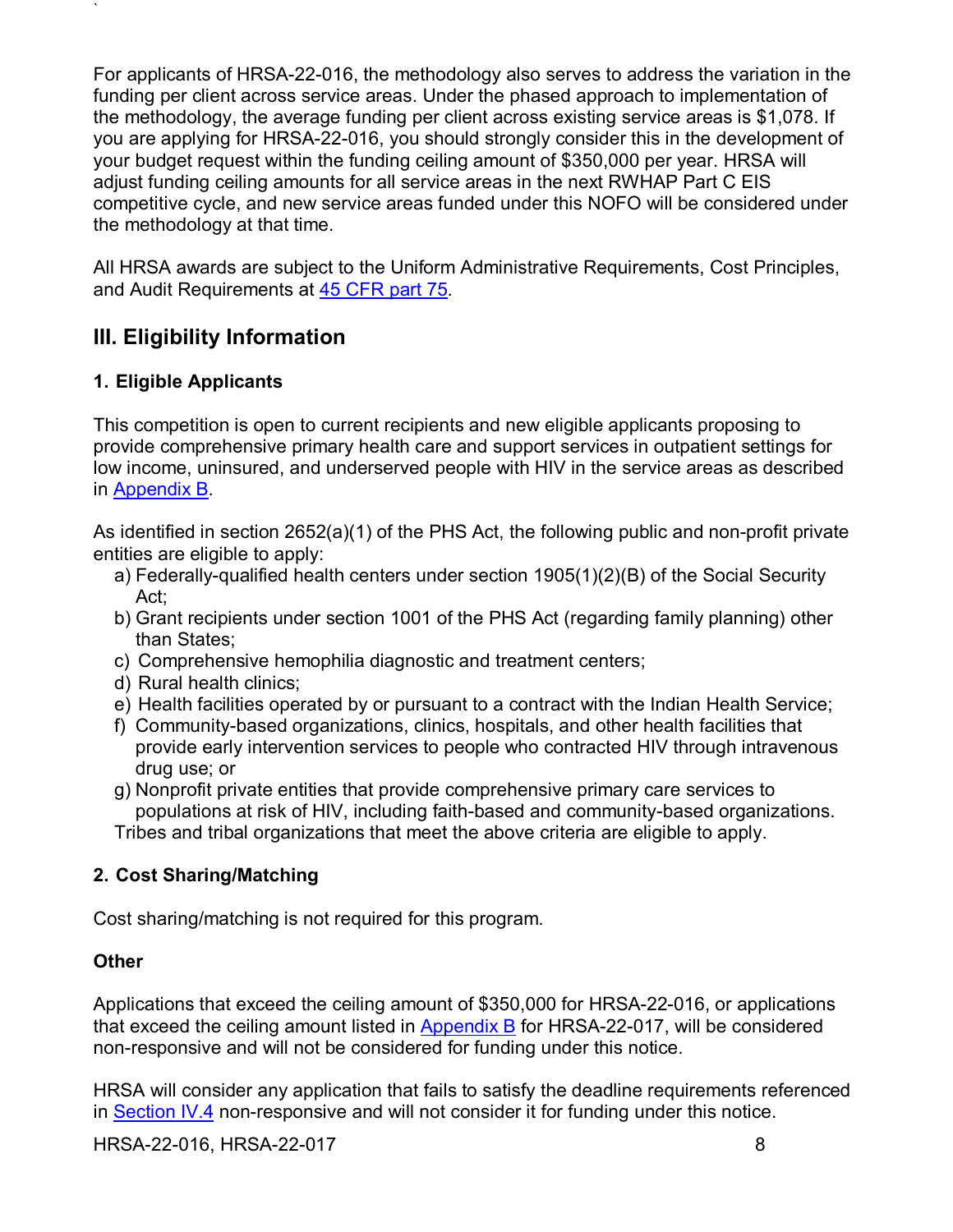HRSA will consider any application that exceeds the page limit referenced in [Section IV](#page-13-0) non-responsive and will not consider it for funding under this notice.

### **Applications must be complete, within the specified page limit, and validated by Grants.gov prior to the deadline to be considered under this NOFO.**

NOTE: Multiple applications from an organization are allowable. If you are applying for more than one service area, either under HRSA-22-016 or as listed in [Appendix B](#page-55-0) under HRSA-22-017, you must submit a separate application for each service area under the correct funding opportunity number. Applications under HRSA-22-017 must address the entire service area, as defined in [Appendix B.](#page-55-0)

### **Be sure to submit the application under the correct funding opportunity number.**

If for any reason (including submitting to the wrong funding opportunity number or making corrections/updates), an application is submitted more than once prior to the application due date, HRSA will only accept your **last** validated electronic submission, under the correct funding opportunity number, before the Grants.gov application due date as the final and only acceptable application.

### **Maintenance of Effort**

`

You must agree to maintain non-federal expenditures for EIS services (i.e., counseling of individuals with respect to HIV, targeted HIV testing, referrals/linkage to care, therapeutic measures, and periodic medical evaluations of people with HIV and other clinical and diagnostic services related to HIV diagnosis) at a level equal to or greater than your total non-federal expenditures for EIS during the most recently completed fiscal year prior to the competitive application deadline (as required by section 2664(d) of the PHS Act). You must report that you will meet the Maintenance of Effort requirement (see [Attachment 7\)](#page-35-0).

# <span id="page-13-0"></span>**IV. Application and Submission Information**

### <span id="page-13-1"></span>**1. Address to Request Application Package**

HRSA *requires* you to apply electronically. HRSA encourages you to apply through [Grants.gov](https://www.grants.gov/) using the SF-424 workspace application package associated with this notice of funding opportunity (NOFO) following the directions provided at [http://www.grants.gov/applicants/apply-for-grants.html.](http://www.grants.gov/applicants/apply-for-grants.html)

The NOFO is also known as "Instructions" on Grants.gov. You must provide your email address for HRSA-22-016/HRSA-22-017 in order to receive notifications including modifications and/or republications of the NOFO on Grants.gov before its closing date. You will also receive notifications of documents placed in the RELATED DOCUMENTS tab on Grants.gov that may affect the NOFO and your application. Responding to an earlier version of a modified notice may result in a less competitive or ineligible application. *Please note you are ultimately responsible for reviewing the [For Applicants](https://www.grants.gov/web/grants/applicants.html) page for all information relevant to desired opportunities.*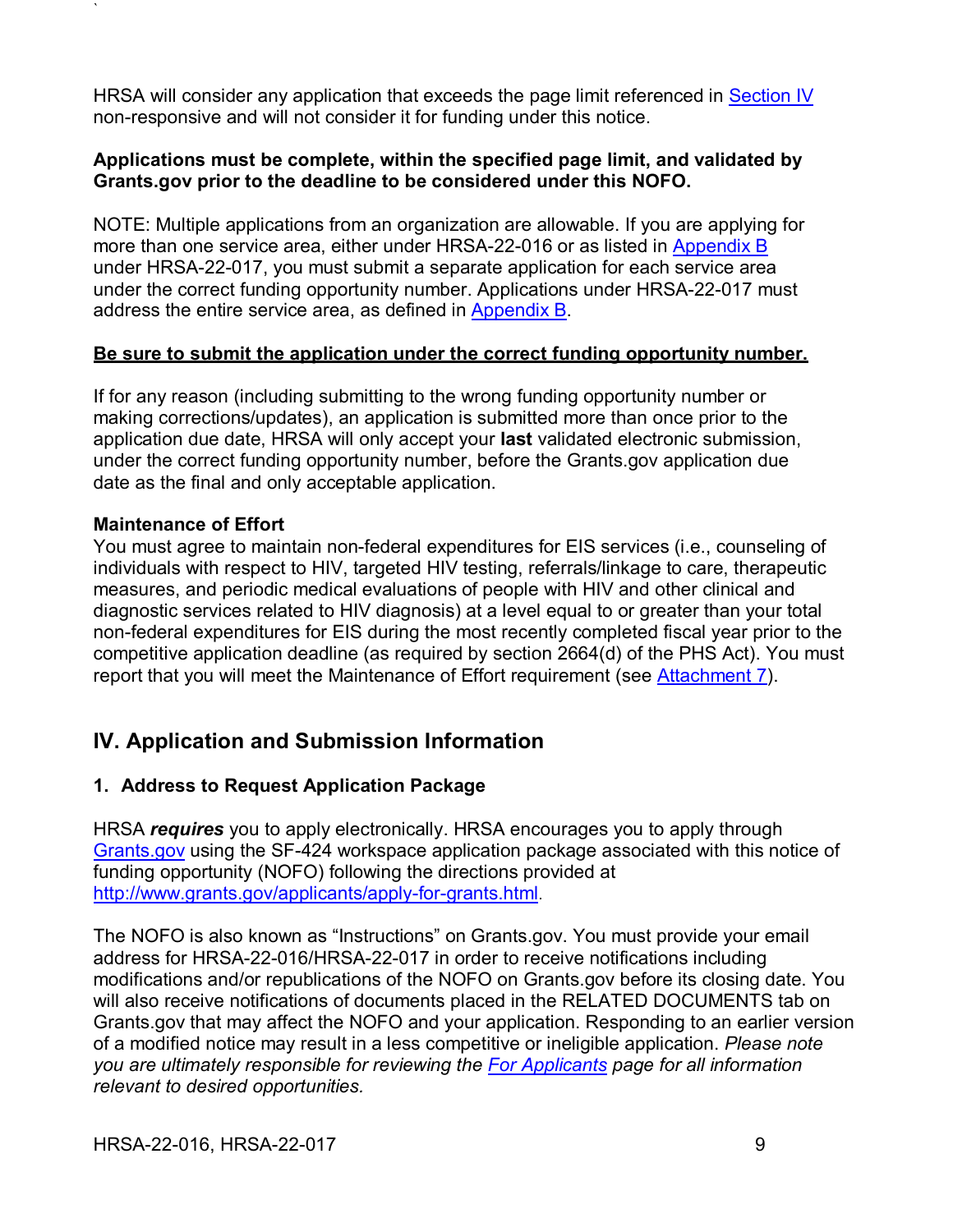## <span id="page-14-0"></span>**2. Content and Form of Application Submission**

### **Application Format Requirements**

`

Section 4 of HRSA's *SF-424 [Application Guide](http://www.hrsa.gov/grants/apply/applicationguide/sf424guide.pdf)* provides general instructions for the budget, budget narrative, staffing plan, and personnel requirements, assurances, certifications, etc. You must submit the information outlined in the HRSA *SF-424 Application Guide* in addition to the program-specific information below. You are responsible for reading and complying with the instructions included in HRSA's *SF-424 [Application Guide](http://www.hrsa.gov/grants/apply/applicationguide/sf424guide.pdf)* except where instructed in the NOFO to do otherwise. You must submit the application in the English language and in the terms of U.S. dollars  $(45 \text{ CFR} \text{S} \text{75.111(a)})$ .

See Section 8.5 of the HRSA *SF-424 Application Guide* for the Application Completeness Checklist.

### **Application Page Limitation**

The total size of all uploaded files counted in the page limitation may not exceed the equivalent of **80 pages** when printed by HRSA. The page limitation includes the project and budget narratives, attachments, and letters of commitment and support required in the HRSA SF-424 *[Application Guide](https://www.hrsa.gov/sites/default/files/hrsa/grants/apply/applicationguide/sf-424-app-guide.pdf)* and this NOFO. Standard OMB-approved forms that are included in the workspace application package do not count in the page limitation. Please note: If you use an OMB-approved form that is not included in the workspace application package for HRSA-22-016 and/or HRSA-22-017, it may count against the page limitation. Any *hyperlinked* attachments will *not* be reviewed/opened by HRSA. Indirect Cost Rate Agreement (if applicable) and proof of non-profit status do not count in the page limitation. **We strongly urge you to take appropriate measures to ensure your application does not exceed the specified page limitation.**

**Applications must be complete, within the specified page limitation, and validated by Grants.gov under the correct funding opportunity number prior to the deadline to be considered under this notice.** 

### **Debarment, Suspension, Ineligibility, and Voluntary Exclusion Certification**

- 1) You, on behalf of the applicant organization, certify, by submission of your proposal, that neither you nor your principals are presently debarred, suspended, proposed for debarment, declared ineligible, or voluntarily excluded from participation in this transaction by any federal department or agency.
- 2) Failure to make required disclosures can result in any of the remedies described in 45 CFR § 75.371, including suspension or debarment. (See also 2 CFR parts 180 and 376, and 31 U.S.C. 3321).
- 3) If you are unable to attest to the statements in this certification, you must include an explanation in [Attachment 15:](#page-38-1) *Core Medical Services Waiver Request*.

See Section 4.1 viii of HRSA's *SF-424 [Application Guide](http://www.hrsa.gov/grants/apply/applicationguide/sf424guide.pdf)* for additional information on all certifications.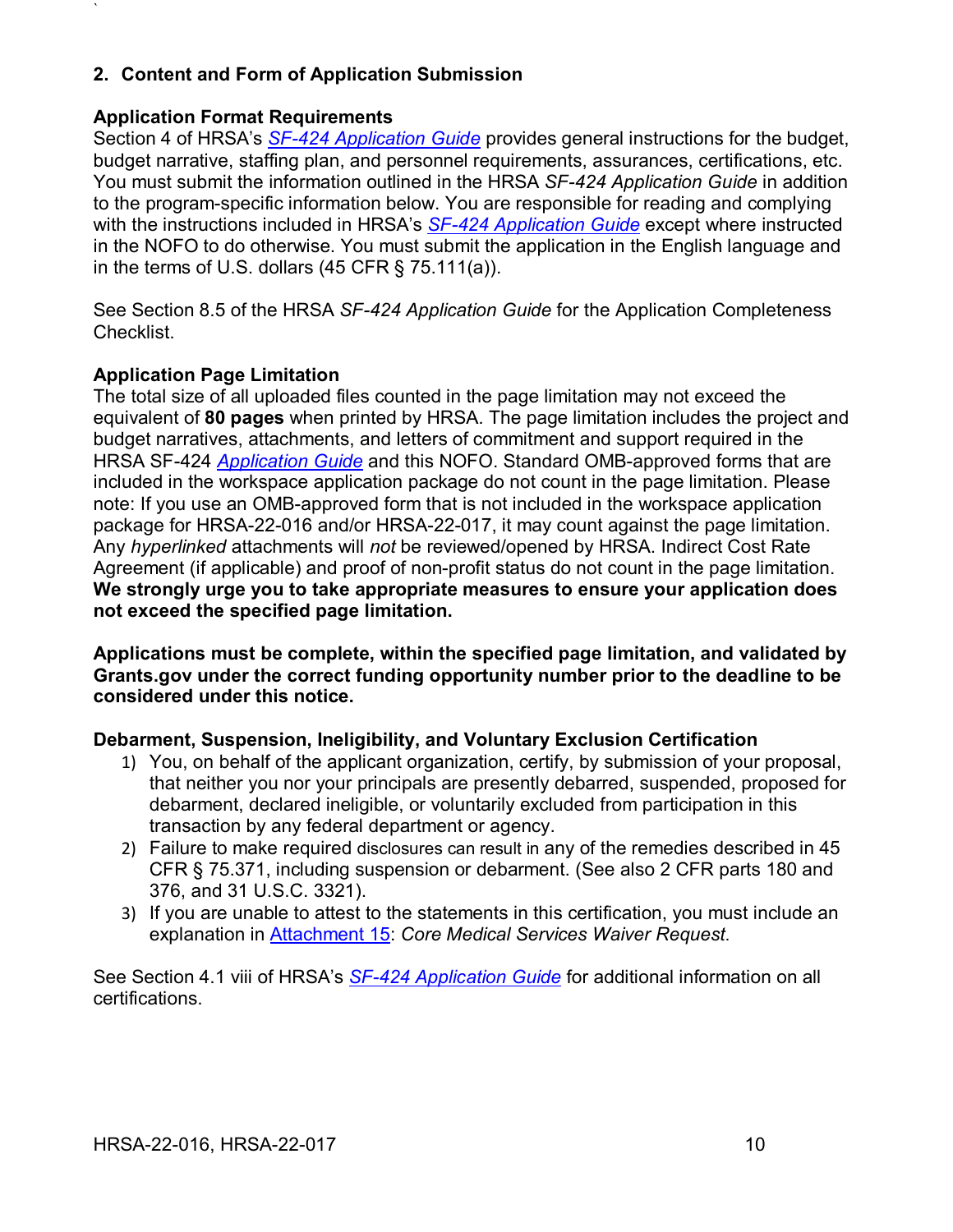## <span id="page-15-0"></span>**Program Requirements and Expectations**

Recipients must adhere to the following clinical, administrative, and fiscal statutory requirements and program expectations.

### <span id="page-15-1"></span>*Clinical Requirements:*

`

• *HIV Counseling, Testing, and Referral (CTR)* – RWHAP Part C funds can be used to provide HIV Counseling, Testing, and Referral (CTR) services to high-risk targeted populations in the designated service area in order to identify people with HIV and link them into medical care. However, recipients must coordinate these services with other HIV prevention and testing programs to avoid duplication of effort. You should establish linkages and formal referral mechanisms to ensure follow-up care and treatment for those persons identified as having HIV. Please note that RWHAP Part C funds cannot (1) supplant CTR efforts paid for by other sources, (2) support routine CTR services in the general patient population, or (3) support testing activities in the general population. If HIV CTR is provided, these services must comply with sections 2661 to 2663 of the PHS Act. The revised HHS Guidelines for CTR are available at: [http://aidsinfo.nih.gov/guidelines.](http://aidsinfo.nih.gov/guidelines) The CTR program also must assure the confidentiality of patient information in compliance with applicable federal, state, and local laws.

Pre-exposure prophylaxis (PrEP) or non-occupational post-exposure prophylaxis (nPEP) is intended for persons who do not have HIV; therefore, RWHAP Part C funds shall not be used to pay for PrEP or nPEP medication or associated medical services. However, RWHAP recipients, including Part C providers, may provide services such as counseling and targeted testing, which should be part of a comprehensive PrEP program. For further guidance, please see the [HAB](https://hab.hrsa.gov/sites/default/files/hab/Global/prepletter062216_0.pdf)  [Program Letter on PrEP.](https://hab.hrsa.gov/sites/default/files/hab/Global/prepletter062216_0.pdf)

• *Medical Care Evaluation and Clinical Care* – RWHAP Part C recipients must provide comprehensive patient-centered primary health care services in an outpatient setting for low-income people with HIV throughout their entire designated service area (see [Appendix B](#page-55-0) for a list of existing service areas under HRSA-22-017). In addition, recipients must ensure, directly or via referral, access for clients to core medical services as described in HAB [PCN 16-02.](https://hab.hrsa.gov/sites/default/files/hab/program-grants-management/ServiceCategoryPCN_16-02Final.pdf) If a program is unable to provide any of these services directly, it must enter into formal arrangements, such as contracts or MOUs, with appropriate providers.

Recipients must also be able to diagnose, provide prophylaxis, and treat or refer clients with tuberculosis, Hepatitis B or C, and sexually transmitted infections. Program-wide clinical protocols should be in place to address these comorbidities. In addition, program clinical staff should track and coordinate all inpatient care. They should develop plans for the resumption of patient care in the program if a patient has been discharged from the hospital or if there is any other disruption in outpatient care. Finally, recipients must also have a system in place for after-hours and weekend clinical coverage for medical and dental services; and patients must be involved and fully educated about their medical needs and treatment options within the standards of medical care.

HRSA-22-016, HRSA-22-017 11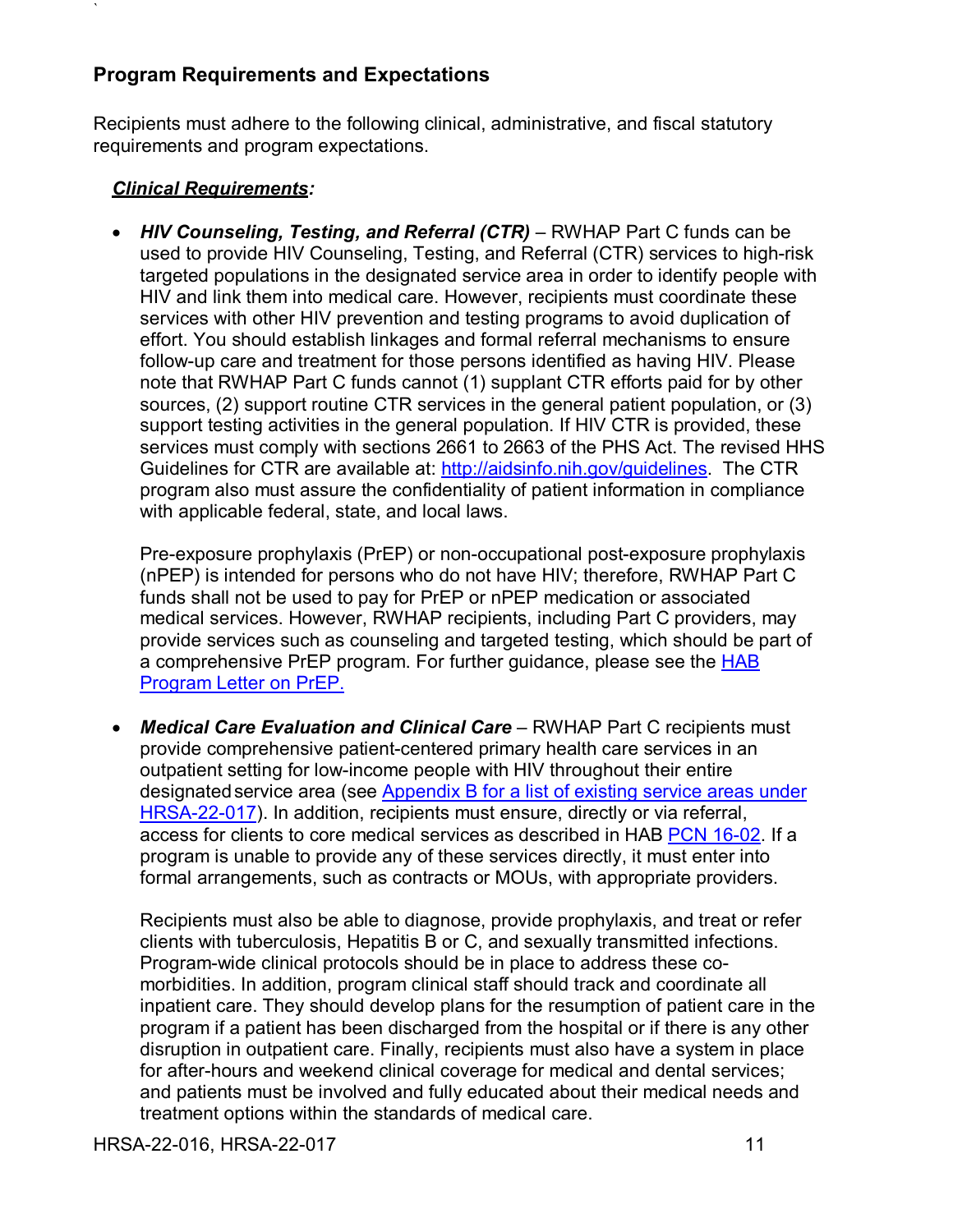- *Clinical Guidelines* All clinical care must be provided in accordance with HHS Guidelines, which can be found on the HIV.GOV website at: [https://clinicalinfo.hiv.gov/en/guidelines.](https://clinicalinfo.hiv.gov/en/guidelines) HRSA strongly encourages you to require, at least yearly, continuing education opportunities for RWHAP Part C program staff to ensure they remain knowledgeable of clinical advances in the treatment of HIV and are familiar with the most recent HHS Guidelines.
- *Referral Systems*  You must have a process in place for referring patients to needed health care and support services such as oral health, specialty care, medical case management, etc. The referral system should include the tracking and monitoring of those referrals, including the documentation of the referral's outcome in the medical record so that follow-up may occur.
- *Linkage to Clinical Trials*  You must have a plan in place for referring appropriate patients to biomedical research facilities or community-based organizations that conduct HIV-related clinical trials. For information on these protocols, visit the NIH HIV Clinical Trials Network website at: <https://www.niaid.nih.gov/research/hiv-research-enterprise>
- *Clinical Quality Management*  Section 2664(g)(5) of the PHS Act requires RWHAP Part C recipients to establish a CQM program to (1) assess the extent to which HIV health services provided to patients under the grant are consistent with HHS Guidelines for the treatment of HIV and related opportunistic infections, (2) develop strategies for ensuring that such services are consistent with the guidelines for improvement in the access to quality HIV health services, and (3) ensure that needed improvements in the access and quality of HIV health services are addressed. Please see HAB PCN 15-02 *[Clinical Quality](https://hab.hrsa.gov/sites/default/files/hab/Global/HAB-PCN-15-02-CQM.pdf)  [Management](https://hab.hrsa.gov/sites/default/files/hab/Global/HAB-PCN-15-02-CQM.pdf)* and related [Frequently Asked Questions for PCN 15-02](https://hab.hrsa.gov/sites/default/files/hab/Global/clinicalqualitymanagementfaq.pdf) for information on CQM program requirements.
- *Coordination/Linkages to Other Programs*  Coordination must occur with all available and accessible community resources, such as federally-funded and nonfederally-funded programs (e.g., substance use disorder treatment, mental health treatment, homelessness, housing, other support service programs). This may also include other publicly funded entities providing primary care services, such as Federally Qualified Health Centers (FQHCs) and behavioral health treatment service organizations, including those funded by SAMHSA. HRSA expects recipients to collaborate with entities that provide ongoing HIV prevention activities and establish formal linkages with them for referral of people with HIV into care and treatment services at your site.

HRSA expects recipients located near existing RWHAP Part C funded programs to coordinate/collaborate with those programs and to avoid duplication of services provided in the service area. A searchable RWHAP recipient database is available at: [http://findhivcare.hrsa.gov/index.html.](http://findhivcare.hrsa.gov/index.html) In addition, HRSA requires recipients to coordinate services with other RWHAP providers, including Parts A, B, D, Special Projects of National Significance (SPNS), AIDS Education and Training Centers (AETCs), the Dental Reimbursement Program, and the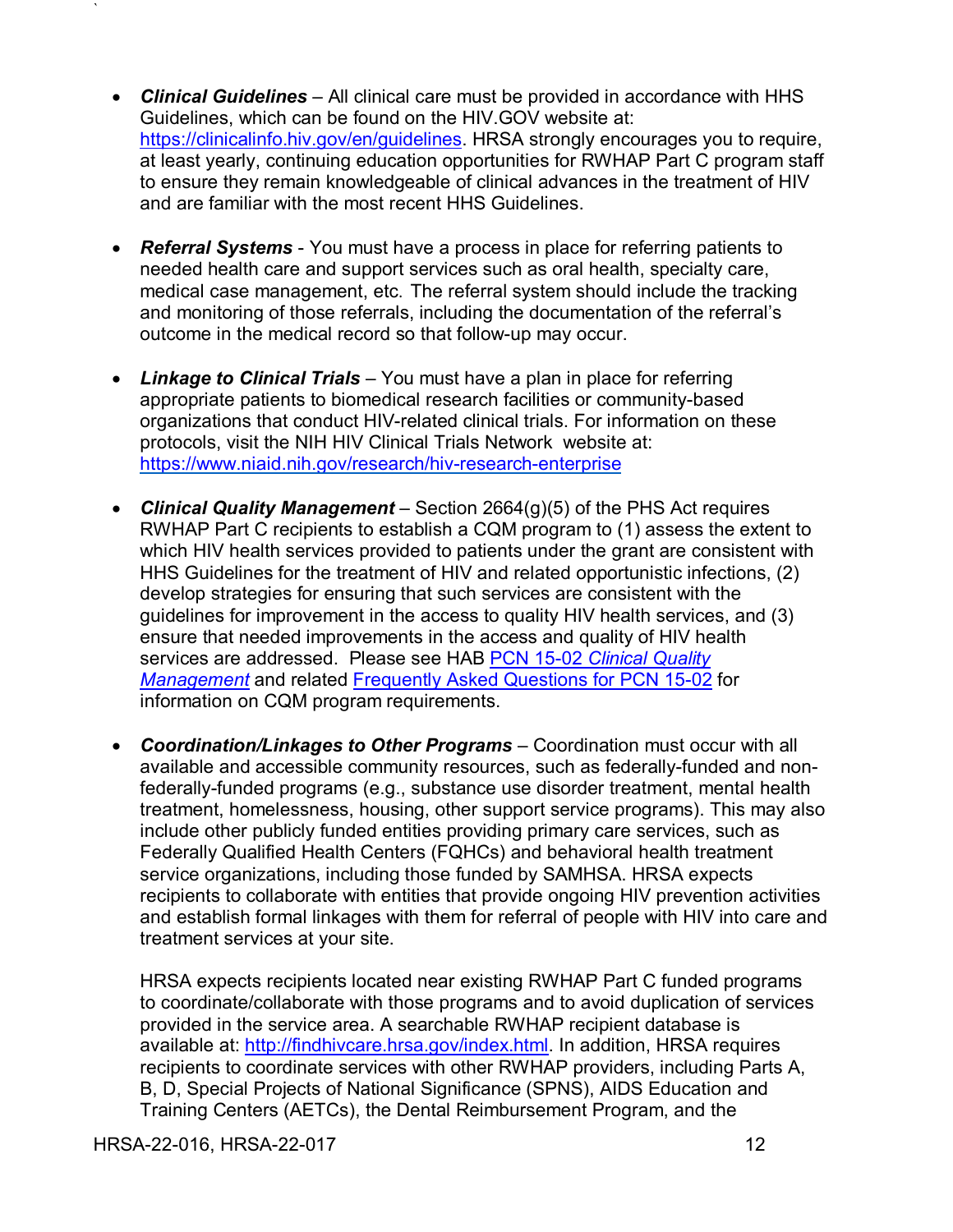Community-Based Dental Partnership Program. HRSA encourages recipients located in an Eligible Metropolitan Area (EMA) or a Transitional Grant Area (TGA) to participate in the activities of the RWHAP Part A Planning Council and demonstrate that they have coordinated with and not duplicated Part A services. HRSA encourages RWHAP Part C recipients to participate in the RWHAP Part B state/territory planning body and/or RWHAP Part B HIV Care Consortium. Further, HRSA expects RWHAP Part C recipients to provide services consistent with their jurisdiction's Integrated HIV Prevention and Care Plan, including the Statewide Coordinated Statement of Need.

- *Medicaid Provider Status*  All providers of services available under the state Medicaid plan must have entered into a participation agreement under the state plan and be qualified to receive payments under such plan, or receive a waiver from this requirement. This requirement may be waived for entities with which RWHAP Part C recipients have an agreement to provide services under the award that do not impose a charge or accept reimbursement available from any thirdparty payer, including reimbursement under any insurance policy or under any Federal or State health benefits program. Recipients providing services directly pursuant to the award will not be eligible for a waiver.
- *Clinic Licensure*  Primary medical care providers and case management agencies must be fully licensed to provide clinical and case management services, as required by their state and/or local jurisdiction (see [Attachment](#page-37-0) 13).

### <span id="page-17-0"></span>*Administrative/Fiscal Requirements:*

`

- *Consumer Involvement –* People with HIV who receive services at a RWHAPfunded organization should be actively involved in the development, implementation, and evaluation of program and CQM activities. To receive effective input from people with HIV, programs should provide necessary training, mentoring, and supervision. Examples of involvement include but are not limited to the following:
	- o Representation on the organization's Board of Directors.
	- o Representation on a newly established or existing consumer advisory board.
	- $\circ$  Recruiting people with HIV to serve as volunteer peer trainers to work directly with patients to helpthem address issues related to making healthy decisions, treatment decisions and adherence, gaining access to clinical trials, and chronic disease self- management, etc.
	- $\circ$  Participation on workgroups, committees, and task forces, such as a Quality Committee, a Linkage/Retention initiative, or a Patient Education Committee.
	- $\circ$  Serving as peer educators, outreach workers, or staff in the clinic, with fair and equitable pay for the job they are hired to perform.
	- o Participation through patient satisfaction and needs assessment surveys, forums, and focus groups.
- *Imposition of Charges for Services*  Patients cannot be denied services if they are unable to pay. The RWHAP statute prohibits imposing a charge on individuals whose income is at or below 100 percent of the Federal Poverty Level (FPL) and requires that recipients impose a charge on individuals with

HRSA-22-016, HRSA-22-017 13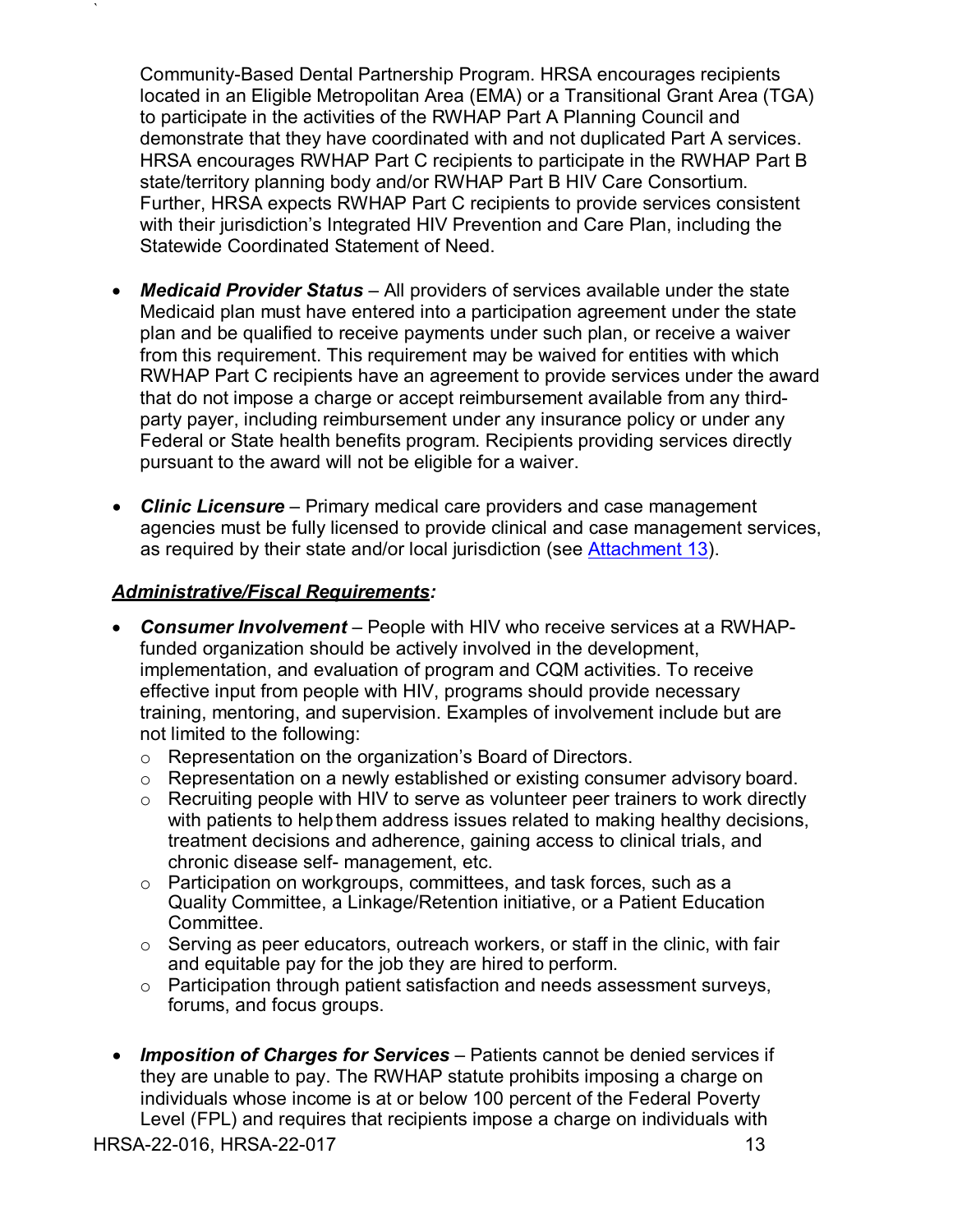incomes greater than 100 percent of the FPL, according to a publicly available schedule of charges.

o *Annual Cap on Charges* – The RWHAP statute requires recipients to limit the amount of charges for HIV-related services they can impose on patients per year:

| Individual Income<br>At or below 100 percent of FPL | <b>Maximum Charge*</b><br>$N/A - no charge$       |
|-----------------------------------------------------|---------------------------------------------------|
| 101 to 200 percent of FPL                           | No more than 5 percent of annual gross<br>income  |
| 201 to 300 percent of FPL                           | No more than 7 percent of annual gross<br>income  |
| Over 300 percent of FPL                             | No more than 10 percent of annual gross<br>income |

o \*Waiver of imposition of charges requirements: Entities operating as free clinics, meaning those that do not impose a charge or accept reimbursement available from any third-party payer, may request a waiver of the imposition of charges requirements from HRSA.

Recipients must track the patient's income and charges imposed and have a system in place to ensure that they are able to cap out-of-pocket charges.

• **Payor of Last Resort** – With the exception of programs administered by or providing the services of the Indian Health Service, the RWHAP is the payor of last resort. RWHAP Part C funds may not be used for a service if payment has been made, or reasonably can be expected to be made by a State compensation program, an insurance policy, a Federal or State health benefits program, or by an entity that provides health services on a pre-paid basis.

In accordance with the RWHAP client eligibility determination and recertification requirements (see HAB [Program Letter on Rapid Eligibility](https://hab.hrsa.gov/sites/default/files/hab/program-grants-management/rapid-eligibility-determinations-letter.pdf) and HAB PCN 13-02 *[Clarifications on Ryan White Program Client](https://hab.hrsa.gov/sites/default/files/hab/Global/pcn1302clienteligibility.pdf) [Eligibility Determinations and](https://hab.hrsa.gov/sites/default/files/hab/Global/pcn1302clienteligibility.pdf)  [Recertification Requirements](https://hab.hrsa.gov/sites/default/files/hab/Global/pcn1302clienteligibility.pdf)*), HRSA expects clients' eligibility to be assessed during the initial eligibility determination and recertified at least every six months. At least once a year (whether defined as a 12-month period or calendar year), the recertification procedures should include the collection of more in-depth information, similar to that collected at the initial eligibility determination. The purposes of the eligibility and recertification procedures are to ensure that the program only serves eligible clients and that the RWHAP is the payor of last resort. Recipients and subrecipients are required to vigorously pursue and rigorously document enrollment into, and subsequent reimbursement from, health care coverage for which their clients may be eligible (e.g., Medicaid, Medicare, Children's Health Insurance Program (CHIP), state-funded HIV/AIDS programs, employer-sponsored health insurance coverage, health plans offered through other private health insurance) to extend finite RWHAP grant resources to low income, uninsured, and underserved people with HIV.

HRSA-22-016, HRSA-22-017 14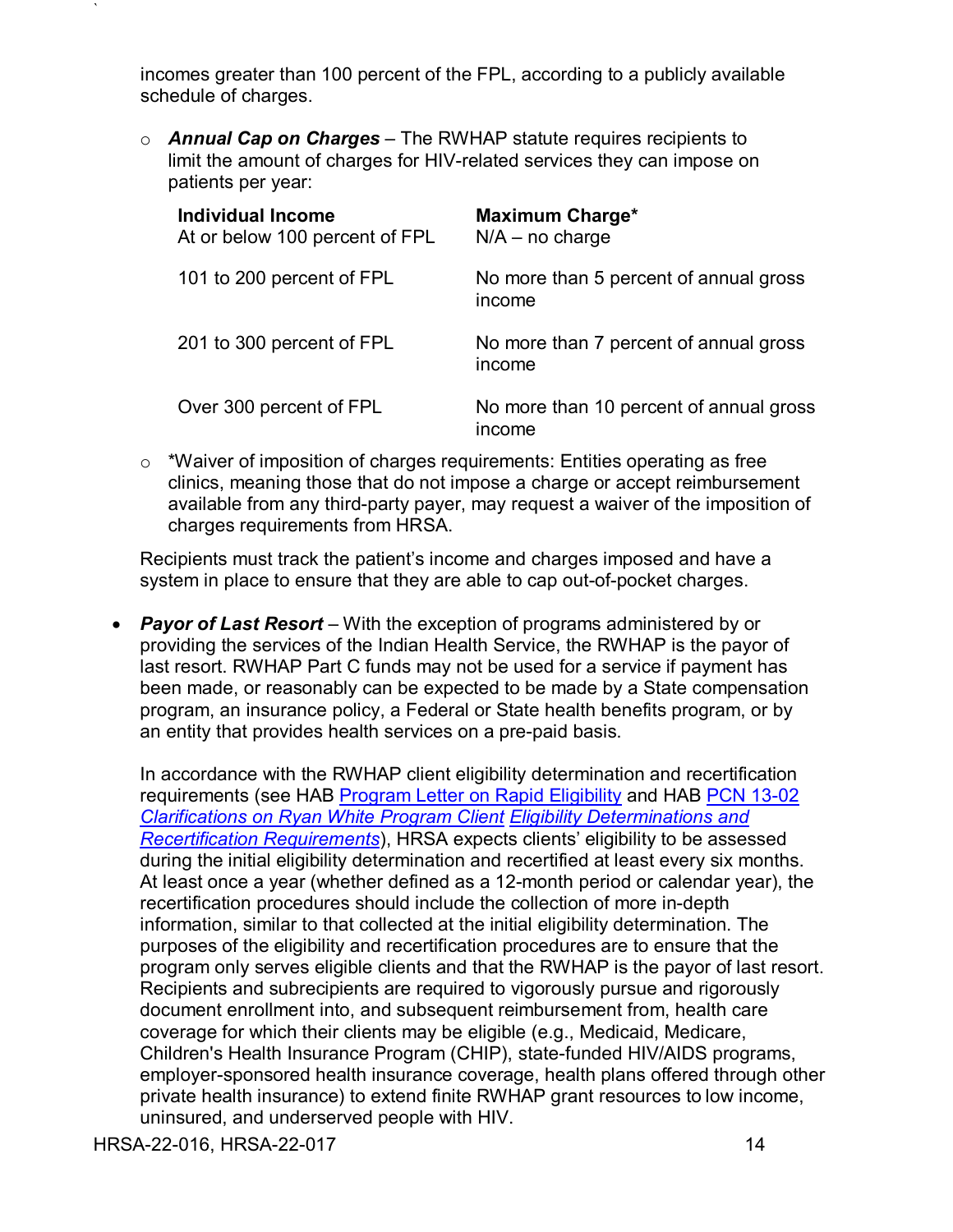**RWHAP Part C funds cannot be used to supplement the maximum cost allowance for services reimbursed by third-party payers such as Medicaid, Medicare, or other insurance programs.** Please note that recipients cannot use direct or indirect federal funds such as RWHAP Parts A, B, D, and F Dental to duplicate reimbursement for services funded under Part C. Additionally, recipients cannot bill services reimbursed by RWHAP Part C to RWHAP Parts A, B, D, or F.

- *Information Systems*  Recipients must have an information system that has the capacity to manage and report at a minimum, the following administrative, fiscal, and clinical data:
	- $\circ$  Client Demographic/Clinical Data and Service Provision Data as required by the Ryan White HIV/AIDS Program Services Report (RSR) – see the most recent [Annual RSR Instruction Manual;](https://targethiv.org/library/rsr-instruction-manual)
	- o Source and use of program income;

`

- o Services according to funding source;
- o Time and effort supported by grant funds; and
- o Number of people with HIV who received specific core medical and support services by funding source.
- *Service Availability*  HIV medical services should be available to clients no later than 90 days from the RWHAP Part C EIS award issuance date.
- *Subawarded Services*  In addition to the information included in [45 CFR §](http://www.ecfr.gov/cgi-bin/text-idx?SID=db63f7a65db2ebb745013cb5b2490801&mc=true&node=se45.1.75_1352&rgn=div8)  [75.352,](http://www.ecfr.gov/cgi-bin/text-idx?SID=db63f7a65db2ebb745013cb5b2490801&mc=true&node=se45.1.75_1352&rgn=div8) subrecipient agreements must include: (1) the total number of people with HIV to be served; (2) eligibility for Medicaid certification of the medical providers and ambulatory care facilities; (3) details of the services to be provided; and (4) assurance that providers will comply with RWHAP Part C legislative and program requirements, including data sharing, submission of the RSR, and participation in the CQM program.

Per [45 CFR §§ 75.351 -](http://www.ecfr.gov/cgi-bin/text-idx?SID=db63f7a65db2ebb745013cb5b2490801&mc=true&node=sg45.1.75_1344_675_1350.sg4&rgn=div7) .353, recipients must monitor the activities of their subrecipients as necessary to ensure that the subaward is used for authorized purposes, in compliance with federal statutes, RWHAP legislative and programmatic requirements, regulations, and the terms and conditions of the subaward; and that subaward performance goals are achieved. Recipients must ensure that subrecipients track, appropriately use, and report program income generated by the subaward. Recipients must also ensure that subrecipient expenditures adhere to legislative mandates regarding the distribution of funds.

• *Medication Discounts* – HRSA expects RWHAP grant recipients that purchase, are reimbursed for, or provide reimbursement to other entities for outpatient prescription drugs to secure the best prices available for such products and to maximize results for their organization and its patients (see 42 CFR part 50, [subpart E\)](https://www.ecfr.gov/cgi-bin/text-idx?rgn=div5&node=42:1.0.1.4.23#sp42.1.50.e). Eligible health care organizations/covered entities that enroll in the 340B Drug Pricing Program must comply with all 340B Program requirements and will be subject to audit regarding 340B Program compliance. 340B Program requirements, including eligibility, can be found at: [https://www.hrsa.gov/opa/.](https://www.hrsa.gov/opa/)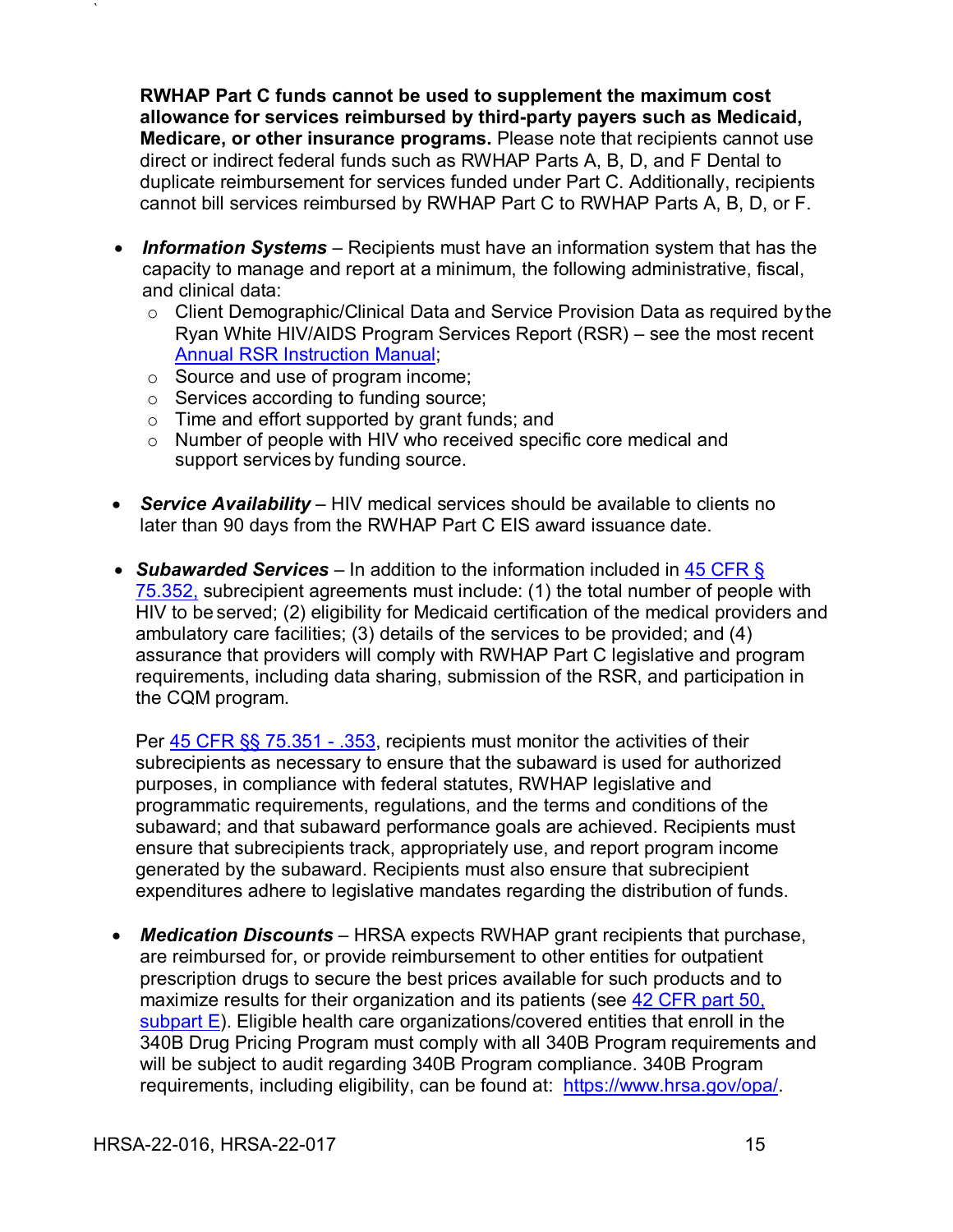- *Program Income* -- All program income generated as a result of awarded funds is considered additive and must be added to the grant amount and used for otherwise allowable costs to further the objectives of the RWHAP Part C grant program. Please see [HAB PCN 15-03](https://hab.hrsa.gov/sites/default/files/hab/Global/pcn_15-03_program_income.pdf) for more information on the RWHAP and program income.
- *Other Financial Issues* Programs must have appropriate financial systems in place that provide internal controls in safeguarding assets, ensuring stewardship of federal funds, maintaining adequate cash flow to meet daily operations, and maximizing revenue from non-federal sources.

## **Program-Specific Instructions**

In addition to application requirements and instructions in Section 4 of HRSA's *[SF-424](http://www.hrsa.gov/grants/apply/applicationguide/sf424guide.pdf) [Application Guide](http://www.hrsa.gov/grants/apply/applicationguide/sf424guide.pdf)* (including the budget, budget narrative, staffing plan, and personnel requirements, assurances, certifications, and abstract), include the following:

## <span id="page-20-0"></span>*i. Project Abstract*

`

Use the Standard OMB-approved Project Abstract Summary Form 2.0 that is included in the workspace application package. **Do not upload the abstract as an attachment or it will count toward the page limitation**. For information required in the Project Abstract Summary Form, see Section 4.1.ix of HRSA's SF-424 Application Guide. In addition to the requirements listed in the [Application Guide,](https://www.hrsa.gov/sites/default/files/hrsa/grants/apply/applicationguide/sf-424-app-guide.pdf) please include the following in this order:

- General overview of the HIV epidemiology in the entire designated service area.
	- o **For applicants of HRSA-22-016**, specify the service area by the most relevant geographic subunit (e.g. county, zip code).
	- o **For applicants of HRSA-22-017**, specify the entire service area, as listed in Appendix B.
- Description of the key services to be supported by this request, the amount requested, and the target populations (including sub-populations) to be served.

The project abstract must be single-spaced and limited to one page.

### **NARRATIVE GUIDANCE**

To ensure that you fully address the review criteria, this table provides a crosswalk between the narrative language and where each section falls within the review criteria. Any attachments referenced in a narrative section may be considered during the objective review.

| <b>Narrative Section</b>        | <b>Review Criteria</b> |
|---------------------------------|------------------------|
| Introduction                    | $(1)$ Need             |
| <b>Needs Assessment</b>         | (1) Need               |
| Methodology                     | (2) Response           |
| Work Plan                       | $(4)$ Impact           |
| <b>Resolution of Challenges</b> | (2) Response           |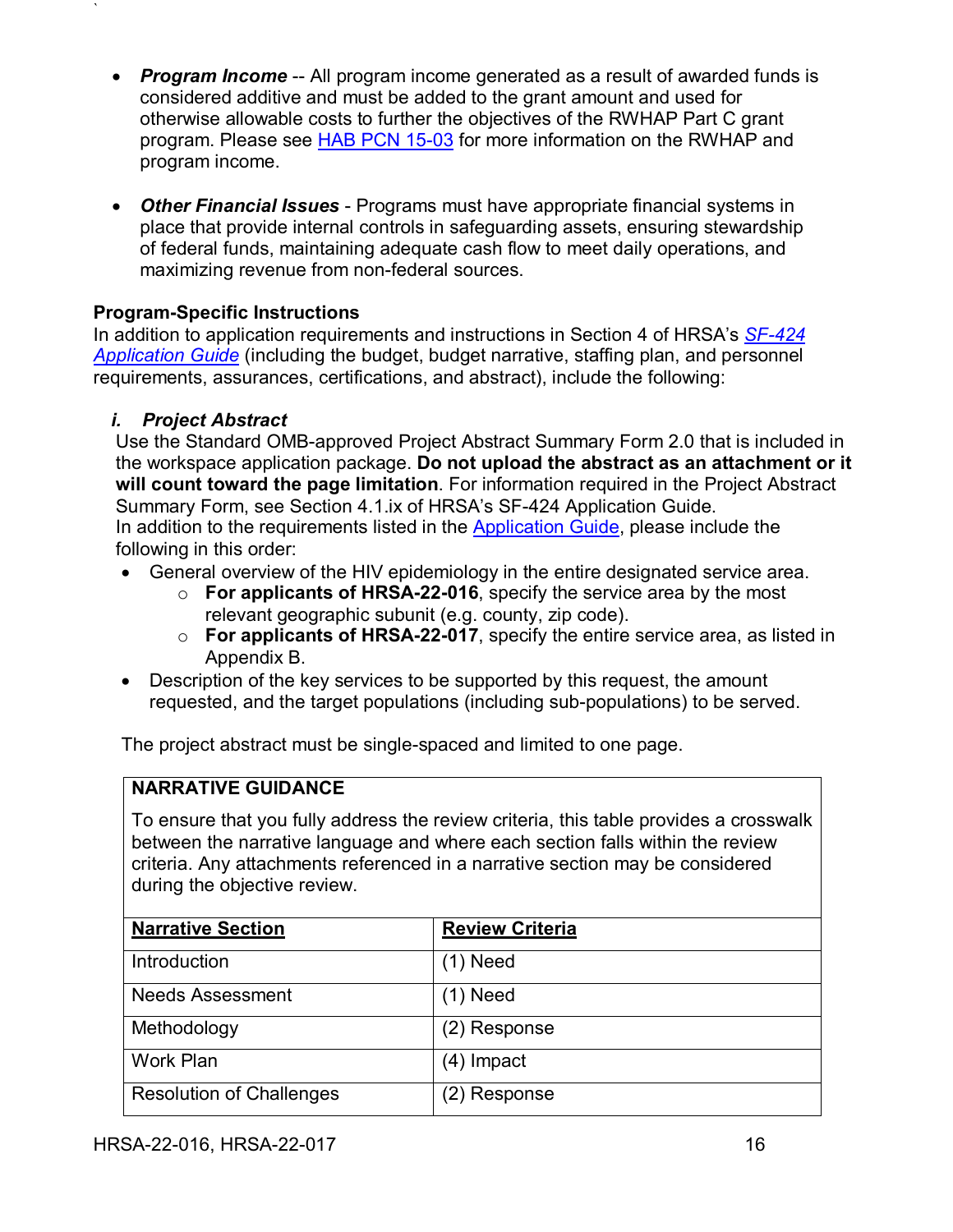| <b>Evaluation and Technical Support</b> | (3) Evaluative Measures and |
|-----------------------------------------|-----------------------------|
| Capacity                                | (5) Resources/Capabilities  |
| Organizational Information              | (5) Resources/Capabilities  |
| <b>Budget and Budget Narrative</b>      | (6) Support Requested       |

### <span id="page-21-0"></span>*ii. Project Narrative*

`

This section provides a comprehensive description of all aspects of the proposed project. It should be succinct, self-explanatory, consistent with forms and attachments, and organized in alignment with the sections and format below so that reviewers can understand the proposed project. Use the information below. Please use the following section headers for the narrative:

<span id="page-21-1"></span> *INTRODUCTION -- Corresponds to Section V's Review [Criterion \(1\) Need](#page-41-2)* Identify the entire service area you plan to serve.

**For applicants of HRSA-22-016**, specify the entire service area by the most relevant geographic subunit (e.g., county, zip code). Remember that newly proposed service areas must not geographically overlap with existing RWHAP Part C EIS service areas as defined in this NOFO in Appendix B and in [HRSA-22-011,](https://www.hrsa.gov/grants/find-funding/hrsa-22-011) [HRSA-22-014,](https://www.hrsa.gov/grants/find-funding/hrsa-22-014) and [HRSA-22-](https://www.hrsa.gov/grants/find-funding/hrsa-22-015) [015,](https://www.hrsa.gov/grants/find-funding/hrsa-22-015) and provide the following information:

- $\circ$  Your organization's experience in providing comprehensive outpatient primary health care and support services to people with HIV;
- o Your organization's experience with the administration of federal funds;
- $\circ$  A brief description of people with HIV in the designated service area (i.e., your target population, inclusive of any subpopulations); and
- o How your organization will utilize RWHAP Part C funds to support the HIV care continuum in your service area.

**For applicants of HRSA-22-017**: Indicate that the service area is an existing service area as defined in [Appendix B.](#page-55-0) Additionally, if you are a new applicant for an existing service area, provide the following information:

- $\circ$  Identify the recipient (listed in [Appendix B\)](#page-55-0) that you intend to replace;
- o Demonstrate that you have the readiness, including any telehealth infrastructure capabilities that are in place (if applicable), to serve the existing clients of the current recipient;
- o Describe a transition strategy for existing clients that minimizes disruption and maintains service continuity;
- o Describe how you will provide at least the same scope of services as the current recipient;
- o Describe your delivery of services provided directly or through referrals, contracts, or memoranda of understanding (MOU) throughout the entire service area, as listed in [Appendix B;](#page-55-0) and
- $\circ$  Confirm that you will serve the entire service area listed in [Appendix B.](#page-55-0)

Reminder: if applying for more than one service area, you must submit a separate application for each service area under the correct funding opportunity number.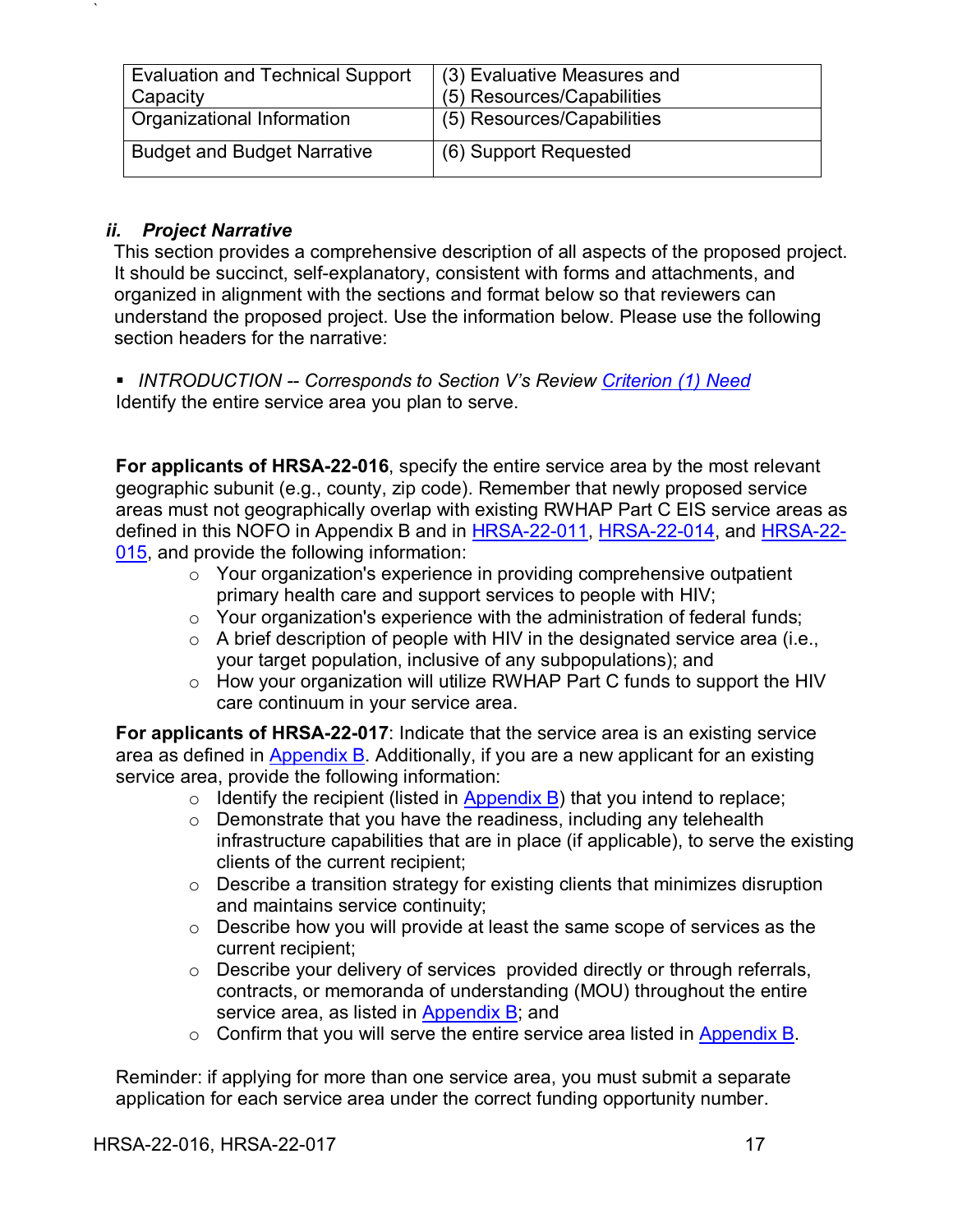Indicate whether you are requesting a funding preference as described in Section V.3. If requesting a funding preference, include a narrative submitted as [Attachment 8](#page-36-0)**.**

- <span id="page-22-0"></span> *NEEDS ASSESSMENT -- Corresponds to Section V's Review [Criterion](#page-41-2) (1) Need* The purpose of this section is to use quantifiable data to demonstrate the burden of the HIV epidemic in the designated service area and the need for RWHAP Part C funding to meet the outpatient primary health care and support service needs of the target population(s), particularly in relation to identified gaps and challenges in the HIV care continuum. There are two (2) required components of the needs assessment section:
	- 1. Target populations currently being served by your organization; and

2. The local HIV service delivery system and any recent changes, including changes as a result of the COVID-19 pandemic.

## **1. Populations Currently Being Served by Your Organization**

Base this overview on the most recent three years of HIV surveillance data available for the service area and the past three calendar years (CY) of data (i.e., CY18, CY19, and CY20) for your patient population(s). Clearly cite all data sources. Please address each bullet with a table and any associated narrative explanation.

- Describe the burden of HIV in the population(s) being served by your organization and compare it to the overall burden of HIV in the service area using newly diagnosed cases (diagnosed incidence) and total number of people with diagnosed HIV (diagnosed prevalence) data. Present data by race, ethnicity, age, gender, and transmission categories to highlight particular disparities. Clearly describe if there are specific highly impacted groups (i.e., subpopulations) within the service area who have the greatest needs and who will be a focus for RWHAP Part C funded services. This demonstrates your intent to address the goals to end the HIV epidemic through the reduction of HIV-related health disparities. Identify any trends that have emerged during the last three years, including those related to the COVID-19 pandemic, such as any increases or decreases in HIV incidence/prevalence among specific subpopulations. Provide the above information in a table format.
- Describe the unmet need based on your evaluation of the gaps in the HIV care continuum for the population(s) of people with HIV who are served by your organization. Provide data on the five stages of the HIV care continuum for the identified focus population(s) with disparate rates of HIV using the most recent three calendar years of available data (e.g., CY18 through CY20). The stages in the HIV care continuum are: diagnosis of HIV infection, linkage to care, retention in care, receipt of antiretroviral therapy (ART), and achievement of viral suppression. Clearly define the numerator and the denominator for each stage. Use the same numerators and denominators as outlined for the [HHS Common HIV Core Indicators.](https://www.hiv.gov/blog/secretary-sebelius-approves-indicators-for-monitoring-hhs-funded-hiv-services) Provide the data in a table format. A detailed resource for how to calculate data indicators for each stage [can be found here](https://www.cdc.gov/hiv/pdf/library/slidesets/cdc-hiv-prevention-and-care-outcomes-2016.pdf) in the CDC's [HIV Resource Library.](https://www.cdc.gov/hiv/library/index.html) The table may list the stages in the left-hand column and, across the top of the table, list the measurement periods by calendar year (each year as a separate column).
- Briefly describe how you used RWHAP Part A or B Unmet Need estimates of people with HIV in your own program and budget planning efforts. Include any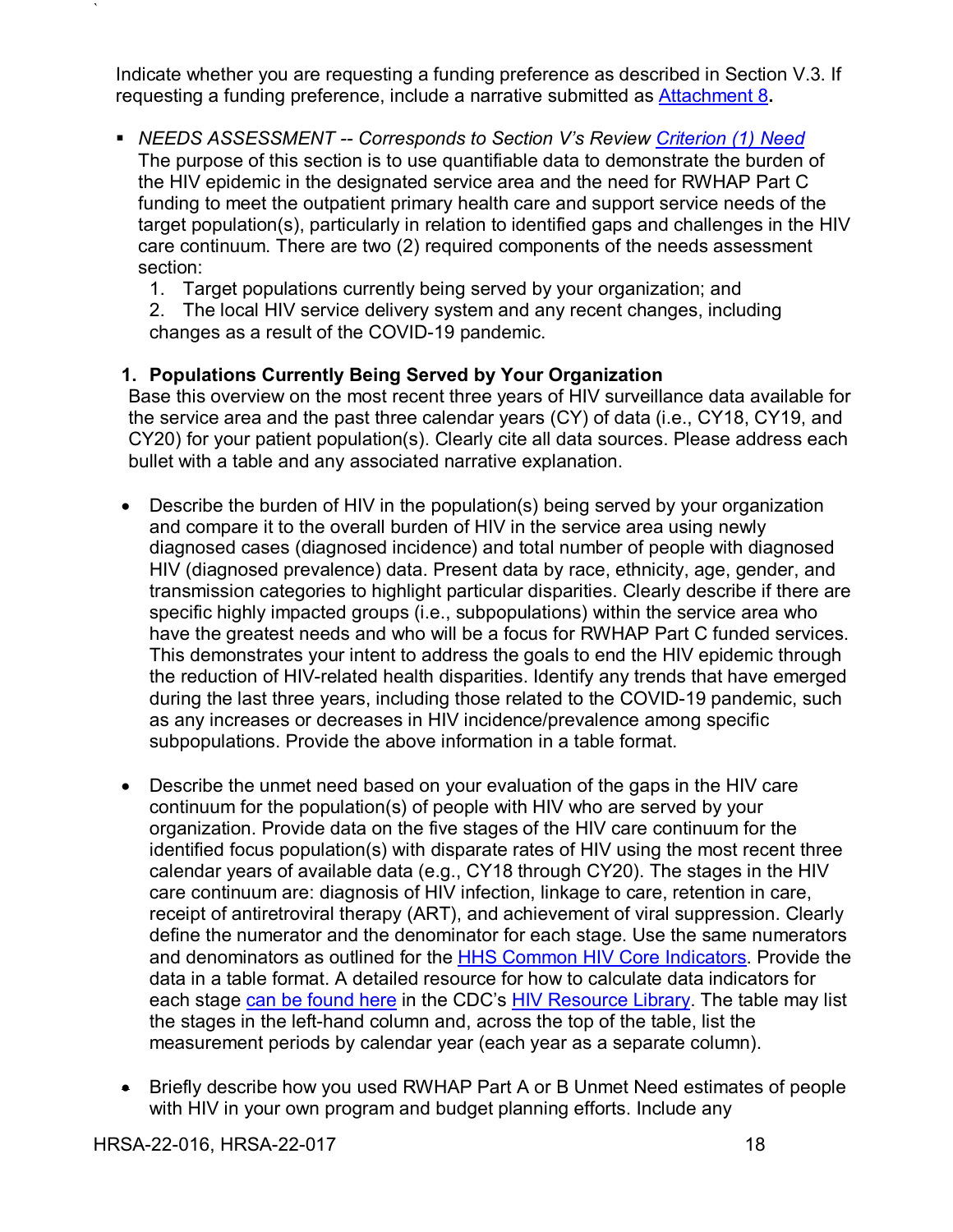subpopulations in the designated service area who (1) are unaware of their HIV status, or (2) know they have tested positive for HIV.

## **2. The Local HIV Service Delivery System and Recent Changes**

Describe the HIV services available to people with HIV in the entire designated service area and demonstrate how the proposed RWHAP Part C services will not duplicate other funded services. The presentation of the local HIV service delivery system should cover three broad areas:

### • **HIV service providers**

`

- o **For applicants of HRSA-22-016**, provide a map of the entire service area, noting your clinical services location(s) and the location of other local providers of HIV primary care services. Include this map as [Attachment 9.](#page-36-1)
- o **For applicants of HRSA-22-017,** provide a map of the entire designated service area (as listed in Appendix B) and show the locations of all current and proposed local providers of HIV outpatient primary health care services, including your organization. Include this map as [Attachment 9.](#page-36-1)
- o **For all applicants:** In addition to a map, provide a table listing (1) name of organization, (2) specific services each one provides, (3) target populations served, and if possible (4) the number of unduplicated clients served annually. Include this table in the narrative, and include all public and private organizations (including any other RWHAP providers) that provide HIV outpatient primary health care services to people with HIV in the entire designated service area. [The CDC and HRSA Integrated HIV Prevention and](https://www.cdc.gov/hiv/pdf/funding/announcements/ps12-1201/cdc-hiv-integrated-hiv-prevention-care-plan-guidance.pdf)  [Care Plan,](https://www.cdc.gov/hiv/pdf/funding/announcements/ps12-1201/cdc-hiv-integrated-hiv-prevention-care-plan-guidance.pdf) including the [Statewide Coordinated Statement of Need,](https://www.cdc.gov/hiv/pdf/funding/announcements/ps12-1201/cdc-hiv-integrated-hiv-prevention-care-plan-guidance.pdf) together with the RWHAP Part A and Part B Programs, may serve as resources for this information.

### • **Gaps in local services and barriers to care**

Based on the unmet need and gaps in the HIV care continuum as described in the Needs Assessment section, describe where current HIV core medical and support services need strengthening. Describe any corresponding significant barriers (individual/structural), including those arising from COVID-19 pandemic, that prevent people with HIV from accessing needed services and achieving improved outcomes in the entire designated service area.

### • **Description of the current health care landscape**

Describe the health care environment and any significant changes that have affected the availability of health care services, including:

- a. Your clients by payor source in CY20 (e.g., Medicaid, Medicare, CHIP, statefunded HIV programs, employer-sponsored health insurance coverage, other private health insurance, and/or other third-party payor).
- b. How the Medicaid program provides services to people with HIV in your state, including a description of eligibility, a listing of the HIV core medical and support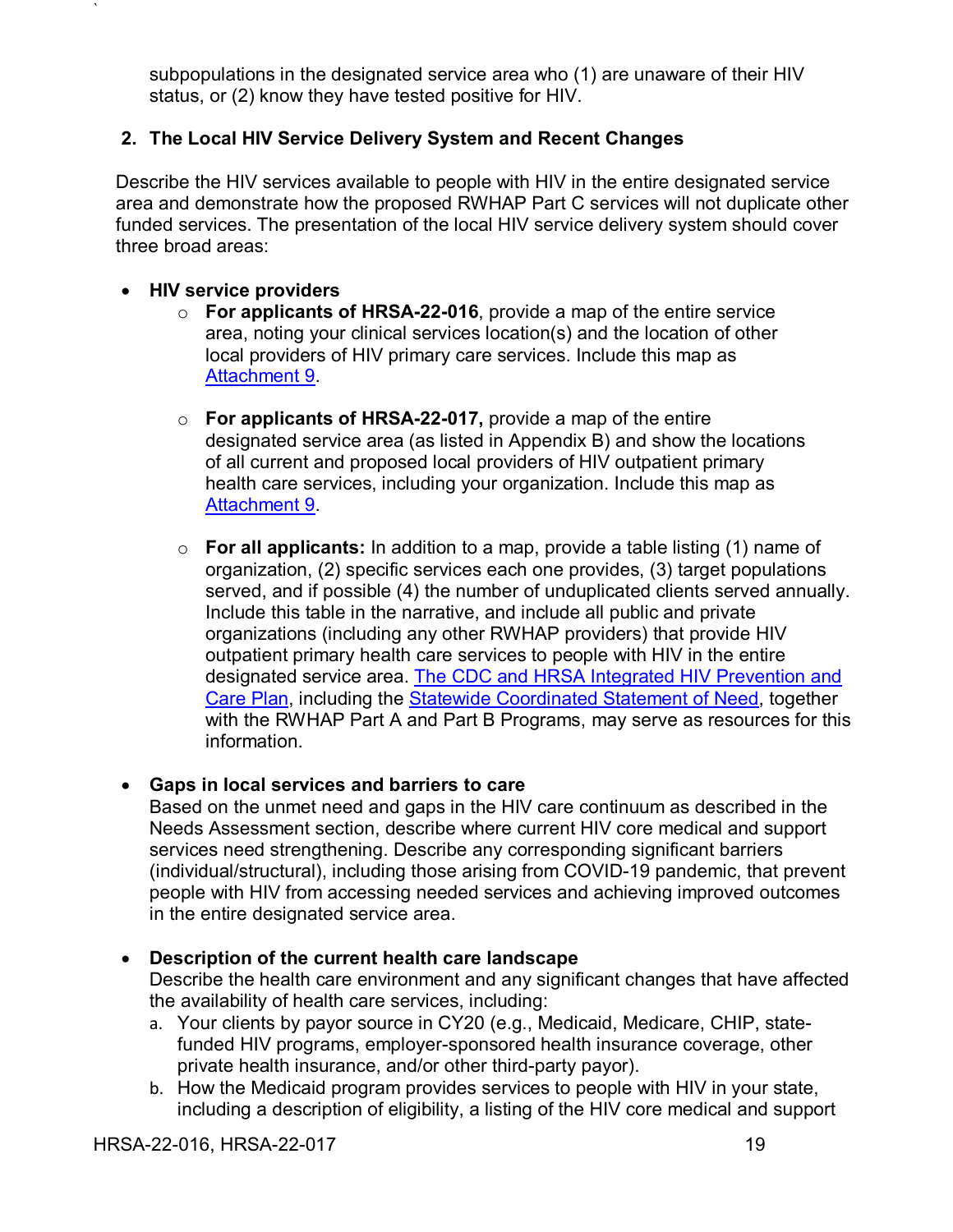services covered by Medicaid, and any gaps in coverage for these services. For example, identify if there are limits on the number of primary care or mental health visits, the types of oral health services that are reimbursable, medical/nonmedical case management services, or prescription medication coverage.

- c. Any gaps in coverage for HIV core medical and support services from other major health care payor sources (e.g., employer-sponsored health insurance coverage, state-funded HIV programs, Medicare, AIDS Drug Assistance Program (ADAP) funding, and/or other third-party payor) in the designated service area. For example, identify if there are limits on the number of primary care or mental health visits, the types of oral health services that are reimbursable, medical/nonmedical case management services, or prescription medication coverage.
- d. Any recent economic, system, or demographic shifts (e.g., in specific populations, closings of local hospitals, community health care providers, or major local employers), public health emergencies such as COVID-19, or natural disasters that have affected care to your clients.

### <span id="page-24-0"></span> *METHODOLOGY -- Corresponds to Section V's Review Criterion [\(2\) Response](#page-42-0)* Utilizing the section headings provided below, describe the proposed outpatient core medical and support services you will provide to address the unmet needs/service gaps/barriers identified in your needs assessment section. For example, if a service area is lacking access to oral health care, you should describe how you will address this unmet need in the Core Medical Services subsection, or if the HIV viral suppression rate is low (e.g., as compared to your state's average rate) among a specific subpopulation in your clinic, your application should address this gap in the HIV Care Continuum Services subsection. The section headings are:

- 1) HIV Care Continuum Services
- 2) Core Medical Services
- 3) Support Services

`

- 4) Referral System
- 5) Coordination and Linkages with other HIV Programs
- 6) Health Care Coverage, Benefit Coordination, and Third Party Reimbursement

# **1) HIV Care Continuum Services**

- A) HIV-Diagnosed Please describe:
- How HIV CTR services are delivered in the service area.
- How CTR services will be targeted to subpopulations identified in the needs assessment section and not duplicate CTR services already funded by other sources (i.e., other RWHAP Parts, CDC, SAMSHA, or state funds), if you are proposing to use RWHAP Part C funds to support CTR services. Use the HIV care continuum data presented in the Needs Assessment section to support your use of RWHAP Part C funds for CTR services.
- B) Linkage to Care

Please describe:

• How newly-identified individuals with HIV are linked into and provided with outpatient primary health care and support services and how these newly-identified individuals are successfully transitioned into care.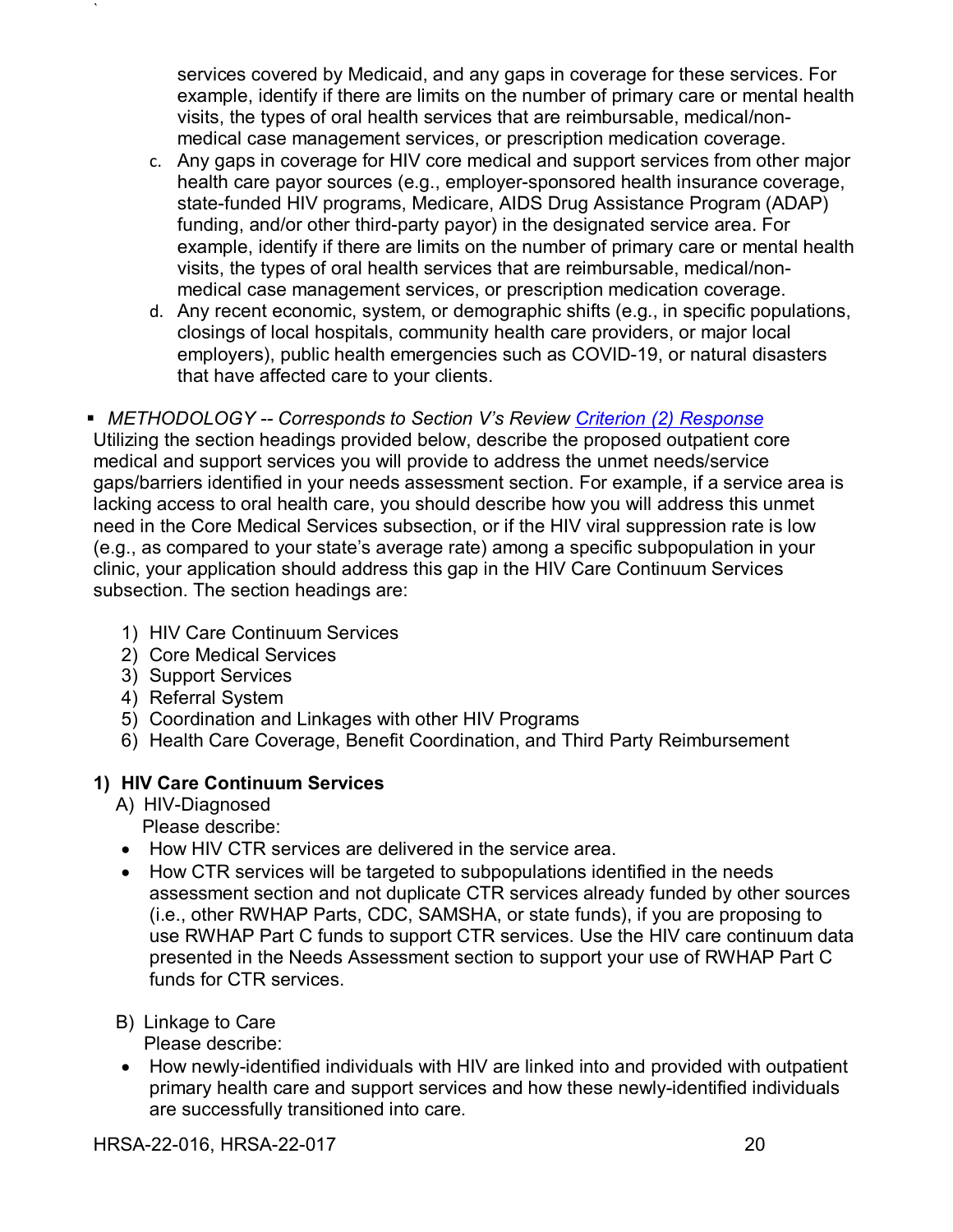- Any targeted linkage efforts that are specific to subpopulations in the proposed service area as identified in the Needs Assessment section.
- Referral relationships and collaborations with any community-based organizations, medical providers, HIV testing sites, local health departments, or local jails and/or transitional facilities [\(see HAB PCN 18-02\)](https://hab.hrsa.gov/sites/default/files/hab/program-grants-management/PCN-18-02-people-who-are-incarcerated.pdf) serving as important referral sources or points of entry into care. Please be aware that HRSA may request documentation of those relationships as part of the post-award administration process.

## C) Retention in Care

`

Please describe:

- Strategies you use to retain people with HIV in medical care, including any related to telehealth.
- Any targeted efforts to retain subpopulations who have poor health outcomes in HIV health care.
- D) Antiretroviral Therapy and Viral Suppression Please describe:
- The successes and challenges of your current strategies, including any related to telehealth, to monitor viral suppression in your clinic population, and how these have influenced your selection of treatment adherence interventions.
- Your innovative approaches to improve ART acceptance and viral suppression in key populations (e.g., youth, Black/African American women) who are disproportionately affected by the HIV epidemic with poor health outcomes.

## **2) Description of Core Medical Services**

Please describe:

- Which core medical services will be provided, and how they will be provided (if not provided directly by your organization, detail the referral system for care including the accessibility of the service and the coordination of care by your organization). Refer to HAB [PCN 16-02](https://hab.hrsa.gov/sites/default/files/hab/program-grants-management/ServiceCategoryPCN_16-02Final.pdf) for more information on core medical services.
- The strategies used to engage your clients, including women and minority populations, to learn about and enroll in HIV-related clinical research trials as appropriate. Indicate if your clients express any barriers to participating in clinical trials, and if so, how you overcome these barriers.
- How you provide risk reduction counseling to people with HIV according to the HHS Guidelines, including prevention counseling that is part of a comprehensive PrEP program. Identify any chronic care models (e.g., inter-professional collaborative model, patient centered medical home) or any strategies/interventions (e.g., peer navigator programs, chronic disease self-management) used to maximize desired health outcomes for your clients.
- Any major gaps and barriers associated with accessing core medical services before and during the COVID-19 pandemic for the proposed target population(s) and/or subpopulation(s) and how these have been or will be addressed. Indicate if any telehealth strategies were used.
- The availability of state(s) ADAP or other locally available pharmacy assistance programs. If there is an ADAP waiting list in the proposed geographic area, discuss how your program ensures that all eligible patients will have access to HIV and HIVrelated therapeutic medications, applicable vaccines, etc.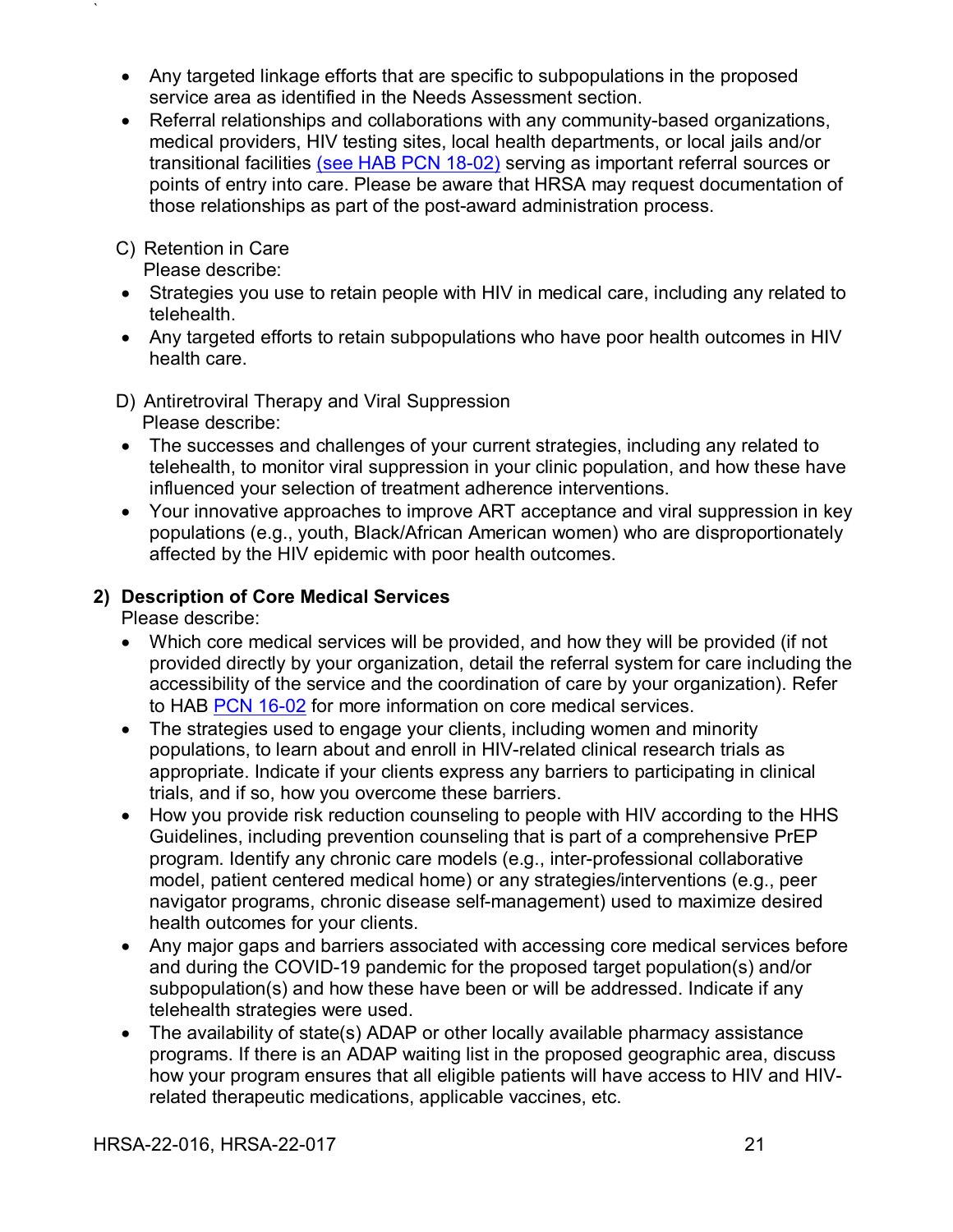## **3) Description of Support Services**

Please describe:

`

• Which support services will be provided, and how they will be provided (if not provided directly by your organization). If you propose to use RWHAP Part C funds for any support services, explain how each of the Part C funded support services will be provided and how each is linked to improving or maximizing health outcomes. Refer to HAB [PCN 16-02](https://hab.hrsa.gov/sites/default/files/hab/program-grants-management/ServiceCategoryPCN_16-02Final.pdf) for more information on support services.

## **4) Description of Referral System and Care Coordination**

Please describe:

- How referrals to specialty/subspecialty medical care and other health and social services are assessed and provided for clients. Also describe how these referrals are tracked and the results entered into the health record, including whether the appointment was kept.
- The strategies used to improve care transitions (including transitioning youth with HIV into adult care). Also provide information that supports the effectiveness of these strategies. Identify any challenges or barriers experienced and how you address these barriers for an effective transition.
- The coordination of HIV medical and support services for pregnant women with HIV during the perinatal and post-partum periods, as well as services for their exposed infants.

### **5) Health Care Coverage, Benefit Coordination and Third Party Reimbursement** Please describe:

- Process(es) used to ensure clients are assessed, informed, and enrolled, as appropriate, into other forms of insurance including Medicaid, Medicare, CHIP, private insurance, and other options.
- How you ensure clients are educated about any out-of-pocket costs, including deductibles, co-pays, coinsurance, schedules of charges, or nominal fees, and how the collection of these fees are subject to the RWHAP cap on annual patient out-ofpocket charges.
- Your system or procedures for managing and tracking program income. This includes third party reimbursement, patient fee collection, income generated by participation in the 340B Drug Discount Program, or any other sources of program income derived from RWHAP-funded activities.

## **6) Coordination and Linkages with Other HIV Programs**

Please describe your organization's participation in, coordination, and/or linkage(s) with the following publicly funded HIV care and prevention programs in your service area. In **Attachment 11**, include a list of organizations for which signed Letters/MOUs are available, with a brief description of the activities/services to be provided by each identified organization and the location of the partner(s). HRSA recommends submitting this information in table format. Please be aware that HRSA may request copies of those agreements as part of the post-award administration process.

• RWHAP Part A - If the program is located in a RWHAP Part A Eligible Metropolitan [Area or Transitional Grant Area,](https://hab.hrsa.gov/about-ryan-white-hivaids-program/part-a-grants-emerging-metro-transitional-areas) indicate the amount of RWHAP Part A funds allocated to provide the core medical and support services that you propose to fund in your RWHAP Part C EIS application. Identify how the budget for the RWHAP Part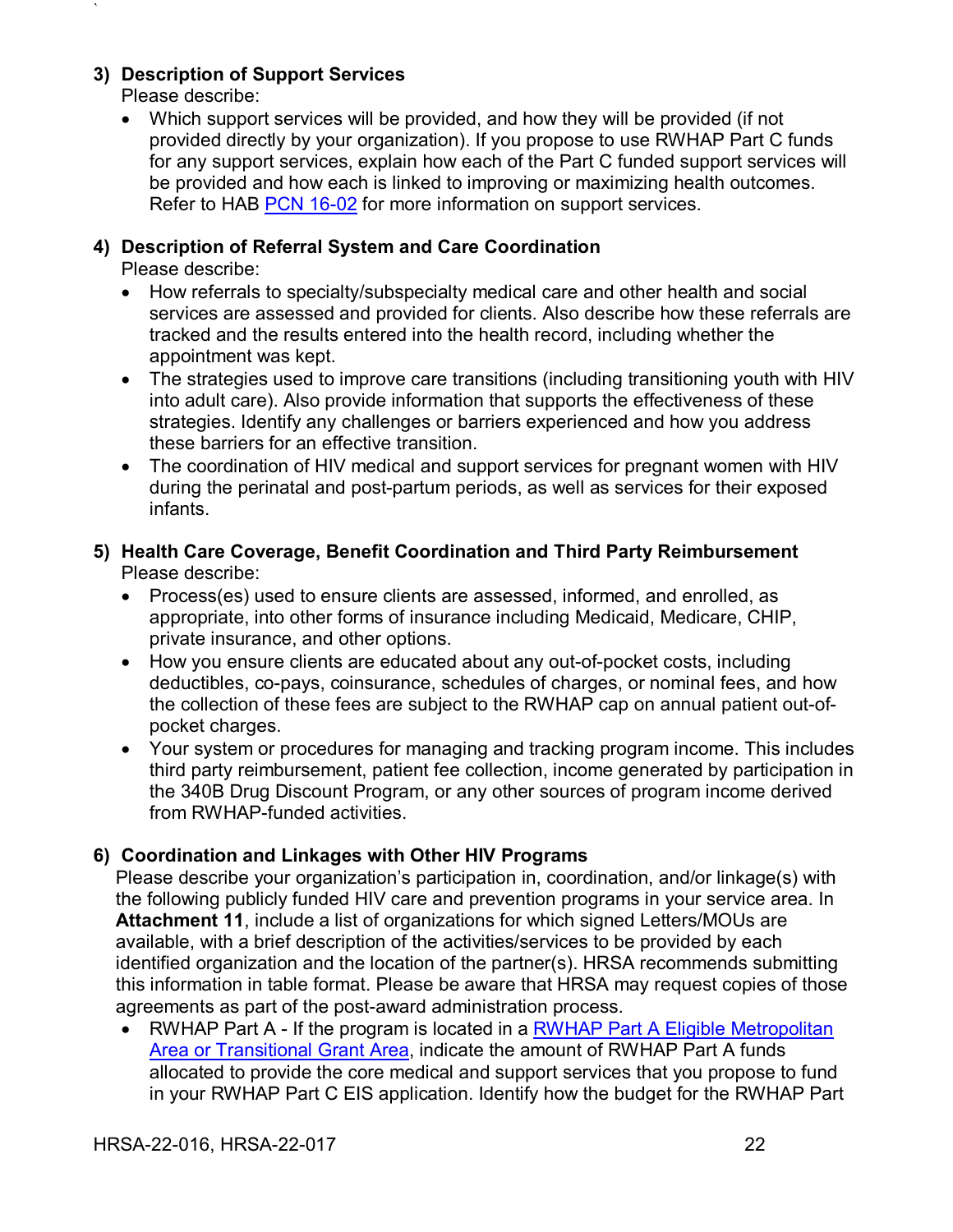C EIS grant has been developed in coordination with the planning process for localities funded under RWHAP Part A.

- [RWHAP Part B](https://hab.hrsa.gov/about-ryan-white-hivaids-program/part-b-grants-states-territories) Identify how the budget for the RWHAP Part C EIS grant has been developed in coordination with the State and Territory's Integrated Plans.
- If your organization receives RWHAP Part A and/or Part B funding:
	- a. Identify the amount of funding received for each RWHAP Part A and/or Part B funded service category, including the specific services supported.
	- b. Describe how the services proposed in this application are not duplicative of services supported by RWHAP Part A and/or Part B.
	- c. Include in [Attachment 10](#page-37-1) a letter from the RWHAP Part A and/or Part B Recipient's Authorizing Official/Representative that documents your organization's involvement with RWHAP Parts A and/or B HIV Body and/or Planning Council, if applicable. Provide the requested letter(s) that address why RWHAP Part C EIS funds are necessary to support the needs described in this application and how your proposed services are not duplicative of other available services. If you cannot obtain this letter(s), please explain why.
- Other RWHAP Providers Describe your organization's participation in, coordination, and/or linkage with any other RWHAP programs in your area (i.e., Part D; Part F-Dental Reimbursement Program, Community Based Dental Partnership, and nearest RWHAP AETC(s) or Special Projects of National Significance).
- Other Federally Funded Services Describe your organization's collaboration with other primary health care services (if any exist in the area). These include, but are not limited to, publicly funded Federally Qualified Health Centers, mental health and substance use disorders treatment programs including those funded by SAMHSA, and research programs including those funded by NIH.
- <span id="page-27-0"></span>*WORK PLAN -- Corresponds to Section V's Review Criterion [\(4\) Impact](#page-44-0)*

A work plan is a concise easy-to-read overview of your goals, strategies, objectives, activities, timeline, and those responsible for making the program happen. The work plan must include measurable objectives for core medical and support services (as defined by HAB **PCN** 16-02).

Establish and provide measurable objectives in the four areas below for each year of the proposed period of performance (three years). Provide a table, which you should submit as [Attachment 12.](#page-37-2)

- HIV Testing and Counseling (HIV Diagnosed)
- Access to Care (Linkage)

`

- Core Medical and Support Services (Retention in Care)
- ART and Viral Suppression

**Your work plan objectives are for all clients eligible to receive services funded by RWHAP Part C**, inclusive of the populations served by any subrecipient. If your budget includes subrecipient(s), provide measurable objectives broken out for each subrecipient(s) within the recommended table format.

## **HIV Testing and Counseling - HIV-Diagnosed**

If you are requesting the use of RWHAP Part C funds for CTR, provide the projected number of persons who will:

• Receive targeted testing and counseling services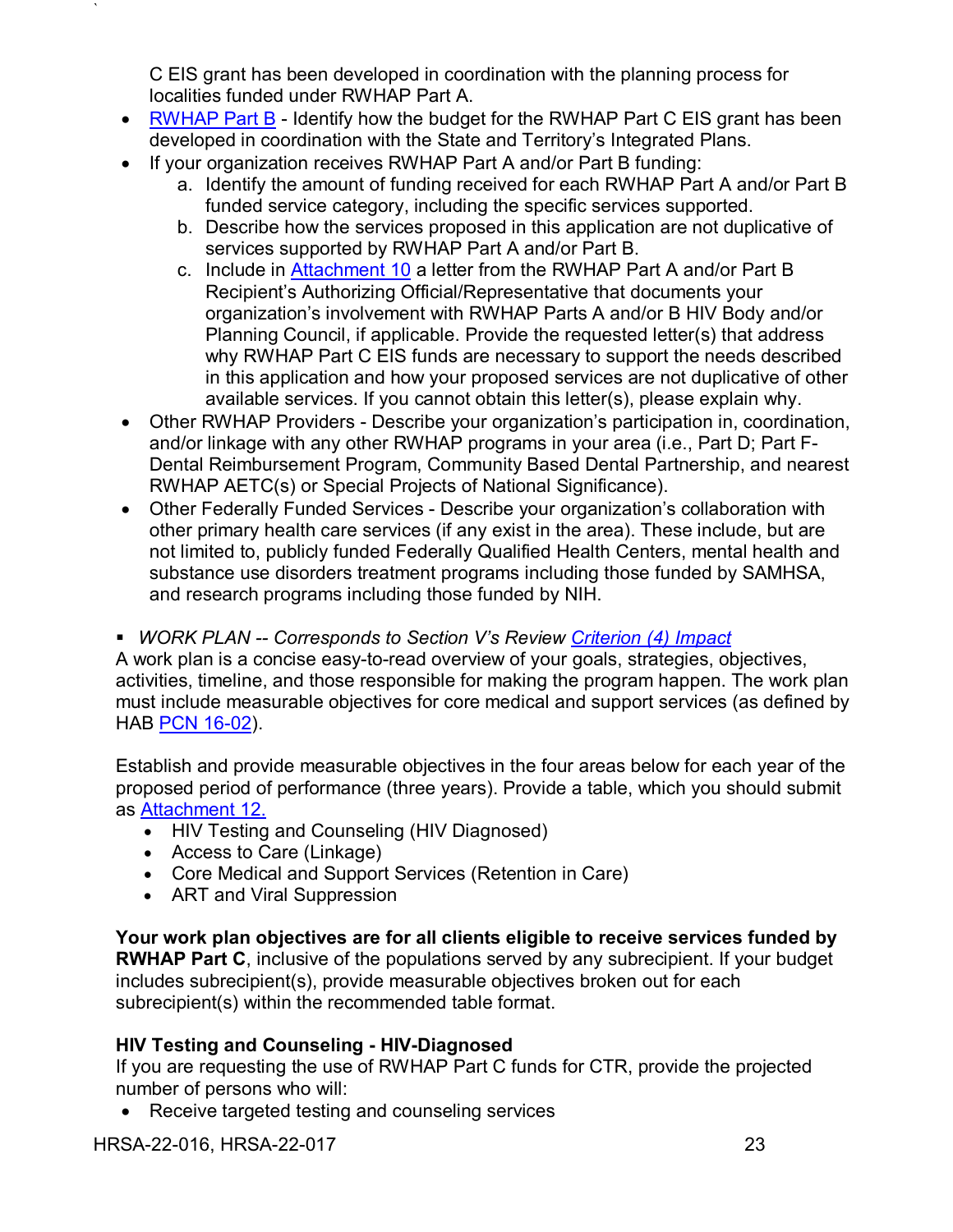• Have a confirmatory positive HIV test result

### **Access to Care - Linkage to Care**

Provide the projected number of:

• Newly diagnosed individuals who will enroll in care within one month of HIV diagnosis

### **Retention in Care - Core Medical and Support Services**

Provide the projected number of people with HIV who will:

- Receive Core Medical Services (see HAB [PCN 16-02\)](https://hab.hrsa.gov/sites/default/files/hab/program-grants-management/ServiceCategoryPCN_16-02Final.pdf) (Please only list each core medical service that you are supporting with RWHAP Part C funds.)
- Receive Support Services (see HAB [PCN 16-02\)](https://hab.hrsa.gov/sites/default/files/hab/program-grants-management/ServiceCategoryPCN_16-02Final.pdf) (Please only list each support service that you are supporting with RWHAP Part C funds.)

### **ART and Viral Suppression**

Provide the projected percent (specify the numerator and denominator as well as percent) of people with HIV who will:

• Receive ART

`

- Be virally suppressed. Provide a total as well as by targeted subpopulation, as identified in your Needs Assessment section.
- <span id="page-28-0"></span> *RESOLUTION OF CHALLENGES -- Corresponds to Section V's Review [Criterion](#page-42-0) (2) [Response](#page-42-0)*

**Challenges and Resolutions** - Describe the approaches you will use to resolve the challenges and barriers identified throughout this application in your organization and in the larger context of implementing the RWHAP Part C proposed project (e.g., changes in the health care landscape, subpopulation disparities). In lieu of a narrative for this section, include a table with the following headers: Challenges, Resolutions, Outcomes/Current Status.

**Transition Plan (to be completed only by new applicants for existing service areas under HRSA-22-017):** For those applicants who currently do not receive RWHAP Part C EIS funding for the specific service area or areas described in [Appendix B,](#page-55-0) please describe:

- How your organization will improve services to the current patients and target populations of the existing RWHAP Part C recipient throughout the entire designated service area.
- Your detailed transition plan for how current patients and the scope of services will be transferred from the existing RWHAP Part C recipient to your organization if successfully awarded the grant as a result of this competition.
- How the activities, time frames, and efforts to coordinate the transition of services will be conducted so that the delivery of RWHAP Part C services to the existing patient population is not disrupted or impeded. (Note: for newly awarded organizations, HAB expects that HIV medical services will be available to clients no later than 90 days from the award date.)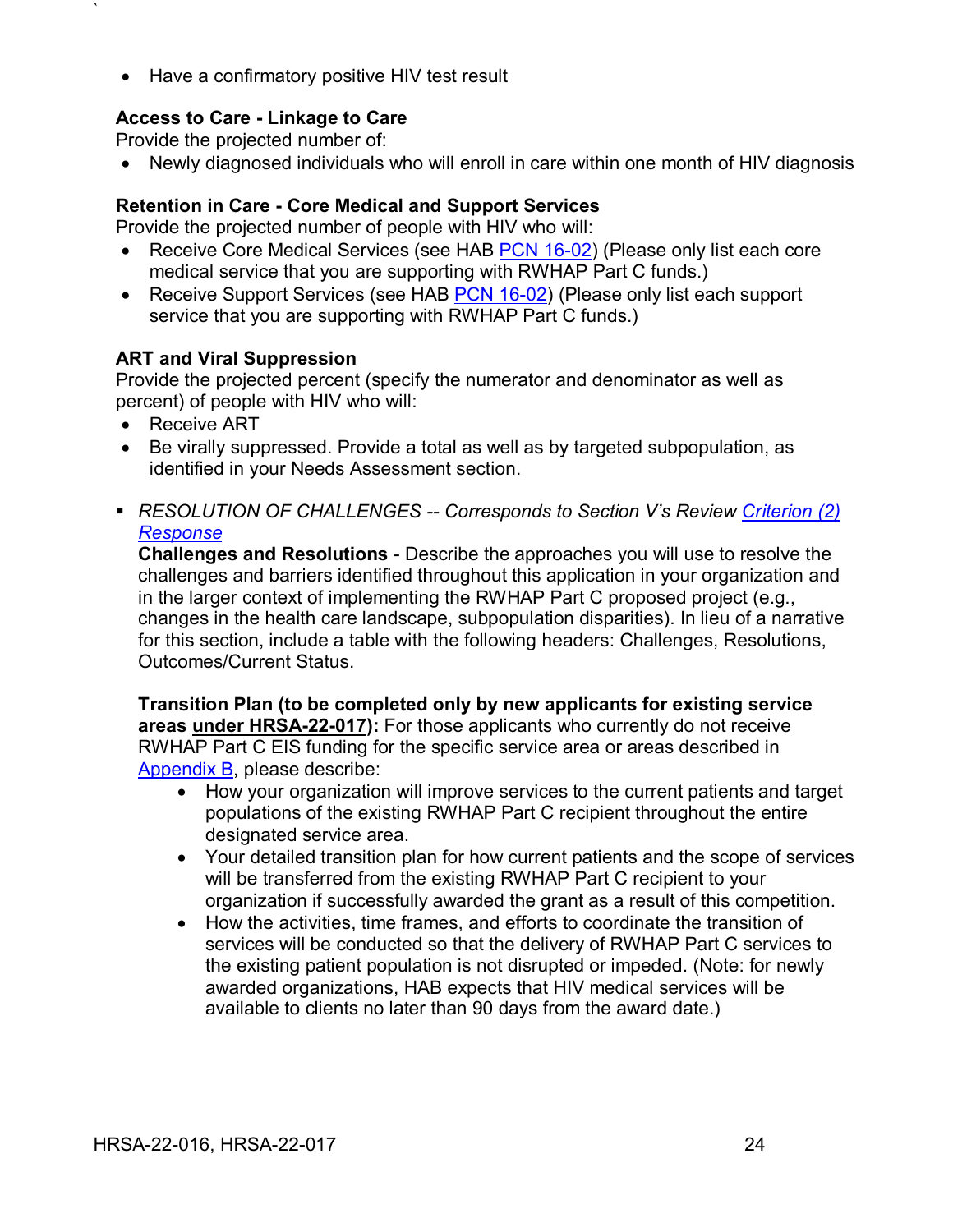<span id="page-29-0"></span> *EVALUATION AND TECHNICAL SUPPORT CAPACITY -- Corresponds to Section V's Review [Criteria \(3\) Evaluative Measures](#page-43-0) and [\(5\) Resources/Capabilities](#page-45-1)* **CQM Program Infrastructure**

`

- List the number of staff FTEs assigned to CQM and their positions. Describe the CQM program staff roles and responsibilities, including the key leaders and members of the quality committee.
- Describe how stakeholders, particularly your clients with HIV, are involved in the planning, implementation, and evaluation of your HIV program, including examples (e.g., focus groups, surveys, consumer advisory boards) that you have recently conducted or plan to conduct in the upcoming period of performance.

### **CQM Performance Measures**

- Describe the proposed data collection plan and processes for performance measurement (e.g., frequency of data collection, key activities, and responsible staff). Include information on data collection from subrecipient(s) as applicable.
- Describe the process for selecting, reporting, and disseminating results on the performance measures to stakeholders.
- Describe how performance measure data are analyzed to assess disparities in care and the actions taken to eliminate those disparities. Summarize the performance measure data collected during the past period of performance and note any trends, especially related to HIV outpatient primary health care services and other core medical services.

## **Continuous Quality Improvement (CQI)**

- Describe the CQI methodology you are using to identify priorities for quality improvement projects. Provide examples of specific quality improvement projects undertaken, including any for HIV outpatient primary health care services and/or medical case management in the past three years. Include a statement of the clinical issue, baseline data, interventions implemented, and follow-up data. Describe the involvement of stakeholders in the selection of quality improvement activities.
- Describe the quality improvement (QI) activities planned for the upcoming period of performance. Include viral suppression and retention in medical care as QI projects, highlighting upcoming efforts with any subpopulations identified in your Needs Assessment.

### **Information Systems**

Accurate records of services provided and clients served are critical to HRSA's implementation of the RWHAP legislation and fulfillment of responsibilities in the administration of grant funds. As such, HRSA requires recipients to report medical information at the client level of service using a unique identifier, collect data for funded services, and transmit data electronically through the RSR.

Describe the current information system in use to track health care service data. Existing recipients should discuss their experience and challenges with collecting, reporting, and analyzing client-level data for the RSR. New applicants should describe their capacity to manage, collect, and report the RSR (refer to [RSR Instruction](https://targethiv.org/library/rsr-instruction-manual)  [Manual\)](https://targethiv.org/library/rsr-instruction-manual).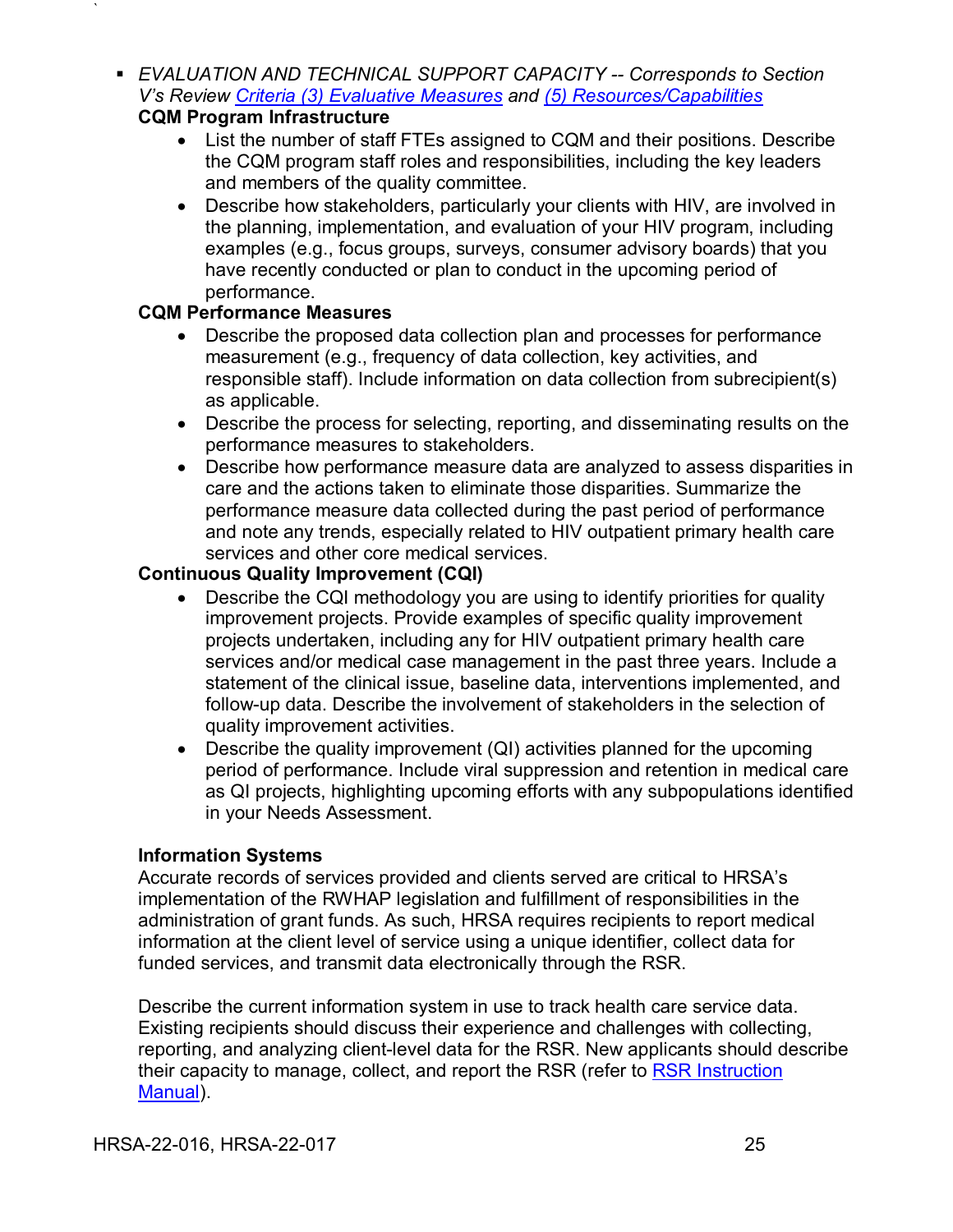<span id="page-30-1"></span> *ORGANIZATIONAL INFORMATION -- Corresponds to Section V's Review [Criterion](#page-45-1) [\(5\) Resources/Capabilities](#page-45-1)*

In this section, describe your organization's capacity and expertise to provide HIV outpatient primary health care and support services by detailing your administrative, fiscal, and clinical operations. At a minimum, please describe:

- The mission and vision of your organization and how a RWHAP Part C EIS project fits within the scope of that mission and vision.
- The structure of your organization. Include in [Attachment 5](#page-35-1) an organizational chart that clearly shows where the RWHAP Part C EIS program fits within your organization and how the program is divided into departments, if applicable. If the program is divided into departments, the chart should show the professional staff positions that administer those departments and the reporting relationships for the management of the HIV program.
- Your organization's experience in providing core medical (including medical case management) and support services as described in HAB [PCN 16-02,](https://hab.hrsa.gov/sites/default/files/hab/program-grants-management/ServiceCategoryPCN_16-02Final.pdf) whether in person or through telehealth.
- Your systems that ensure staff are trained/educated in and use the most current HHS Guidelines, and that RWHAP Part C clinic-specific policies and procedures are being followed, including any training through the regional/local AETC. Information about the RWHAP AETC network can be found at [http://hab.hrsa.gov/abouthab/partfeducation.html.](http://hab.hrsa.gov/abouthab/partfeducation.html)
- Your experience with fiscal management of grants and contracts, including information on what kind of accounting systems are in place, what internal systems you use to monitor grant expenditures, and how you will manage and monitor subrecipient performance and compliance with RWHAP Part C EIS requirements.
- How your organization will ensure that you properly document any subawarded funds or funds expended on contracts.
- Your processes to perform and monitor fiscal assessment of all people with HIV for their eligibility for RWHAP supported services or other payor sources for health care services.
- How you will collect, track, and use program income to support the objectives of the RWHAP Part C program.
- Your organization's participation or intent to participate in the 340B Drug Pricing Program (see 42 CFR part 50, subpart E, section 340B of the PHS Act, and [https://www.hrsa.gov/opa/\)](https://www.hrsa.gov/opa/).

## <span id="page-30-0"></span>*iii. Budget*

`

See Section 4.1.iv of HRSA's *SF-424 [Application Guide.](http://www.hrsa.gov/grants/apply/applicationguide/sf424guide.pdf)* Please note: the directions offered in the SF-424 Application Guide may differ from those offered by Grants.gov. Follow the instructions included in the Application Guide and the additional budget instructions provided below. A budget that follows the Application Guide will ensure that, if HRSA selects your application for funding, you will have a well-organized plan and by carefully following the approved plan can avoid audit issues during the implementation phase.

**Reminder:** The Total Project or Program Costs are the total allowable costs (inclusive of direct **and** indirect costs) incurred by the recipient to carry out a HRSA-supported project or activity. Total project or program costs include costs charged to the award and costs

HRSA-22-016, HRSA-22-017 26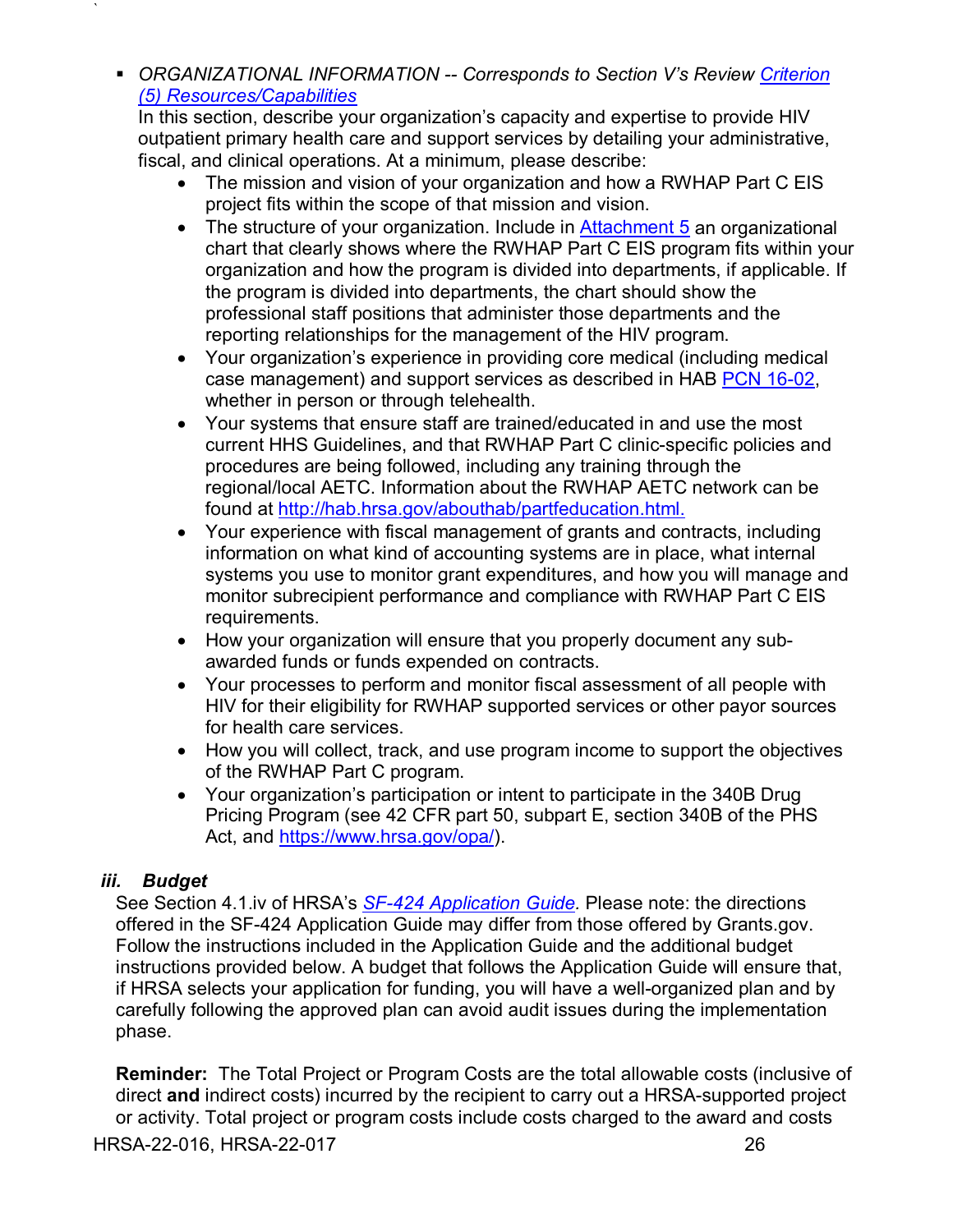borne by the recipient to satisfy a matching or cost-sharing requirement, as applicable.

In addition to the SF-424 Application Guide requirements, you **must** also provide the line item budget and budget narrative according to the following five allowable RWHAP Part C cost categories: **EIS, Core Medical Services, Support Services, CQM, and Administrative Costs**.

- **1) Early Intervention Services (EIS) Costs—**At least 50 percent of the amount received under the grant must be expended on the following Part C EIS costs, either directly or through referrals, contracts, or MOUs:
- Targeted HIV testing

`

- Other clinical and diagnostic services regarding HIV, and periodic medical evaluations for people with HIV
- Providing therapeutic measures for preventing and treating the deterioration of the immune system and for preventing and treating conditions arising from HIV

You must ensure that at least 50 percent of the award will be expended on targeted HIV testing, clinical and diagnostic services regarding HIV and periodic medical evaluations for people with HIV, and providing therapeutic medications. Clinical and diagnostic services may include medical case management, mental health, oral health, and other clinical services, in addition to outpatient ambulatory health services. The legislative budgetary requirement of at least 50 percent for the EIS Cost Category excludes counseling and referrals/linkage to care, although the budget allocation for these services cannot be zero (see next section).

- **2) Core Medical Services Costs** (At least 75 percent of the award after reserving amounts for administrative costs, planning/evaluation, and clinical quality management – must be expended on core medical services.) Core medical services, by statute, include the following service categories (further described in HAB [PCN 16-02\)](https://hab.hrsa.gov/sites/default/files/hab/program-grants-management/ServiceCategoryPCN_16-02Final.pdf):
- AIDS Drug Assistance Program Treatments
- AIDS Pharmaceutical Assistance
- EIS
	- o Counseling individuals with respect to HIV
	- o Referrals/linkage to care
- Health Insurance Premiums and Cost Sharing Assistance for Low Income Individuals
- Home and Community-Based Health Services
- Home Health Care
- Hospice
- Medical Case Management, including Treatment Adherence Services
- Medical Nutrition Therapy
- Mental Health Services
- Oral Health Care
- Outpatient/Ambulatory Health Services
- Substance Abuse Outpatient Care

As a reminder, 50 percent of the award must be allocated to the EIS cost category, as described above in IV.2.iii.1. Since allocations for counseling and referrals/linkage to care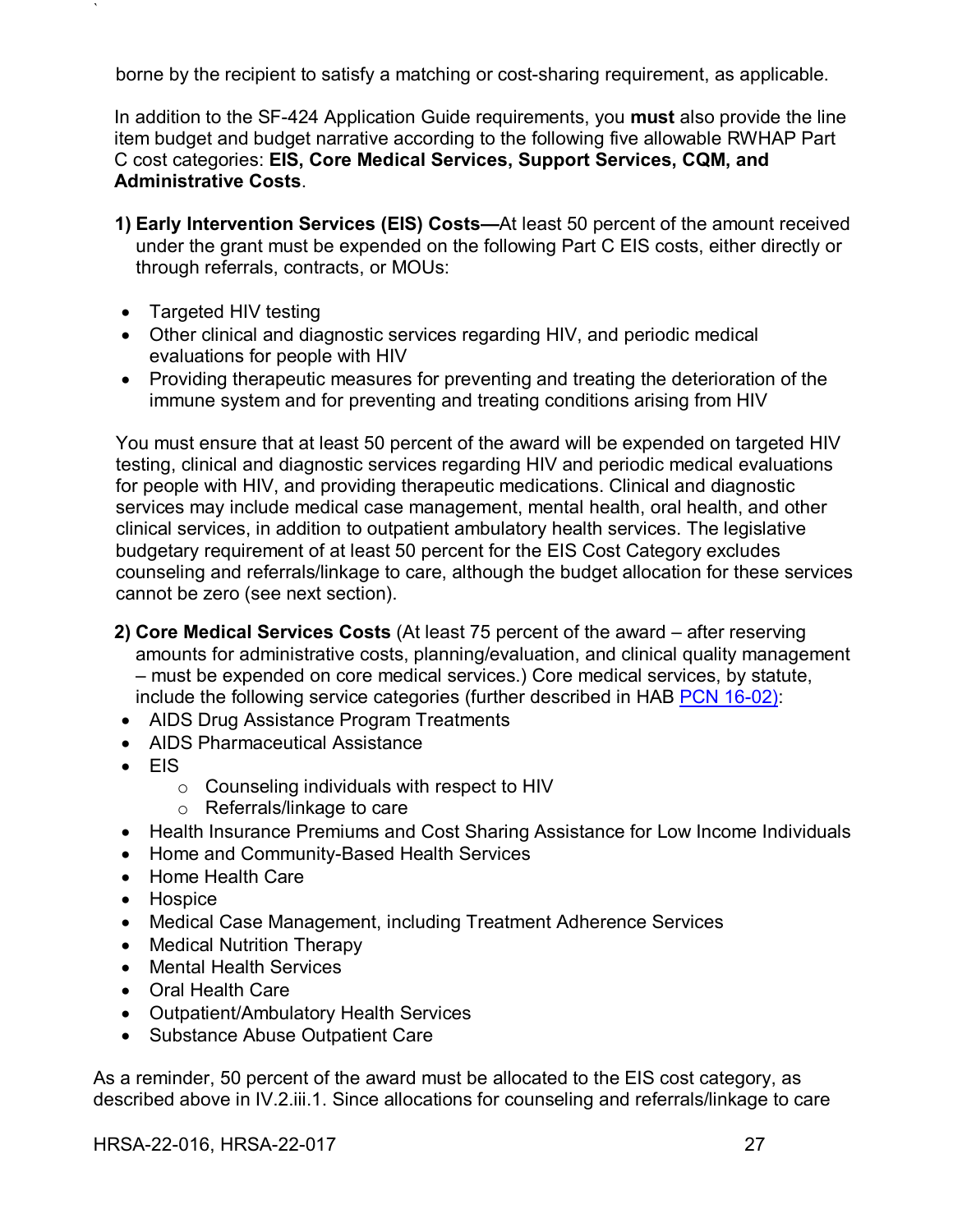cannot be zero, they must be allocated under the Core Medical Services cost category (not EIS cost category).

- **3) Support Services Costs-** Support services as described in HAB [PCN 16-02](https://hab.hrsa.gov/sites/default/files/hab/program-grants-management/ServiceCategoryPCN_16-02Final.pdf) are those services needed by people with HIV to achieve optimal HIV medical outcomes. These include:
- Child Care Services
- Emergency Financial Assistance
- Food Bank/Home Delivered Meals
- Health Education/Risk Reduction
- Housing

- Legal Services
- Linguistic Services
- Medical Transportation
- Non-Medical Case Management Services
- Other Professional Services
- Outreach Services
- Permanency Planning
- Psychosocial Support Services
- Rehabilitation Services
- Respite Care
- Substance Abuse Services (residential)
- **4) CQM Costs-** CQM includes those costs required to implement HAB [PCN 15-02.](https://hab.hrsa.gov/sites/default/files/hab/Global/HAB-PCN-15-02-CQM.pdf) This incorporates those costs required to assess the extent to which services are consistent with the current HHS Guidelines for the treatment of HIV and related opportunistic infections, develop strategies for ensuring such services are consistent with the guidelines, and ensure improvements are made in the access to and quality of HIV health services. Examples of CQM costs include CQM coordination; CQI activities; data collection for CQM purposes (collection, aggregation, analysis, development and implementation of a data-based strategy for CQI implementation); CQM staff training/technical assistance (including travel and registration) to improve clinical care services; attendance for approximately three staff members at the National Ryan White Conference on HIV Care and Treatment; training subrecipients on CQM; participation in the Integrated Plan process and local planning; and people with HIV involvement in the design, implementation, and evaluation to improve services. HRSA expects that **grant funding spent on clinical quality management shall be kept to a reasonable leve**l.
- **5) Administrative Costs-** (Not more than 10 percent of the total RWHAP Part C grant award may be expended on administrative costs) – Administrative Costs are those direct and indirect costs associated with the administration of the RWHAP Part C EIS grant. Staff activities that are administrative in nature should be allocated to administrative costs. Planning and evaluation costs are subject to the 10 percent cap. For further guidance on the treatment of costs under the 10 percent administrative expenses limit, refer to HAB PCN 15-01 Treatment of Costs under the 10 Percent [Administrative Cap for Ryan White HIV/AIDS Programs Parts A, B, C and D](https://hab.hrsa.gov/sites/default/files/hab/Global/HRSA-HAB-PCN15-01.pdf) and Frequently Asked [Questions for PCN 15-01.](https://hab.hrsa.gov/sites/default/files/hab/Global/faqpolicyclarificationnotice15-01.pdf)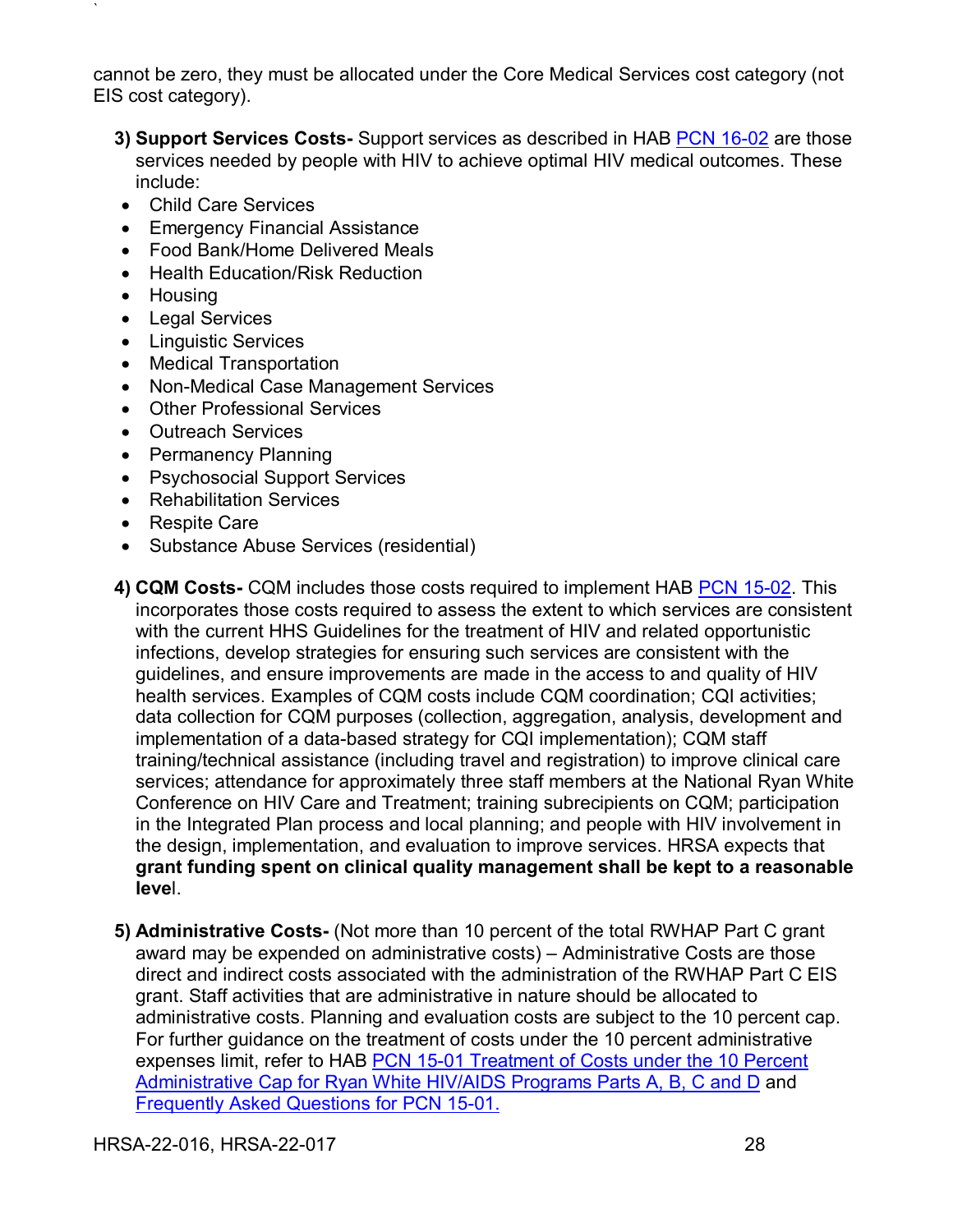Please note there are associated Indirect Costs that are considered Administrative Costs. Please refer to HAB [PCN 15-01](https://hab.hrsa.gov/sites/default/files/hab/Global/HRSA-HAB-PCN15-01.pdf) and the [SF-424 Application Guide](http://www.hrsa.gov/grants/apply/applicationguide/sf424guide.pdf) regarding Indirect Cost Allowance guidelines.

**Line item budget:** In order to evaluate applicant adherence to RWHAP Part C legislative budget requirements, you must submit separate program-specific line item budgets for each year of the three-year period of performance. The budget allocations on the line item must relate to the activities proposed in the project narrative, including the work plan. Allocations of provider time and effort should be reasonable for the number of clients to be served.

For HRSA-22-016, the line item budget requested for each year must not exceed the ceiling amount of \$350,000. For HRSA-22-017, the line item budget requested for each year must not exceed the total award for the service area, as listed in [Appendix B.](#page-55-0) In addition, the total amount requested on the SF-424A must match the total amount listed on the line item budget. Please list personnel separately by position title and individual name, or note if position is vacant. Upload the line item budgets as **Attachment 1**.

**Salary Rate Limitation** - The Consolidated Appropriations Act, 2021 (P.L. 116-260), Division H, Title II, § 202 states, "None of the funds appropriated in this title shall be used to pay the salary of an individual, through a grant or other extramural mechanism, at a rate in excess of Executive Level II." See Section 4.1.iv Budget – Salary Limitation of HRSA's *[SF-](http://www.hrsa.gov/grants/apply/applicationguide/sf424guide.pdf)424 [Application Guide](http://www.hrsa.gov/grants/apply/applicationguide/sf424guide.pdf)* for additional information. Note that these or other salary limitations may apply in the following FY, as required by law.

NOTE: HRSA recommends that the budgets be converted or scanned into PDF format for submission. Do not submit Excel spreadsheets. Submit the program-specific line item budget in table format, listing the program cost categories (i.e., EIS, Core Medical Services, Support Services, CQM, and Administrative costs) across the top and object class categories (e.g., Personnel, Fringe Benefits, Travel) in a column down the left hand side.

### <span id="page-33-0"></span>*iv. Budget Narrative*

`

See Section 4.1.v. of HRSA's *SF-424 [Application Guide.](http://www.hrsa.gov/grants/apply/applicationguide/sf424guide.pdf)*

In addition to the directions in Section 4.1.v. of HRSA's SF-424 Application Guide, you must provide a narrative that clearly explains the amounts requested for each line in the budget. For subsequent budget years, the budget justification narrative should highlight only the changes from Year One or clearly indicate that there are no substantive budget changes during the period of performance. The budget narrative must be clear and concise.

For each object class category (e.g., Personnel, Fringe Benefits, Travel), divide the budget narrative according to the five RWHAP Part C EIS Cost Categories: **EIS, Core Medical Services, Support Services, CQM, and Administrative.**

Descriptions must be specific to the cost category. Other RWHAP Part C EIS specific budget information includes:

• **Travel:** List travel costs according to local and long distance travel. For local travel, you should list the mileage rate, number of miles, reason for travel, and staff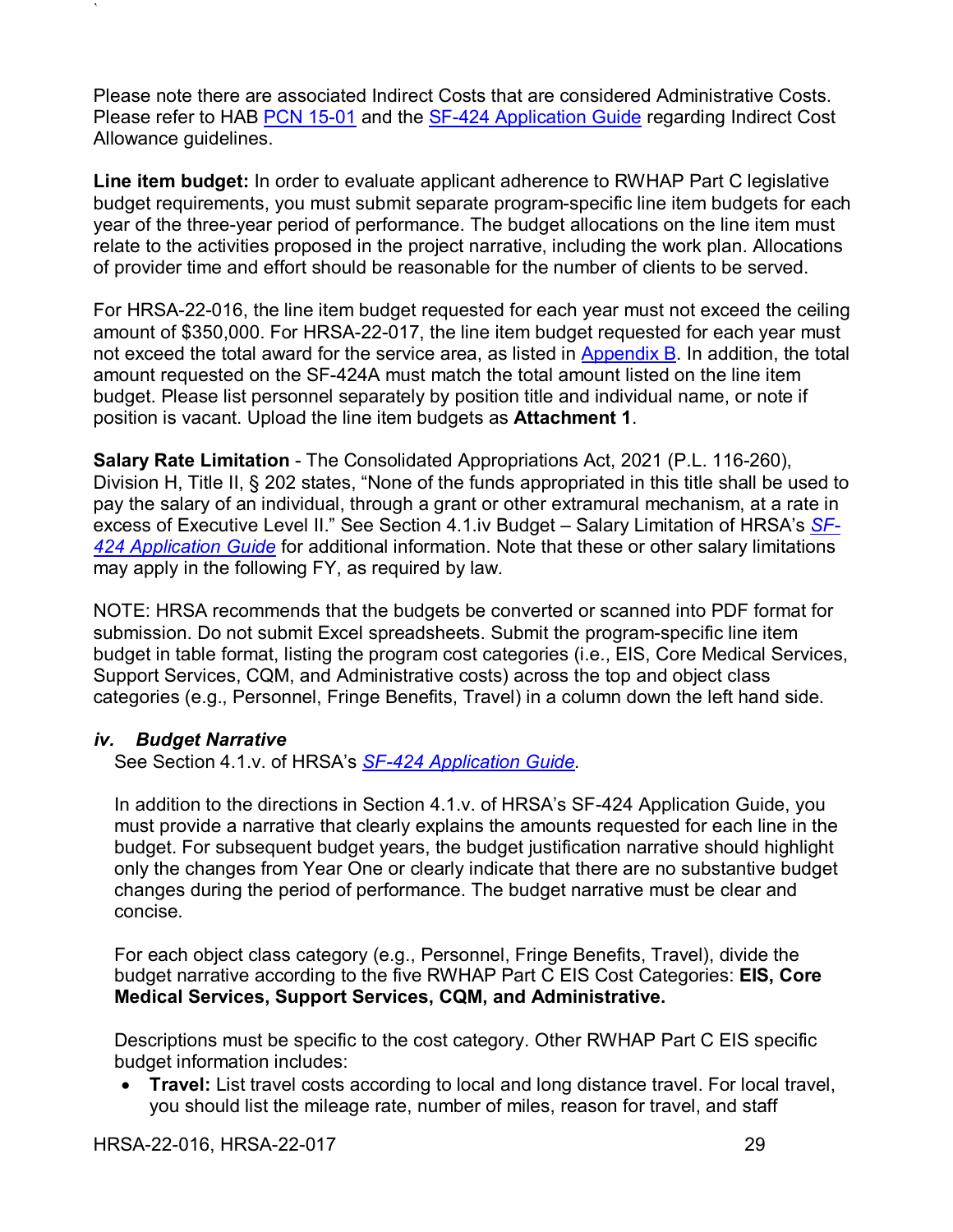member/ people with HIV completing the travel. You should list any clinical staff traveling to provide care in the EIS/Core Medical Services category. List any patient transportation in the Support Services category. In the CQM category, list staff travel to CQM related conferences and continuing education workshops/conferences. Allowable travel costs also include attendance for approximately three staff members at the [National Ryan White Conference on HIV Care and Treatment,](https://ryanwhiteconference.hrsa.gov/) etc. HRSA expects your organization to support the travel and training for HIV related CME/CEU activities where appropriate and to use your local AETCs as a resource for training needs.

• **Contractual:** Subrecipients providing services under this award must adhere to the same requirements as the recipient. All RWHAP Part C legislative requirements and program expectations that apply to the recipients also apply to subrecipients of their award. Your organization is accountable for your subrecipients' performance of the project, program, activity, and appropriate expenditure of funds under the award. **As such, recipients are required to monitor all subrecipients.** Assurance that subrecipients are tracking the source, documenting the allowable use, and reporting program income earned at the subrecipient level is a RWHAP requirement. Your subrecipients must also report and validate program expenditures in accordance with core medical and support services categories to determine that they comply with legislative mandates and required distribution of funds.

As a reminder, for subsequent budget years, the budget narrative should highlight only the changes from year one or clearly indicate that there are no substantive budget changes during the period of performance. Do not repeat the same information across years in the budget narrative.

### <span id="page-34-0"></span>*v. Program-Specific Forms*

**Program-specific instructions for the Project/Performance Site Location(s) form included in the SF-424 application package** are as follows**:** Following the [instructions](https://www.grants.gov/web/grants/applicants/registration.html) provided by Grants.gov, enter your organization's information as the primary location. Complete all site location information for each provider/service delivery site to be funded under the RWHAP Part C EIS award in the existing service area. By clicking the "Next Site" button, you may complete information for up to 299 sites. This form does not count toward the page limit.

### <span id="page-34-1"></span>*vi. Attachments*

`

Provide the following items in the order specified below to complete the content of the application. **Unless otherwise noted, attachments count toward the application page limitation.** Your Indirect cost rate agreement and proof of non-profit status (if applicable) will not count toward the page limitation. You must clearly label **each attachment**. You must upload attachments into the application. Any *hyperlinked* attachments will *not* be reviewed/opened by HRSA.

### *Attachment 1: Program-Specific Line Item Budget (Required)* Submit as a PDF document a program-specific line item budget for each year of the three-year period of performance.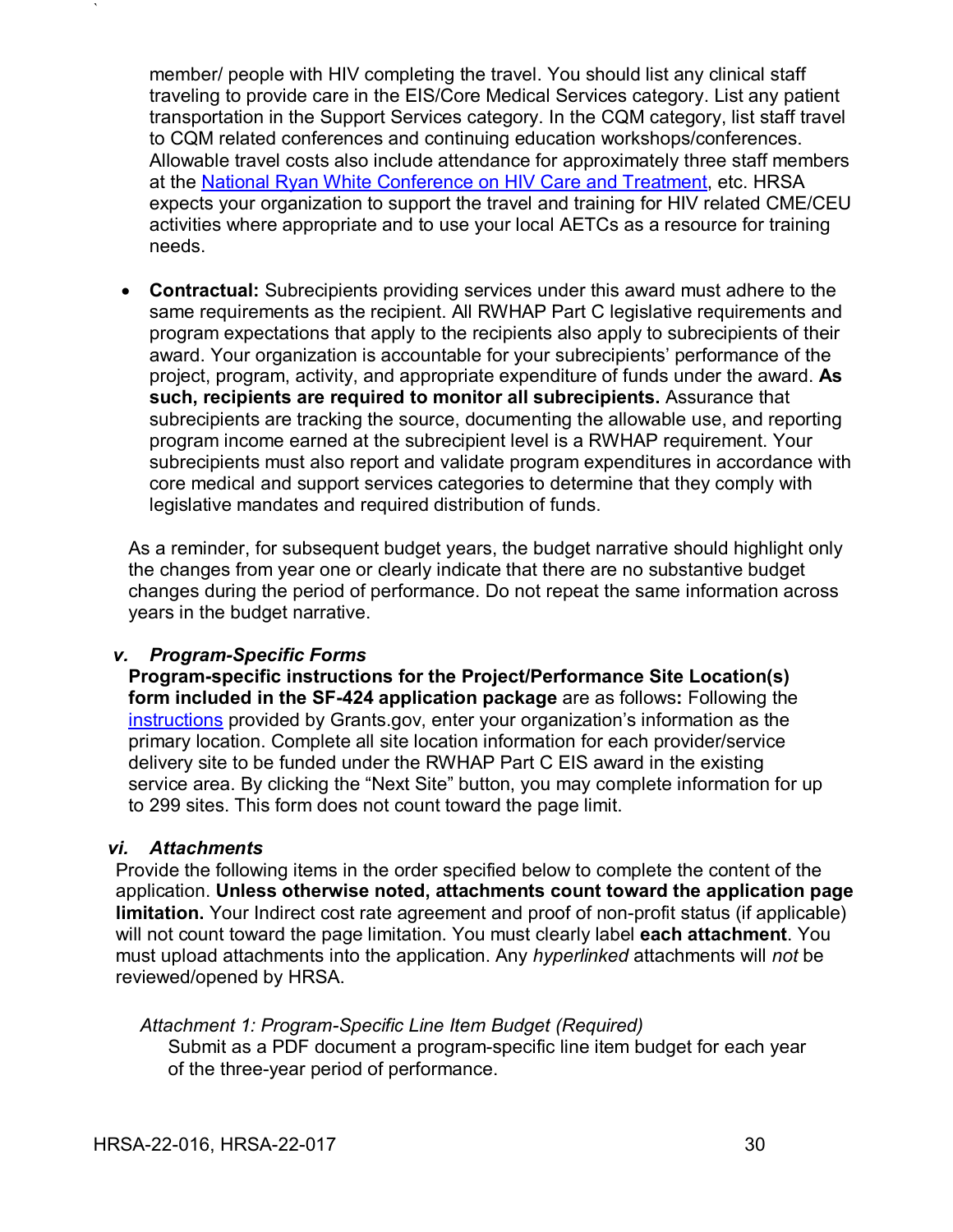*Attachment 2: Federally Negotiated Indirect Cost Rate Agreement (If applicable)*  Submit a copy of the current agreement. This does not count toward the page limit.

*Attachment 3: Staffing Plan and Biographical Sketches for Key Personnel (see Section 4.1. of HRSA's SF-424 Application Guide) (Required)* Include biographical sketches for staff occupying the key positions. Keep each biographical sketch brief (a paragraph at most). Include the role, responsibilities, and qualifications of proposed project staff, including education, training, HIV experience, and expertise. The staffing plan should include all positions funded by the grant, as well as staff vital to program operations and the provision of the RWHAP Part C-supported HIV services whether or not paid by the grant. Key staff include, at a minimum, the program coordinator and the program medical director, all medical care providers funded directly or through a contract or covered by MOU, and the quality management lead. For each staff, note all sources of funding and the corresponding time and effort. It may be helpful to supply this information in a table. Also, please include a description of your organization's time keeping process to ensure that you will comply with the federal standards related to documenting personnel costs. In the event that a biographical sketch is included for an identified individual whom you have not yet hired, please include a letter of commitment from that person with the biographical sketch.

### *Attachment 4: Job Descriptions for Key Vacant Positions (If Applicable)*

Describe the roles and responsibilities for key personnel vacancies. Also describe the educational and experience qualifications needed to fill the positions and the FTE associated with the position(s). Limit each job description to one page in length. It may be helpful to supply this information in a table.

### <span id="page-35-1"></span>*Attachment 5: Project Organizational Chart (Required)*

Include an organizational chart that clearly shows where the RWHAP Part C EIS program fits within your organization. If the program is divided into departments, the chart should show the professional staff positions that administer those departments, and the reporting relationships for the management of the HIV program.

### *Attachment 6: Signed and Scanned RWHAP Part C EIS Additional Agreements and Assurances (Required)*

Review the RWHAP Part C EIS Additional Agreements and Assurances located in [Appendix A.](#page-52-0) This document must be signed by the Authorized Organization Representative (AOR), scanned, and uploaded.

### <span id="page-35-0"></span>*Attachment 7: Maintenance of Effort (MOE)*

You must provide a baseline aggregate total of the actual expenditure of nonfederal funds for the fiscal year prior to the application and estimates for the next fiscal year using a table similar to the one below. In addition, you must provide a description of baseline data and the methodology used to calculate the MOE.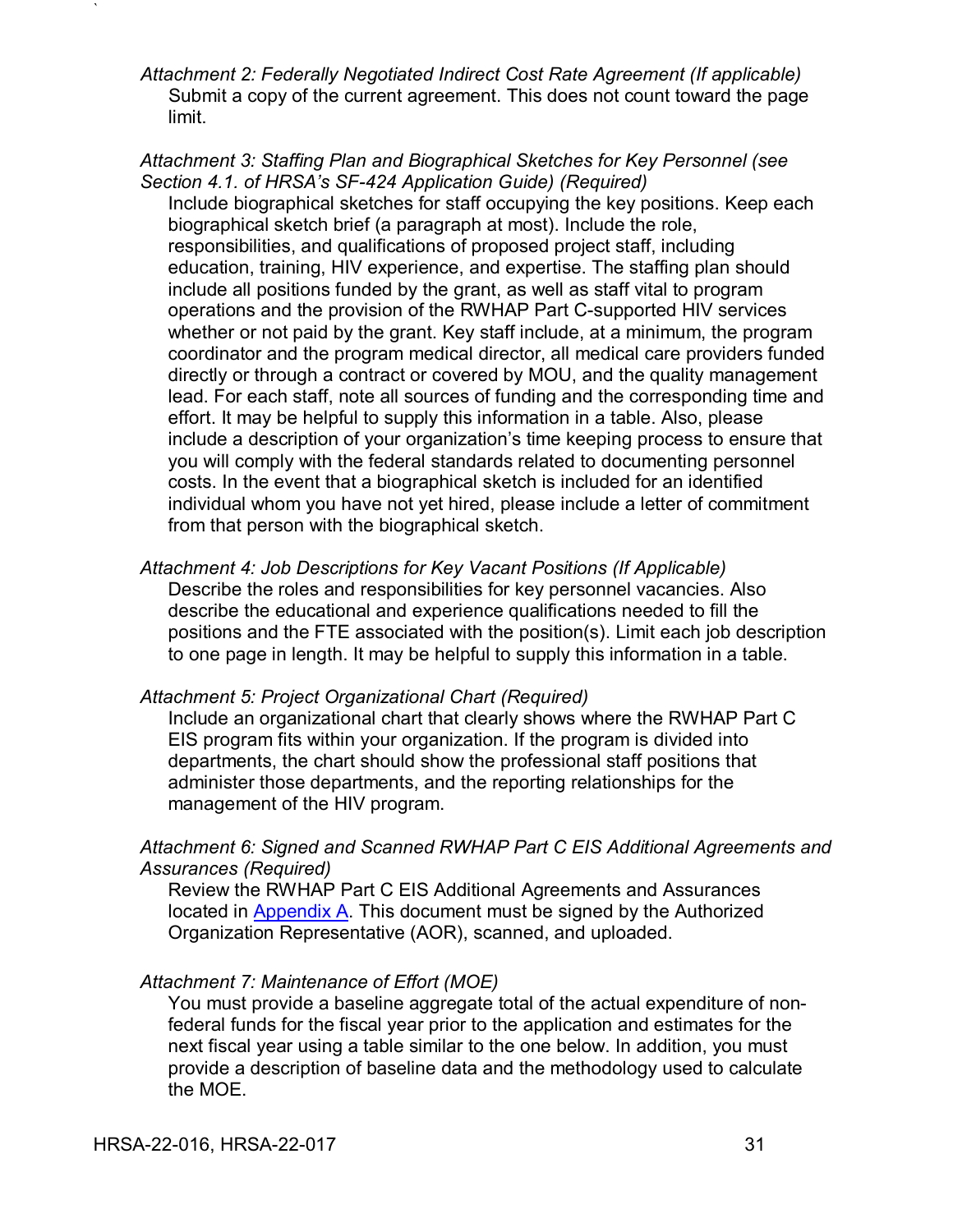| NON-FEDERAL EXPENDITURES                                                                                          |                                                                                                                          |  |  |  |
|-------------------------------------------------------------------------------------------------------------------|--------------------------------------------------------------------------------------------------------------------------|--|--|--|
| FY Prior to Application (Actual)                                                                                  | <b>Current FY of Application (Estimated)</b>                                                                             |  |  |  |
| Actual prior FY non-federal funds,<br>including in-kind, expended for<br>activities proposed in this application. | Estimated current FY non-federal<br>funds, including in-kind, designated for<br>activities proposed in this application. |  |  |  |
| Amount: \$                                                                                                        | Amount: \$                                                                                                               |  |  |  |
|                                                                                                                   |                                                                                                                          |  |  |  |

Recipients must maintain non-federal expenditures for EIS at a level equal to or greater than their total non-federal expenditures for EIS during the most recently completed fiscal year prior to the competitive application deadline.

The costs associated with the RWHAP Part C Early Intervention Services include:

- Counseling of individuals with respect to HIV
- Targeted HIV testing

`

- Referral/linkage to care
- Other clinical and diagnostic services related to HIV diagnosis, and periodic medical evaluations for people with HIV
- Therapeutic measures for preventing and treating the deterioration of the immune system and for preventing and treating conditions arising from HIV

### <span id="page-36-0"></span>*Attachment 8: Request for Funding Preference (If Applicable)*

To receive a funding preference, identify the preference(s) and include a statement that justifies your qualification for the funding preference(s). The justification must demonstrate the existence of ALL of the specified factors for Qualification 1: Increased burden in providing services, as described in section V.3, Funding Preference. Applicants who qualify for preference under Qualification 1 can request additional preferences under Qualification 2: Rural Areas and/or Qualification 3: Underserved. The additional requests must also be justified in this attachment. **If you do not submit Attachment 8, HRSA will not consider you for a funding preference.** See **Section V.2** for more information.

### <span id="page-36-1"></span>*Attachment 9: Map of Service Area (Required)*

HAB recommends that you use an official state or local map showing jurisdictional boundaries (e.g., [https://www.census.gov/quickfacts/,](https://www.census.gov/quickfacts/) state public health websites) to display the proposed service area.

**For applicants to HRSA-22-016**, provide a map of the entire service area,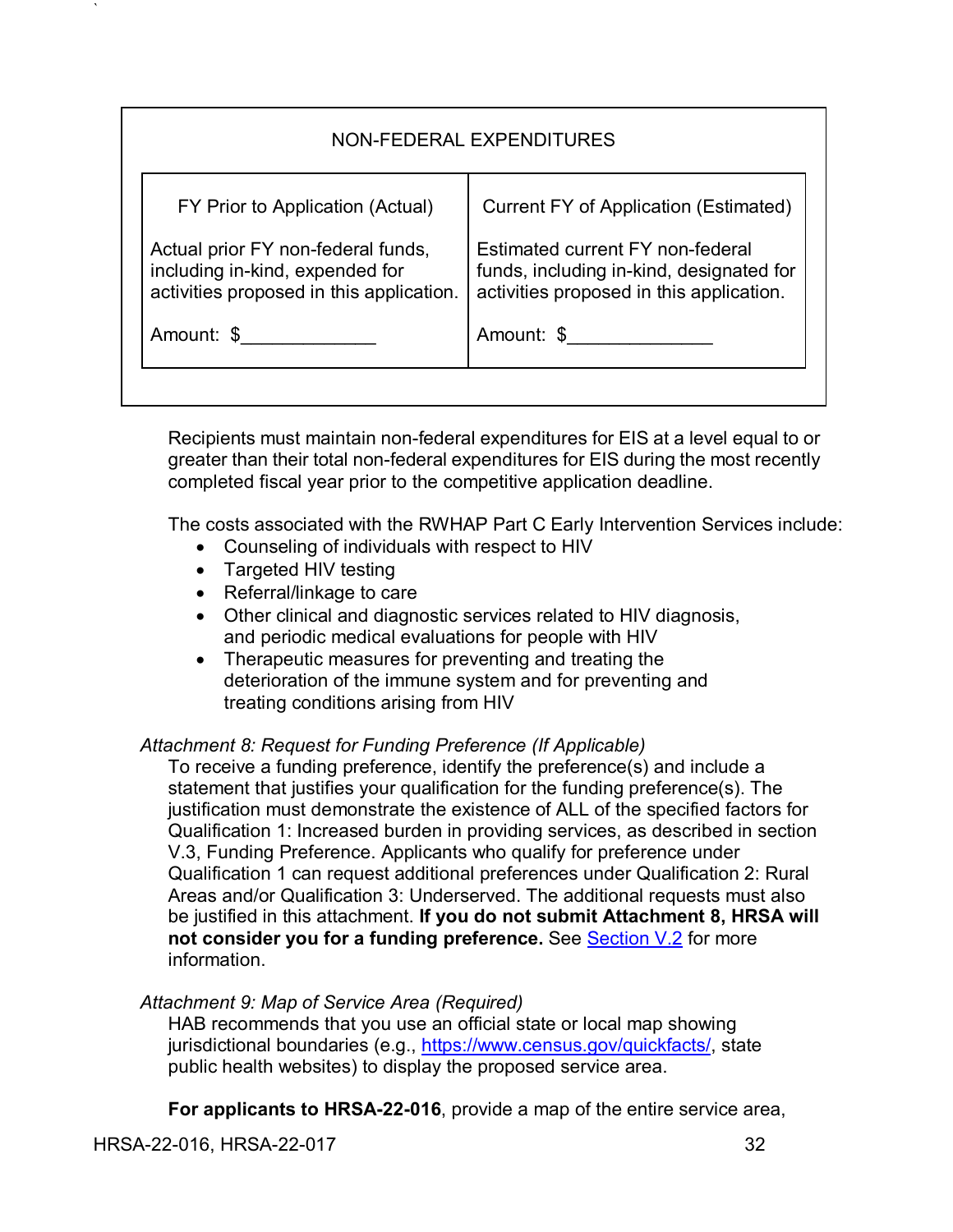noting your clinical services location(s) and the location of other local providers of HIV primary care services.

**For applicants to HRSA-22-017**, the map of the geographic area must be the same as what is as listed in [Appendix B,](#page-55-0) noting your clinical services location(s) and the location of other local providers of HIV primary care services.

### <span id="page-37-1"></span>*Attachment 10: Letter(s) from RWHAP Part A and/or Part B Recipient of Record (Required)*

Include a letter from the RWHAP Part A and/or Part B Recipient's AOR that documents your organization's involvement with RWHAP Part A and/or Part B HIV Body and/or Planning Council, as applicable. Provide requested letter(s) that address why RWHAP Part C EIS funds are necessary to support the needs described in your application and how your proposed services are not duplicative of other available services. If you cannot obtain this letter(s), provide an explanation as to why.

### *Attachment 11: List of Provider Organizations with Contracts and/or MOUs (If Applicable)*

If you propose to work with partners, include a list of organizations for which signed Letters/MOUs are available with a brief description of the activities/services to be provided by each identified organization and the location of the partner(s). HRSA recommends submitting this information in table format. Please be aware that HRSA may request copies of those agreements as part of the post-award administration process.

### <span id="page-37-2"></span>*Attachment 12: Work Plan (Required)*

`

Attach the work plan for the project that includes all information detailed in Section IV. ii. Project Narrative. You must establish measurable objectives and provide them in the five areas stated in Section IV. ii. Project Narrative for each year of the proposed period of performance (three years). Provide a table to outline the work plan.

### <span id="page-37-0"></span>*Attachment 13: Table of Provider Medicaid and Medicare Numbers (National Provider Identifier) and Clinic Licensure Status (Required)*

Use a table that identifies all providers' Medicaid and Medicare numbers and clinic licensure status. Include the Medicaid and Medicare provider number(s) for employed and contracted primary care and specialty care provider(s). If your jurisdiction does not require clinic licensure, describe how that can be confirmed in state regulation or other information. Official documentation may be required prior to an award being made or in the post-award period.

### *Attachment 14: Proof of Non-Profit status*

Include your proof of non-profit status (**required**, not counted in the page limit).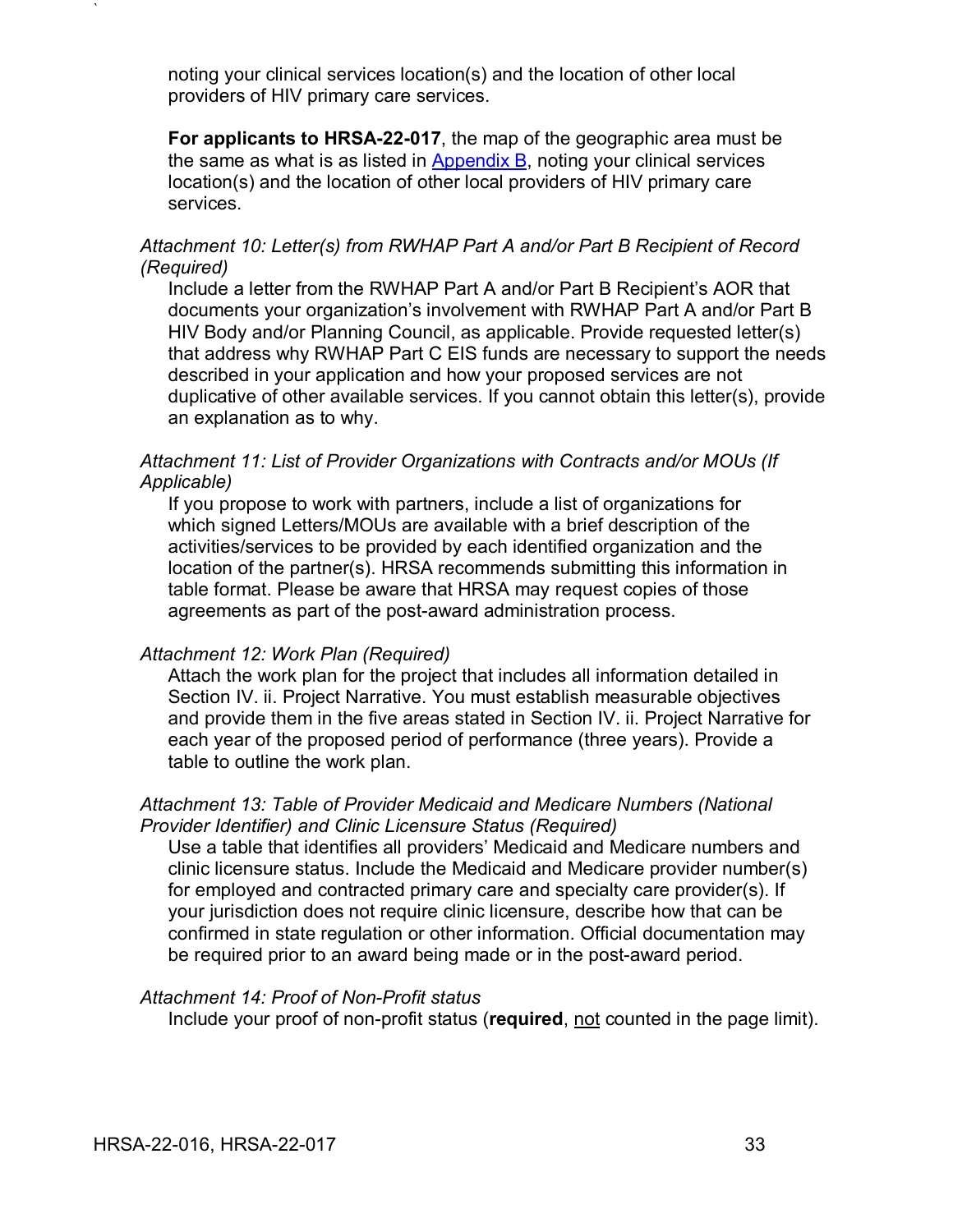<span id="page-38-1"></span>*Attachment 15: Core Medical Services Waiver Request and Other Attachments* Include Core Medical Services waiver request if submitting with the application (counted in the page limit). If unable to attest to the statements in this certification stated in Section IV.2, an explanation shall be included.

### <span id="page-38-0"></span>**3. Dun and Bradstreet Data Universal Numbering System (DUNS) Number Transition to the Unique Entity Identifier (UEI) and System for Award Management (SAM)**

You must obtain a valid DUNS number, also known as the Unique Entity Identifier (UEI), and provide that number in the application. In April 2022, the \*DUNS number will be replaced by the UEI, a "new, non-proprietary identifier" requested in, and assigned by, the System for Award Management (SAM.gov). For more details, visit the following webpages: [Planned UEI Updates in Grant Application Forms](https://www.grants.gov/web/grants/forms/planned-uei-updates.html) and [General Service Administration's](https://www.gsa.gov/entityid) UEI [Update.](https://www.gsa.gov/entityid)

You must register with SAM and continue to maintain active SAM registration with current information at all times during which you have an active federal award or an application or plan under consideration by an agency (unless you are an individual or federal agency that is exempted from those requirements under 2 CFR § 25.110(b) or (c), or you have an exception approved by the agency under 2 CFR § 25.110(d))**.** For your SAM.gov registration, you must submit a **notarized letter** appointing the authorized Entity Administrator.

If you are chosen as a recipient, HRSA will not make an award until you have complied with all applicable SAM requirements. If you have not fully complied with the requirements by the time HRSA is ready to make an award, you may be deemed not qualified to receive an award, and HRSA may use that determination as the basis for making an award to another applicant.

If you have already completed Grants.gov registration for HRSA or another federal agency, confirm that the registration is still active and that the Authorized Organization Representative (AOR) has been approved.

\*Currently, the Grants.gov registration process requires information in three separate systems:

- Dun and Bradstreet [https://www.dnb.com/duns-number.html\)](https://www.dnb.com/duns-number.html)
- System for Award Management (SAM) [\(https://sam.gov/content/home](https://sam.gov/content/home) | SAM.gov [Knowledge Base\)](https://www.fsd.gov/gsafsd_sp?id=gsa_kb_view2&kb_id=f66d8e6cdb76d4100d73f81d0f9619c6)
- Grants.gov [\(https://www.grants.gov/\)](https://www.grants.gov/)

`

For more details, see Section 3.1 of HRSA's *SF-424 [Application Guide.](http://www.hrsa.gov/grants/apply/applicationguide/sf424guide.pdf)*

HRSA-22-016, HRSA-22-017 34 In accordance with the Federal Government's efforts to reduce reporting burden for recipients of federal financial assistance, the general certification and representation requirements contained in the Standard Form 424B (SF-424B) – Assurances – Non-Construction Programs, and the Standard Form 424D (SF-424D) – Assurances – Construction Programs, have been standardized. Effective January 1, 2020, the forms themselves are no longer part of HRSA's application packages and the updated common certification and representation requirements will be stored and maintained within SAM. Organizations or individuals applying for federal financial assistance as of January 1, 2020,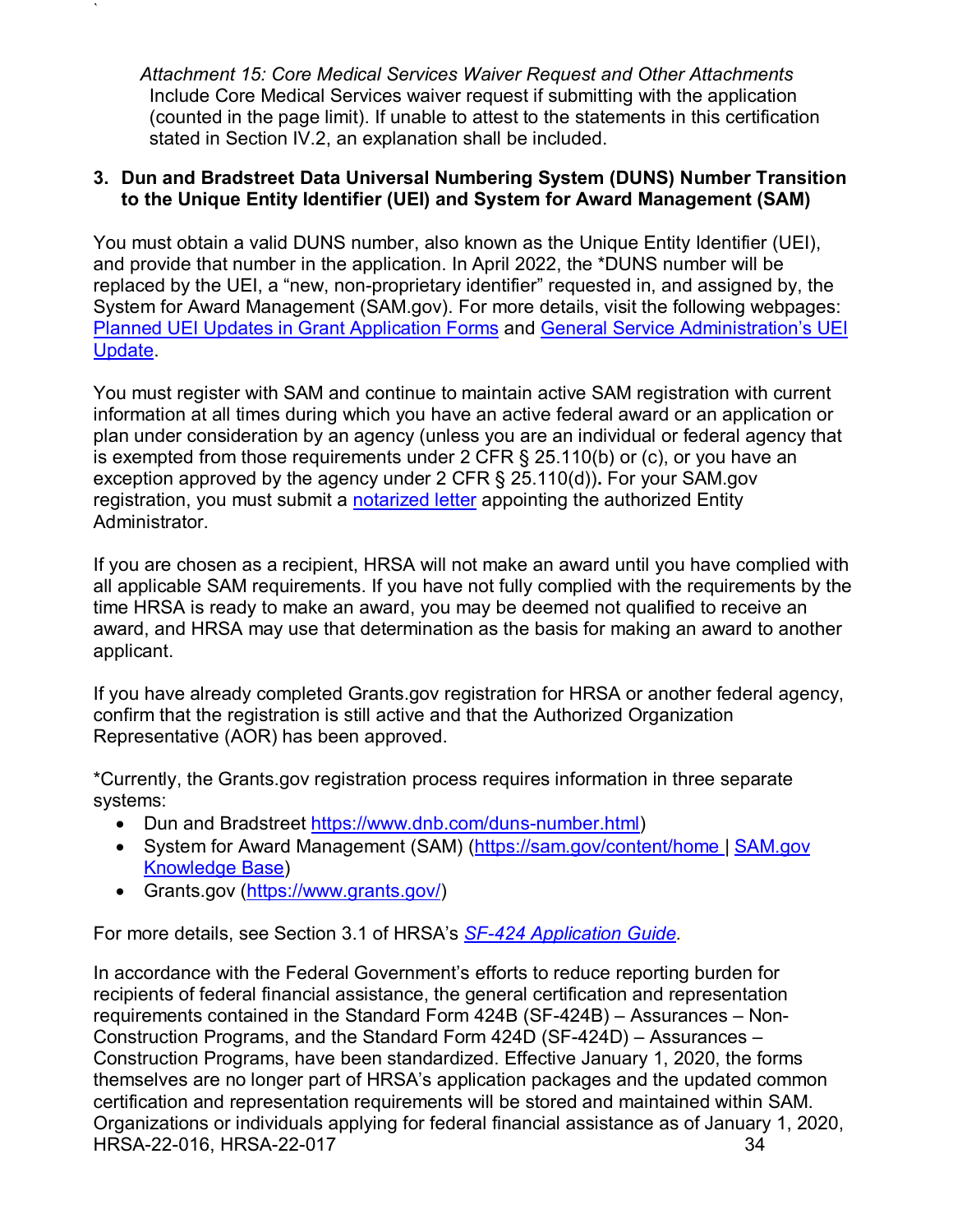must validate the federally required common certifications and representations annually through [SAM.gov.](https://www.sam.gov/)

**If you fail to allow ample time to complete registration with SAM or Grants.gov, you will not be eligible for a deadline extension or waiver of the electronic submission requirement.**

### <span id="page-39-0"></span>**4. Submission Dates and Times**

### **Application Due Date**

`

The due date for applications under this NOFO is *December 10, 2021 at 11:59 p.m. ET*. HRSA suggests submitting applications to Grants.gov at least **3 calendar days before the deadline** to allow for any unforeseen circumstances. See Section 8.2.5 – Summary of emails from Grants.gov of HRSA's *[SF-424 Application Guide](http://www.hrsa.gov/grants/apply/applicationguide/sf424guide.pdf)* for additional information.

### <span id="page-39-1"></span>**5. Intergovernmental Review**

The RWHAP Part C Early Intervention Services Program: New and Existing Geographic Service Areas is a program subject to the provisions of Executive Order 12372, as implemented by 45 CFR part 100. See Executive Order 12372 in the HHS Grants Policy Statement.

See Section 4.1 ii of HRSA's *SF-424 [Application Guide](http://www.hrsa.gov/grants/apply/applicationguide/sf424guide.pdf)* for additional information.

### <span id="page-39-2"></span>**6. Funding Restrictions**

The General Provisions in Division H, Title II of the Consolidated Appropriations Act, 2021 (P.L. 116-260) apply to this program. Please see Section 4.1 of HRSA's *SF-424 [Application](http://www.hrsa.gov/grants/apply/applicationguide/sf424guide.pdf)  [Guide](http://www.hrsa.gov/grants/apply/applicationguide/sf424guide.pdf)* for additional information. Note that these or other restrictions will apply in the following FY, as required by law.

**For HRSA-22-016**, you may request up to \$350,000 for each proposed new service area(s) to which you are applying. If you are applying for more than one service area you must submit a separate application for each service area.

**For HRSA-22-017,** you may request funding at an annual ceiling amount of no more than the amount listed in Appendix B. Each application must address the entire service area, as defined in Appendix B. If you are applying for more than one service area listed in Appendix B, you must submit a separate application for each service area.

Awards to support projects beyond the first budget year will be contingent upon Congressional appropriation, satisfactory progress in meeting the project's objectives, and a determination that continued funding would be in the best interest of the federal government.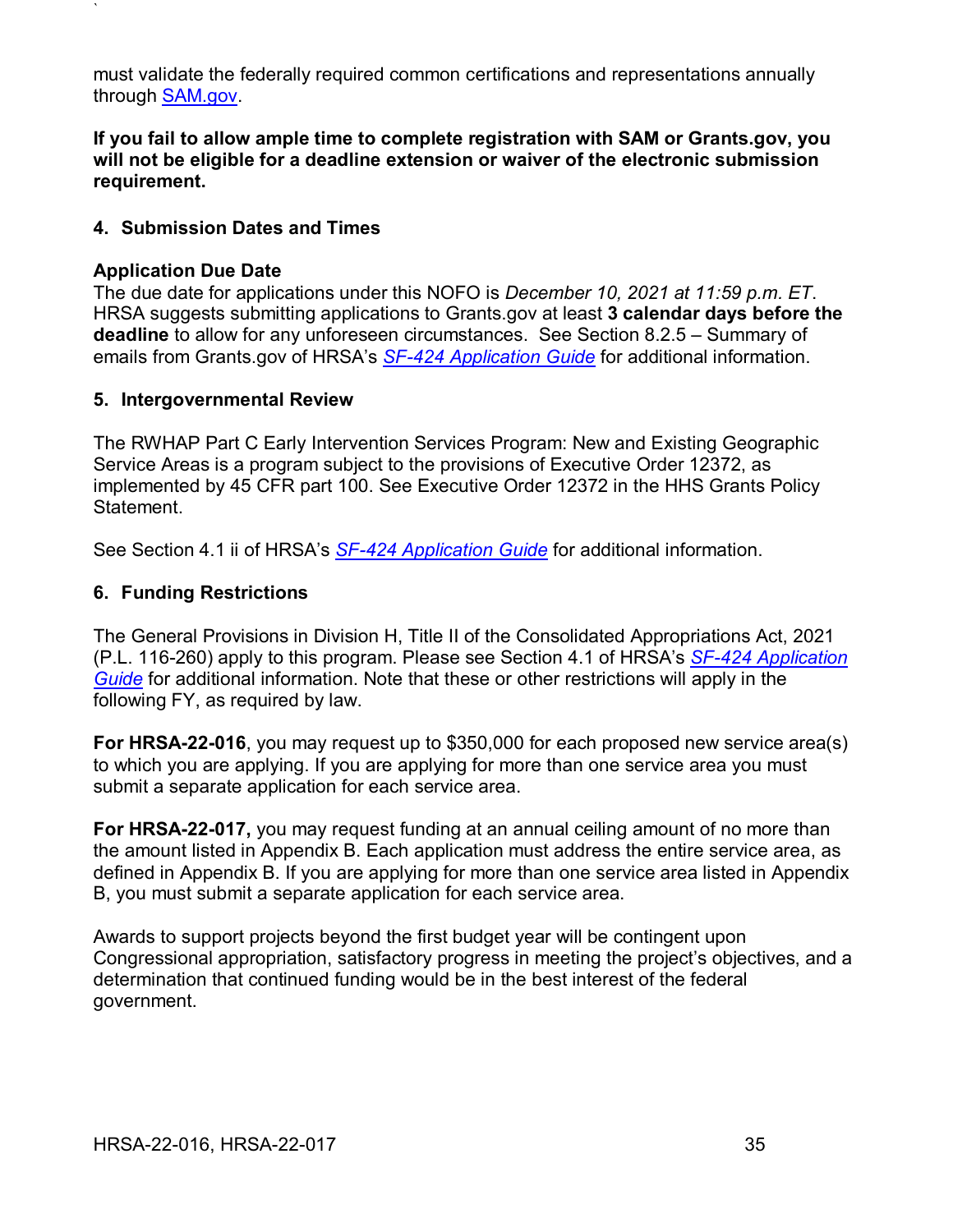In addition to the general funding restrictions included in Section 4.1.iv of the *[SF-424](http://www.hrsa.gov/grants/apply/applicationguide/sf424guide.pdf) [Application Guide](http://www.hrsa.gov/grants/apply/applicationguide/sf424guide.pdf)*, you may not use funds under this announcement for the following purposes:

- Charges that are billable to third party payors (e.g., private health insurance, prepaid health plans, Medicaid, Medicare, HUD, other RWHAP funding including ADAP)
- Payments for clinical research

`

- Payments for nursing home care
- Cash payments to intended recipients of RWHAP services
- Purchase or improvement of land
- Purchase, construction, or major alterations or renovations on any building or other facility (see [45 CFR part 75 –](http://www.ecfr.gov/cgi-bin/retrieveECFR?gp=1&SID=4d52364ec83fab994c665943dadf9cf7&ty=HTML&h=L&r=PART&n=pt45.1.75) subpart A Definitions)
- PrEP or nPEP medications or medical services. As outlined in the [June 22, 2016](http://hab.hrsa.gov/sites/default/files/hab/Global/prepletter062216_0.pdf) [RWHAP and PrEP program letter,](http://hab.hrsa.gov/sites/default/files/hab/Global/prepletter062216_0.pdf) the RWHAP legislation provides grant funds to be used for the care and treatment of people with HIV, thus prohibiting the use of RWHAP funds for PrEP medications or related medical services, such as physician visits and laboratory costs. However, RWHAP Part C recipients and subrecipients may provide prevention counseling and information, which should be part of a comprehensive PrEP program.
- Purchase of sterile needles or syringes for the purposes of hypodermic injection of any illegal drug. Some aspects of Syringe Services Programs are allowabl[e with](https://www.aids.gov/federal-resources/policies/syringe-services-programs/)  HRSA's prior approval and in compliance with HHS and HRSA policy (see: [https://www.hiv.gov/federal-response/policies-issues/syringe-services-programs](https://www.aids.gov/federal-resources/policies/syringe-services-programs/)  $s$ ).
- Development of materials designed to directly promote or encourage intravenous drug use or sexual activity, whether homosexual or heterosexual.
- Research
- Foreign travel

Other non-allowable costs can be found in [45 CFR part 75 –](http://www.ecfr.gov/cgi-bin/retrieveECFR?gp=1&SID=4d52364ec83fab994c665943dadf9cf7&ty=HTML&h=L&r=PART&n=pt45.1.75) subpart E Cost Principles.

The RWHAP Part C statute requires recipients to expend at least 50 percent of their Part C grant on Part C EIS costs (except counseling and referrals/linkage to care); at least 75 percent of the award (after reserving amounts for administrative costs, planning/evaluation, and clinical quality management) on core medical services costs; and not more than 10 percent of the award on administrative costs. Please see HAB [PCN 15-01 a](https://hab.hrsa.gov/sites/default/files/hab/Global/HRSA-HAB-PCN15-01.pdf)nd [Frequently](http://hab.hrsa.gov/sites/default/files/hab/Global/faqpolicyclarificationnotice15-01.pdf)  [Asked Questions for PCN 15-01 r](http://hab.hrsa.gov/sites/default/files/hab/Global/faqpolicyclarificationnotice15-01.pdf)egarding the statutory 10 percent limitation on administrative costs. HRSA also expects that grant funding spent on clinical quality management will be kept to a reasonable level, consistent with Parts A and B.

You are required to have the necessary policies, procedures, and financial controls in place to ensure that your organization complies with all legal requirements and restrictions applicable to the receipt of federal funding, including statutory restrictions on use of funds for lobbying, executive salaries, gun control, abortion, etc. Like those for all other applicable grants requirements, the effectiveness of these policies, procedures, and controls is subject to audit.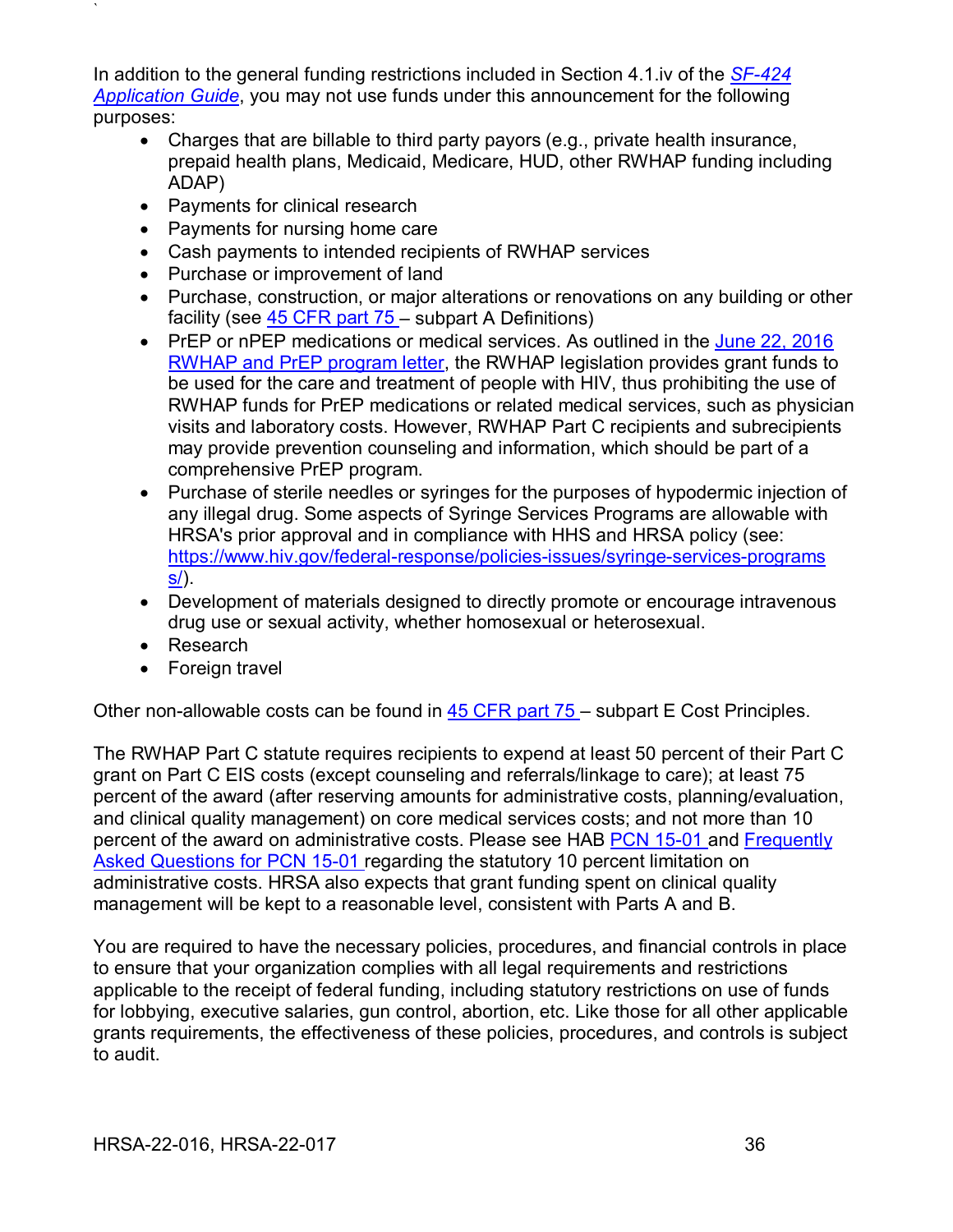Be aware of the requirements for HRSA recipients and subrecipients at 2 CFR § 200.216 regarding prohibition on certain telecommunications and video surveillance services or equipment. For details, see the [HRSA Grants Policy Bulletin Number: 2021-01E.](https://www.hrsa.gov/sites/default/files/hrsa/grants/manage/grants-policy-bulletin-2021.pdf)

## *Program Income*

`

All program income generated as a result of awarded funds is considered additive and must be added to the grant amount and used for otherwise allowable costs to further the objectives of the RWHAP Part C grant program. HHS award regulations require recipients and/or subrecipients to track and report program income. Program income shall be monitored by the recipient, retained by the recipient (or subrecipient if earned at the subrecipient level), and used to provide RWHAP Part C services to eligible clients. Program income means gross income earned by the non-Federal entity that is directly generated by a supported activity or earned as a result of the Federal award during the period of performance except as provided on 45 CFR § 75.307(f). Program income includes but is not limited to income from fees for services performed, the use or rental of real or personal property acquired under Federal awards, the sale of commodities or items fabricated under a Federal award, license fees and royalties on patents and copyrights, and principal and interest on loans made with Federal award funds. Interest earned on advances of Federal funds is not program income. Except as otherwise provided in Federal statutes, regulation, or the terms and conditions of the Federal award, program income does not include rebates, credits, discounts, and interest earned on any of them. Please see 45 CFR § 75.307 and HRSA [HAB PCN 15-03 Clarifications Regarding the RWHAP and Program Income](http://hab.hrsa.gov/sites/default/files/hab/Global/pcn_15-03_program_income.pdf) for additional information.

# <span id="page-41-0"></span>**V. Application Review Information**

## <span id="page-41-1"></span>**1. Review Criteria**

HRSA has procedures for assessing the technical merit of applications to provide for an objective review and to assist you in understanding the standards against which your application will be reviewed. HRSA has critical indicators for each review criterion to assist you in presenting pertinent information related to that criterion and to provide the reviewer with a standard for evaluation.

Six review criteria are used to review and rank the RWHAP Part C Program applications. has six (6) review criteria. Below are descriptions of the review criteria and their scoring points. The following review criteria applies to both HRSA-22-016 and HRSA-22-017, except as noted below under Criterion 1, 2 and 6.

## <span id="page-41-2"></span>*Criterion 1: NEED (12 points)-Corresponds to Sections IV's [Introduction](#page-21-1) and [Needs](#page-22-0)  [Assessment.](#page-22-0)*

## **For HRSA-22-016:**

- The completeness of the data provided that demonstrate the burden of HIV infection in the target population(s) served by the applicant's organization in comparison to the entire service area.
- The strength of the applicant's narrative that identifies the specific subpopulations that have the greatest needs for receiving RWHAP Part C funded services.
- The strength of the applicant's description of unmet need, gaps in services,

HRSA-22-016, HRSA-22-017 37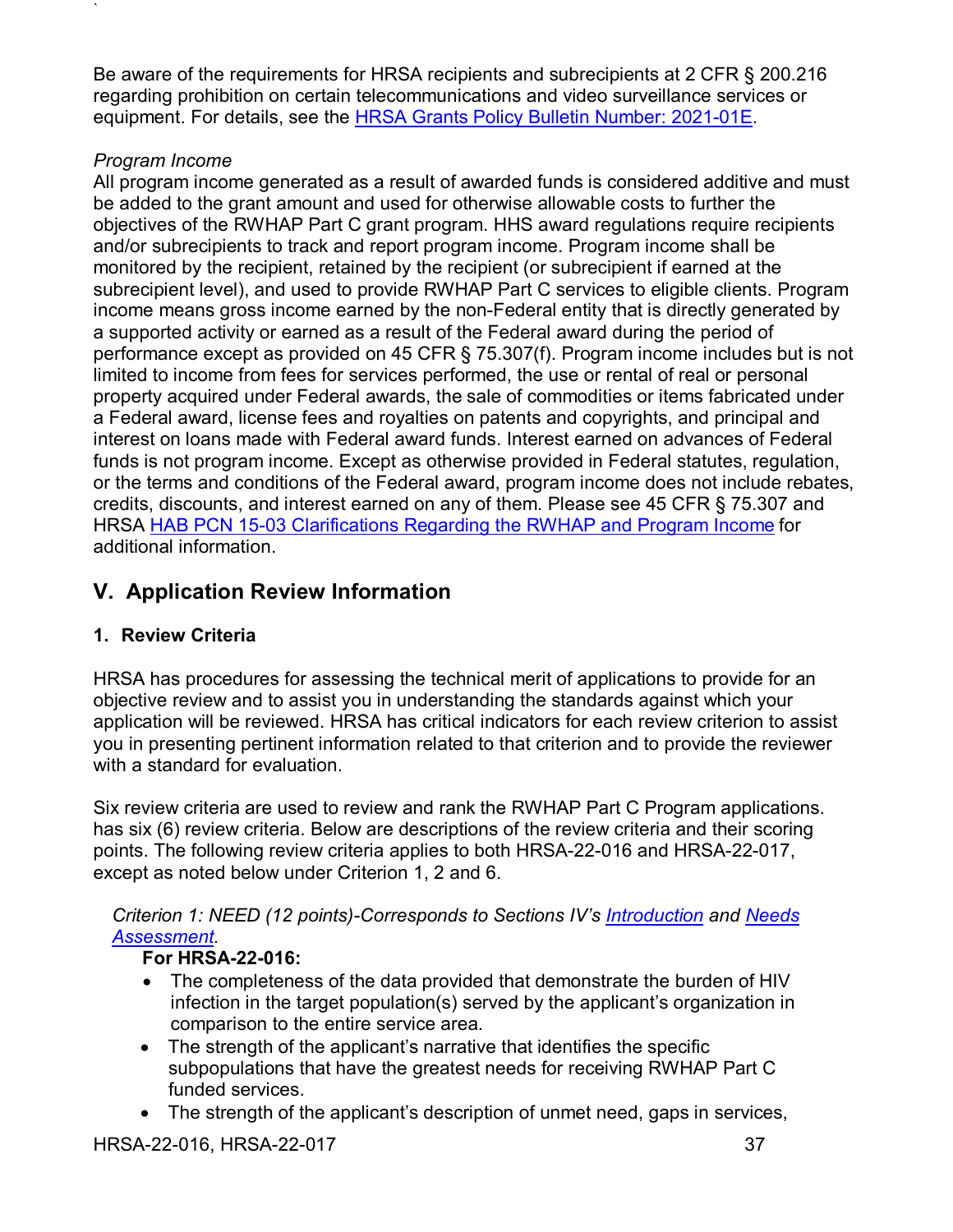and barriers to care across the target population using the HIV care continuum as a framework and citing appropriate references.

- The completeness of the applicant's documentation of the types of services currently available and the other RWHAP providers throughout the entire service area.
- The strength of the applicant's description of the current health care landscape within the entire designated service area, and its impact on the delivery of HIV outpatient primary health care and support services.

### **For HRSA-22-017:**

`

- List in the narrative, all public and private organizations (including any other RWHAP providers) that provide HIV outpatient primary health care services to people with HIV in the entire designated service area.
	- The completeness of the data provided that demonstrate the burden of HIV infection in the target population(s) served by the applicant's organization in comparison to the entire designated service area, as defined in [AppendixB.](#page-55-0)
	- The strength of the applicant's narrative that identifies the specific subpopulations that have the greatest needs for receiving RWHAP Part C funded services.
	- The strength of the applicant's description of unmet need, gaps in services, and barriers to care across the target population using the HIV care continuum as a framework and citing appropriate references.
	- The completeness of the applicant's documentation of the types of services currently available and the other RWHAP providers throughout the entire designated service area as defined in [AppendixB.](#page-55-0)
	- The strength of the applicant's description of the current health care landscape within the entire designated service area, as defined in [Appendix B](#page-55-0) and its impact on the delivery of HIV outpatient primary health care and support services.

### <span id="page-42-0"></span>*Criterion 2: RESPONSE (30 points) - Corresponds to Section IV's [Methodology,](#page-24-0) and [Resolution of Challenges.](#page-28-0)*

**For HRSA-22-016:** The strength of the applicant's description of the utilization of RWHAP Part C EIS funds in support of a comprehensive continuum of core medical and support services to meet the needs of people with HIV throughout the entire service area.

**For HRSA-22-017:** The strength of the applicant's description of the utilization of RWHAP Part C EIS funds in support of a comprehensive continuum of core medical and support services to meet the needs of people with HIV throughout the entire designated service area as defined in [Appendix](#page-55-0) B.

- The strength of the applicant's description of how CTR services will be coordinated with other organizations within the service area, and of how CTR services will be directed to high risk populations within the service area.
- The strength of the applicant's description of the applicant's system for linking newly diagnosed individuals to care.
- The clarity and completeness of the applicant's description of retention strategies that are keeping people with HIV in care.

HRSA-22-016, HRSA-22-017 38 • The strength of the applicant's description of innovative interventions for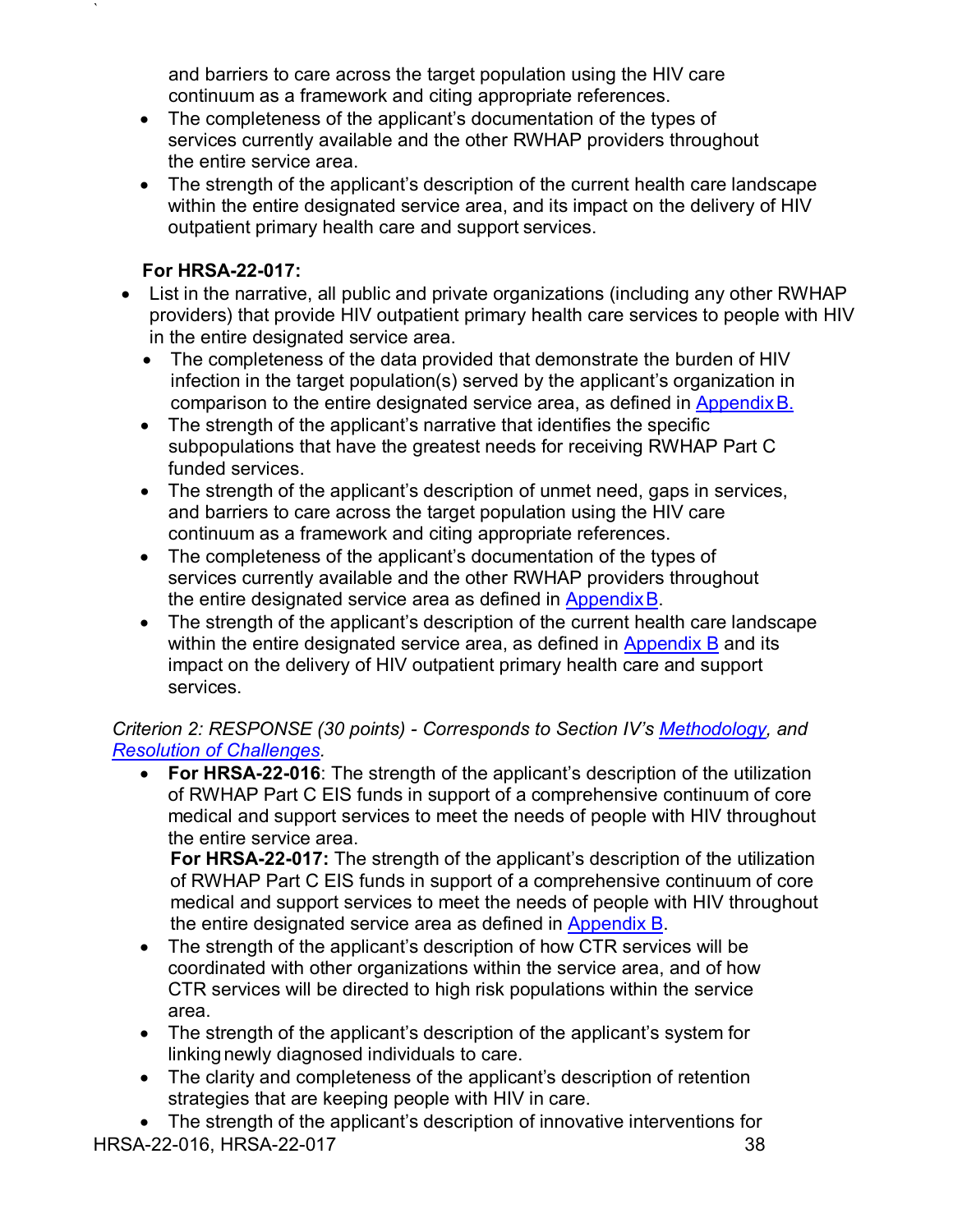improving HIV viral suppression in targeted subpopulations identified in the application.

- The strength of the applicant's description of the applicant's ability to transition HIV-positive youth into the adult HIV primary care system.
- The strength of the applicant's narrative that demonstrates how referrals to specialty and subspecialty medical care and other health and social services are tracked and monitored.
- The feasibility of the applicant's plan for outreach and enrollment of RWHAP clients into new health coverage options.
- The clarity of the applicant's narrative that demonstrates a process is in place to inform clients about HIV-related clinical research trials and refer those interested clients to the relevant resources.
- The strength of the applicant's description of the availability of and access to support services for the applicant's target population throughout the entire service area.
- The strength of the applicant's narrative that demonstrates the availability of and access to other core medical services.
- **For new applicants applying under HRSA-22-017:** the strength and completeness of the applicant's narrative thatdemonstrates that the applicant has the infrastructure in place to serve the existing HIV population throughout the entire service area as defined in [Appendix B,](#page-55-0) and provide the same scope of services as the current recipient the applicant is proposing to replace, including a detailed transition plan, provisions for minimizing disruptions and maintaining continuity of care, and how current patients and the scope of services for theentire designated service area will be transferred from the existing RWHAP Part C recipient to the applicant.
- **For all new applicants to either HRSA-22-016 OR HRSA-22-017:** the strength and completeness of the applicant's description of the applicant's readiness to provide HIV medical services within 90 days of receipt of the Notice of Award.

## <span id="page-43-0"></span>*Criterion 3: EVALUATIVE MEASURES (16 points) - Corresponds to Section IV's [Evaluation and Technical Support Capacity](#page-29-0)*

- The strength of the proposed CQM program infrastructure, including evidence of key leaders and dedicated staff, descriptions of roles and responsibilities for CQM staff, dedicated resources, and involvement of key stakeholders.
- The strength of the applicant's narrative that describes the level of involvement people with HIV have in developing, implementing, and evaluating theRWHAP Part C EIS Program.
- The feasibility of the applicant's data collection plan and processes (e.g., frequency, key activities, and responsible staff).
- The strength of the applicant's narrative that demonstrates the applicant's ability to analyze and evaluate the applicant's performance measure data for health outcome disparities and to take action to eliminate them.
- The strength and completeness of the applicant's narrative that describes a recently conducted HIV primary care quality improvement project including baseline data, interventions, and follow up data.
- The strength of the applicant's narrative which demonstrates the capacity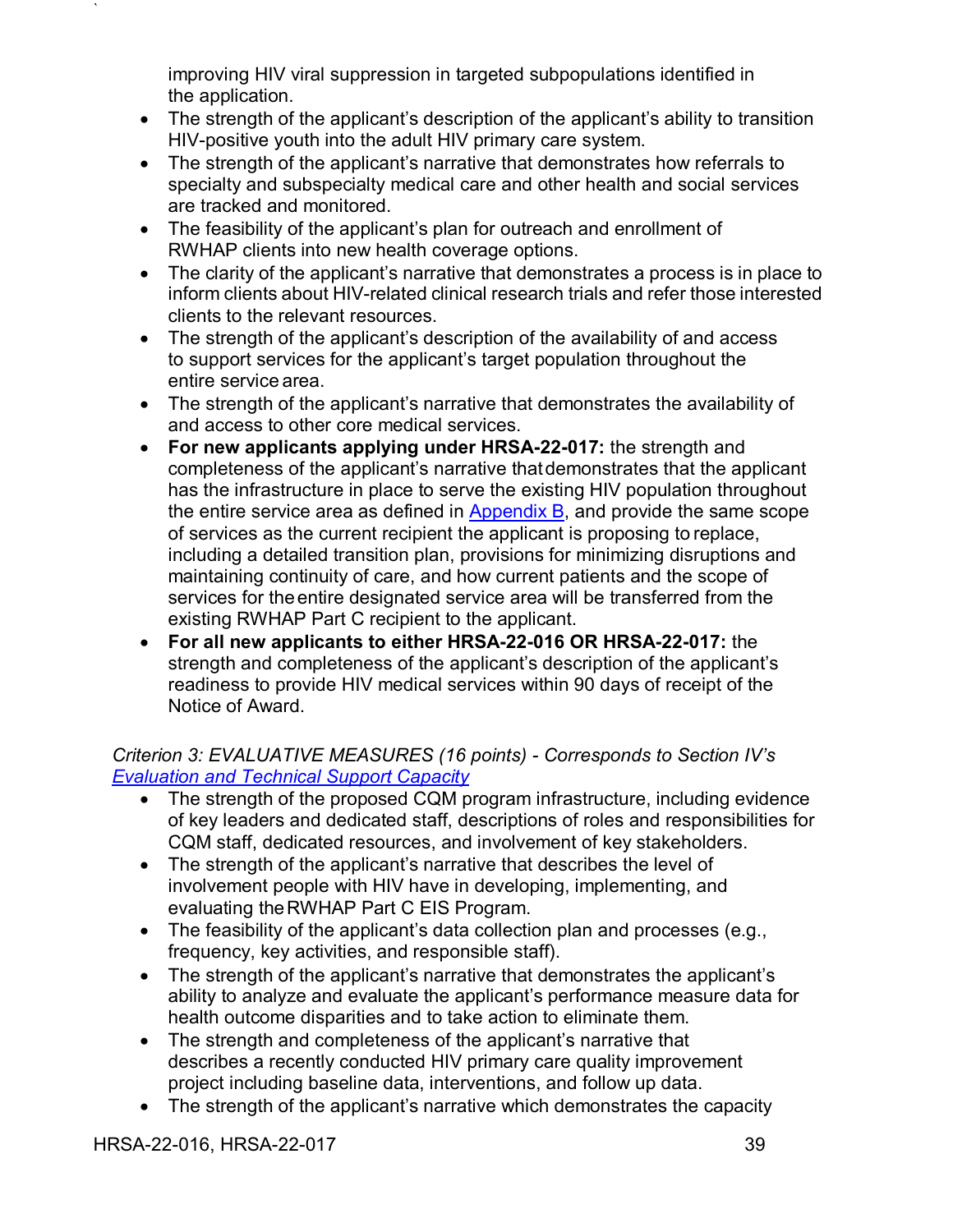to manage, collect, and report client level data and to comply with all program reporting requirements.

### <span id="page-44-0"></span>*Criterion 4: IMPACT (10 points) - Corresponds to Section IV's [Work Plan](#page-27-0)*

`

- The strength of the applicant's proposed work plan as evidenced by measurable and appropriate objectives that reflect Access to Care, Counseling and Testing, Core Medical and Support Services, ART, and Viral Suppression.
- The strength of the applicant's description of a quality improvement project for improving viral suppression.

*Criterion 5: RESOURCES/CAPABILITIES (27 points) - Corresponds to Section IV's [Evaluation and Technical Support Capacity](#page-29-0) and [Organizational Information.](#page-30-1)*

- The strength of the applicant's narrative that describes how the goal of the RWHAP Part C EIS program aligns with the scope of the applicant's overall mission.
- The strength of the applicant's experience in providing comprehensive HIV outpatient primary health care and support services and the applicant's capacity to respond to the needs of subpopulations experiencing poor health outcomes.
- The strength of the applicant's experience with the administration of federal funds.
- The clarity of the applicant's organizational chart, including placementof the RWHAP Part C program within the applicant's entire organization.
- The clarity and completeness of the applicant's narrative describing the applicant's ability to manage and monitor subrecipient performance and compliance with RWHAP Part C EIS requirements, if applicable.
- The clarity and completeness of the applicant's narrative describing the applicant'sprocesses to conduct financial assessments of people with HIV for RWHAP eligibility.
- The strength of the applicant's narrative that describes sufficient processes/systems for ensuring staff 1) are trained about evidence-based HHS Guidelines, and 2) are correctly implementing these guidelines.
- The clarity and completeness of the applicant's description of project personnel who are qualified by training and/or experience to provide HIV primary care services, and otherwise carry out the program expectations and requirements under the federal grant. The appropriateness of the staffing plan (including the full range of information requested, combining the elements of job descriptions and biographical sketches).
- The strength of the applicant's fiscal and Management Information Systems, and the applicant's capacity to meet program requirements, including monitoring grant expenditures (including sub-awarded funds or funds expended on contracts), a schedule of charges, annual caps on patient out-ofpocket charges, billing/collecting/tracking reimbursable health care services, and tracking and using program income to further the objectives of the RWHAP Part C program.
- The strength of the applicant's description of the applicant's participation, or intent to participate, in the 340B Drug Pricing Program.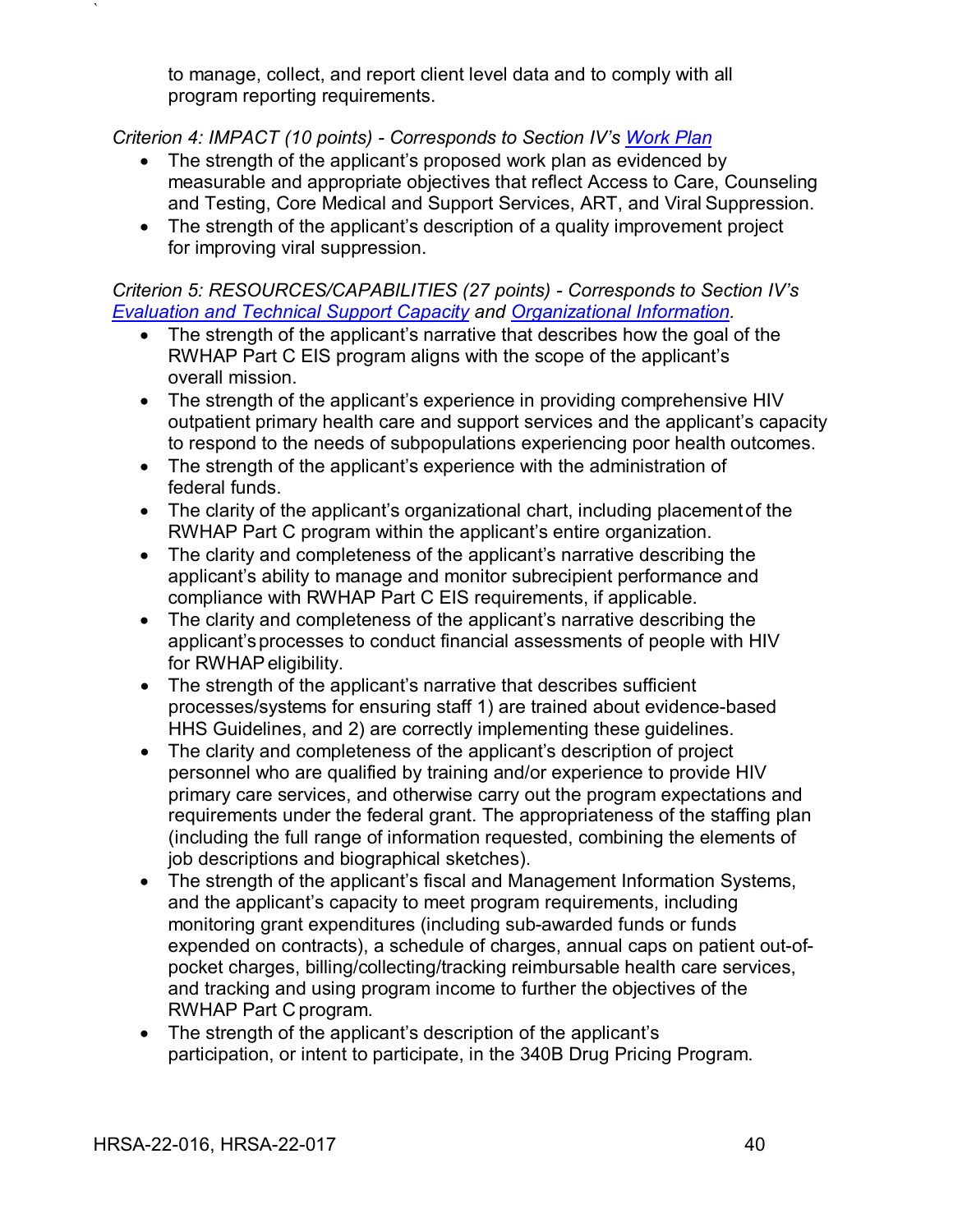<span id="page-45-1"></span>*Criterion 6: SUPPORT REQUESTED (5 points) - Corresponds to Section IV's [Budget](#page-30-0) and [Budget Narrative](#page-33-0)*

- The extent to which the budget and budget narrative align with the work plan.
- The appropriateness of the applicant's budget in that it adheres to the following requirements: at least 75 percent of the award (after reserving amounts for administrative costs, planning/evaluation, and CQM) must be expended on core medical services; at least 50 percent of the award must be expended on EIS costs (except counseling and referrals/linkage to care); and no more than 10 percent of the award may be expended on administrative costs. Additionally, the amount expended on CQM is reasonable given the scope of work.
- The alignment and agreement of the applicant's program-specific line item budgets, budgetjustification narrative, and SF-424A.

## *In addition, for proposed new service areas under HRSA-22-016 only:*

• The reasonableness with which the applicant based the budget request on the average funding per client amount of \$1,078, which is the average funding per client across all existing RWHAP Part C EIS service areas.

## <span id="page-45-0"></span>**2. Review and Selection Process**

`

The objective review process provides an objective evaluation of applications to the individuals responsible for making award decisions. The highest ranked applications receive consideration for award within available funding ranges. HRSA may also consider assessment of risk and the other pre-award activities described in Section 3 below. See Section 5.3 of HRSA's *SF-424 [Application Guide](http://www.hrsa.gov/grants/apply/applicationguide/sf424guide.pdf)* for more details. In addition to the ranking based on merit criteria, HRSA approving officials will apply other factors (e.g., geographical distribution) described below in selecting applications for award.

HRSA will consider past performance in managing contracts, grants and/or cooperative agreements of similar size, scope and complexity. Past performance includes timeliness of compliance with applicable reporting requirements, conformance to the terms and conditions of previous awards, and if applicable, the extent to which any previously awarded federal funds will be expended prior to future awards.

**For applicants of HRSA-22-017 ONLY:** For all service areas with two or more applicants, up to five additional points related to past performance (excluding performance during FY 2019 and FY 2020 due to the novel coronavirus pandemic) will be added to the objective review score. HRSA will consider the following:

• Compliance with terms and conditions of RWHAP Parts C and/or D award(s) issued in FY 2018, specifically the number of patients the recipient proposed to serve in their application in relation to the actual number of patients served as reported in annual progress reports (1 point)

- Previously awarded federal funds in FY 2018 expended (1 point)
- Timeliness of reporting in FY 2018 (1 point)

• Site visit report findings and progress on programmatic corrective action plans, if applicable (1 point)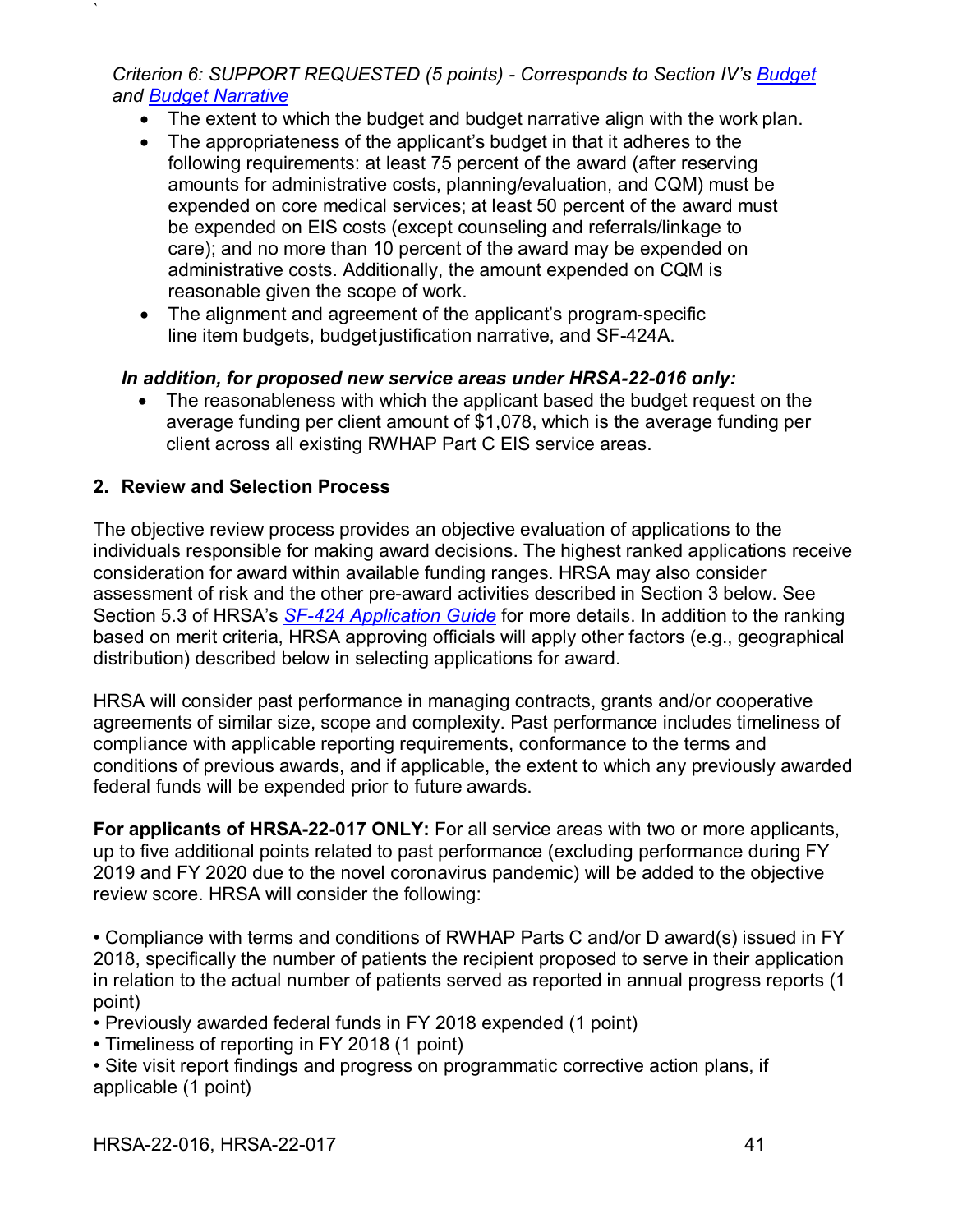• Financial assessment conducted by HRSA's Division of Financial Integrity. Financial assessments are a summary of key findings from single audits and/or RWHAP programspecific audits as an indicator of financial risk and its possible impact on program performance. (1 point)

### **Funding Preferences**

`

This program provides a funding preference for some applicants as authorized by section 2653 of the PHS Act. Applicants receiving preference will be placed in a more competitive position among applications that can be funded. Applications that do not receive a funding preference will receive full and equitable consideration during the review process. Funding preference will be granted to any qualified applicant that justifies their qualification for the funding preference by demonstrating that they meet the criteria for preference(s) as follows:

*Qualification 1: Increased Burden* - The Secretary shall give a funding preference to any qualified applicant experiencing an increased burden in providing HIV services. To request this preference, an applicant must provide information on ALL of the following factors for the service area:

- Number of cases of HIV;
- Rate of increase of HIV cases;
- Lack of availability of early intervention services;
- Number and rate of increase of cases of sexually transmitted infections, tuberculosis, substance use disorder, and co-infection with hepatitis B or C;
- Lack of availability of primary health care providers other than the applicant;
- Distance between the applicant's service area and the nearest community that has an adequate level of availability of appropriate HIV-related services, and the length of time required for patients to travel that distance.

The relevant time period for qualifying for this preference is the two-year period preceding the fiscal year for which you are applying to receive the grant.

Additional Preference(s):

### *Qualification 2: Rural Areas*

If you qualify for preference under Qualification 1, you may request an additional funding preference if you provide EIS in rural areas. Rural communities are those that are NOT designated a metropolitan statistical area (MSA). An MSA, as defined by OMB, must include one city with 50,000 or more inhabitants. MSAs are also urbanized areas (defined by the Bureau of the Census) with at least 50,000 or more inhabitants and a total MSA population of at least 100,000 (75,000 in New England). Rural communities may exist within the broad geographic boundaries of MSAs. For more information, see

[http://www.hrsa.gov/ruralhealth/aboutus/definition.html.](http://www.hrsa.gov/ruralhealth/aboutus/definition.html) For a list of those areas, refer to [https://data.hrsa.gov/tools/rural-health.](https://data.hrsa.gov/tools/rural-health)

### *Qualification 3: Underserved Areas*

If you qualify for preference under Qualification 1, you may request an additional funding preference if you provide EIS in areas that are underserved with respect to EIS. The RWHAP funds EIS under Parts A, B, C, and D. Applicants requesting a funding preference based on an underserved qualification must demonstrate that the area has gaps in the

HRSA-22-016, HRSA-22-017 42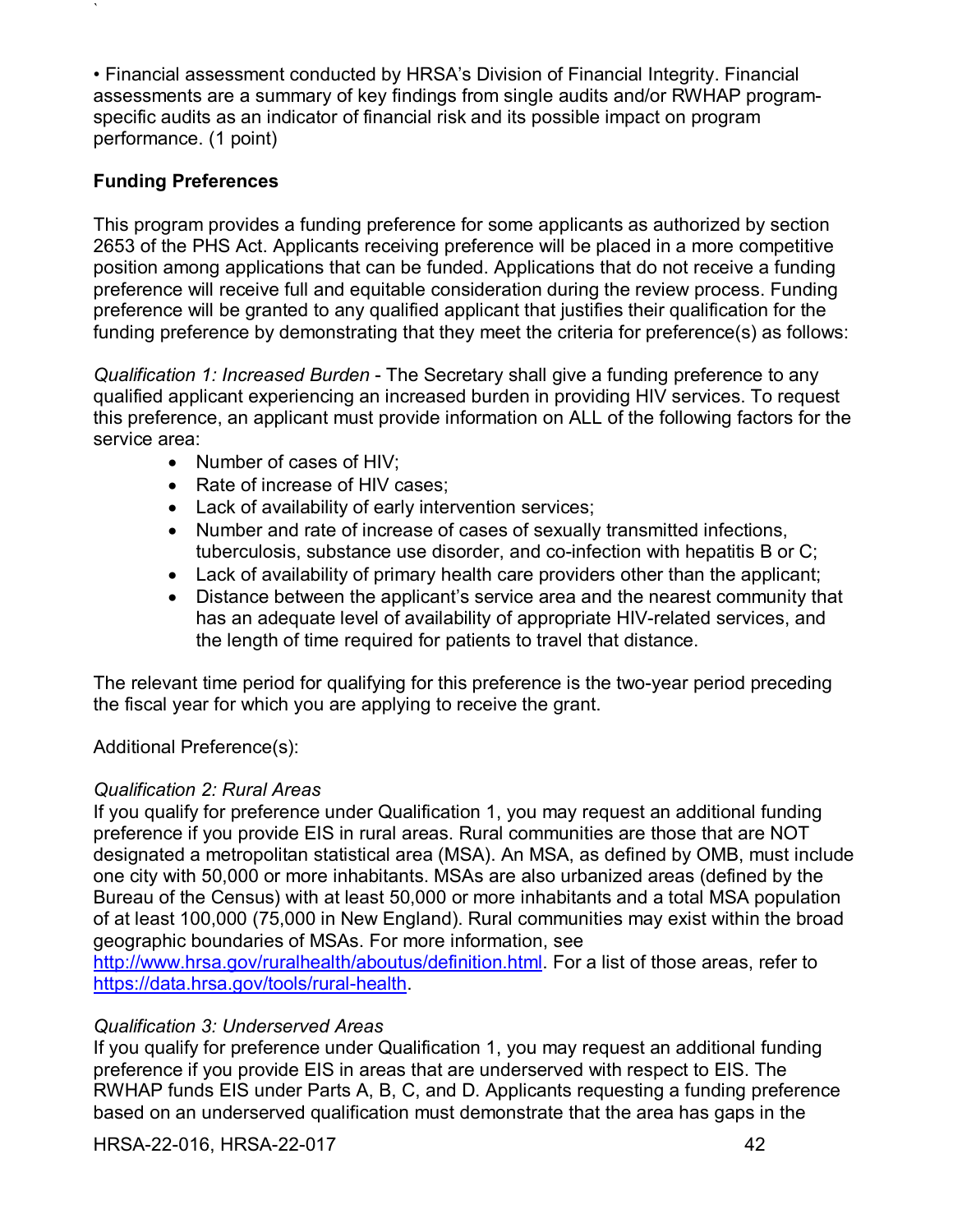provision of EIS for people with HIV. You must define and document these gaps and may include inadequate and/or unavailable services or services that do not sufficiently target particular segments of any community.

*If requesting a funding preference, include a narrative justification as [Attachment 8](#page-36-0). The* justification must demonstrate the existence of ALL of the specified factors for Qualification 1: Increased burden, as described in section V.3, Funding Preference. Applicants who qualify for preference under Qualification 1 can request additional preferences under Qualification 2: Rural Areas and/or Qualification 3: Underserved Areas. The additional requests must also be justified in this attachment. The funding preferences must be explicitly justified in this attachment in order for HRSA to consider them.

## <span id="page-47-0"></span>**3. Assessment of Risk**

`

HRSA may elect not to fund applicants with management or financial instability that directly relates to the organization's ability to implement statutory, regulatory or other requirements [\(45 CFR § 75.205\)](https://www.ecfr.gov/cgi-bin/retrieveECFR?gp=1&SID=4d52364ec83fab994c665943dadf9cf7&ty=HTML&h=L&r=PART&n=pt45.1.75).

HRSA reviews applications receiving a favorable objective review for other considerations that include past performance, as applicable, cost analysis of the project/program budget, assessment of your management systems, ensuring continued applicant eligibility, and compliance with any public policy requirements, including those requiring just-in-time submissions. HRSA may ask you to submit additional programmatic or administrative information (such as an updated budget or "other support" information) or to undertake certain activities (such as negotiation of an indirect cost rate) in anticipation of an award. However, even at this point in the process, such requests do not guarantee that HRSA will make an award. Following review of all applicable information, HRSA's approving and business management officials will determine whether HRSA can make an award, if special conditions are required, and what level of funding is appropriate.

Award decisions are discretionary and are not subject to appeal to any HRSA or HHS official or board.

Effective January 1, 2016, HRSA is required to review and consider any information about your organization that is in the [Federal Awardee Performance and Integrity Information](https://www.fapiis.gov/)  [System \(FAPIIS\).](https://www.fapiis.gov/) You may review and comment on any information about your organization that a federal awarding agency previously entered. HRSA will consider any of your comments, in addition to other information in [FAPIIS](https://www.fapiis.gov/) in making a judgment about your organization's integrity, business ethics, and record of performance under federal awards when completing the review of risk as described in [45 CFR § 75.205 HHS Awarding Agency](https://www.ecfr.gov/cgi-bin/retrieveECFR?gp=1&SID=4d52364ec83fab994c665943dadf9cf7&ty=HTML&h=L&r=PART&n=pt45.1.75)  [Review of Risk Posed by Applicants.](https://www.ecfr.gov/cgi-bin/retrieveECFR?gp=1&SID=4d52364ec83fab994c665943dadf9cf7&ty=HTML&h=L&r=PART&n=pt45.1.75)

HRSA will report to FAPIIS a determination that an applicant is not qualified [\(45 CFR §](https://www.ecfr.gov/cgi-bin/retrieveECFR?gp=1&SID=4d52364ec83fab994c665943dadf9cf7&ty=HTML&h=L&r=PART&n=pt45.1.75)  [75.212\)](https://www.ecfr.gov/cgi-bin/retrieveECFR?gp=1&SID=4d52364ec83fab994c665943dadf9cf7&ty=HTML&h=L&r=PART&n=pt45.1.75).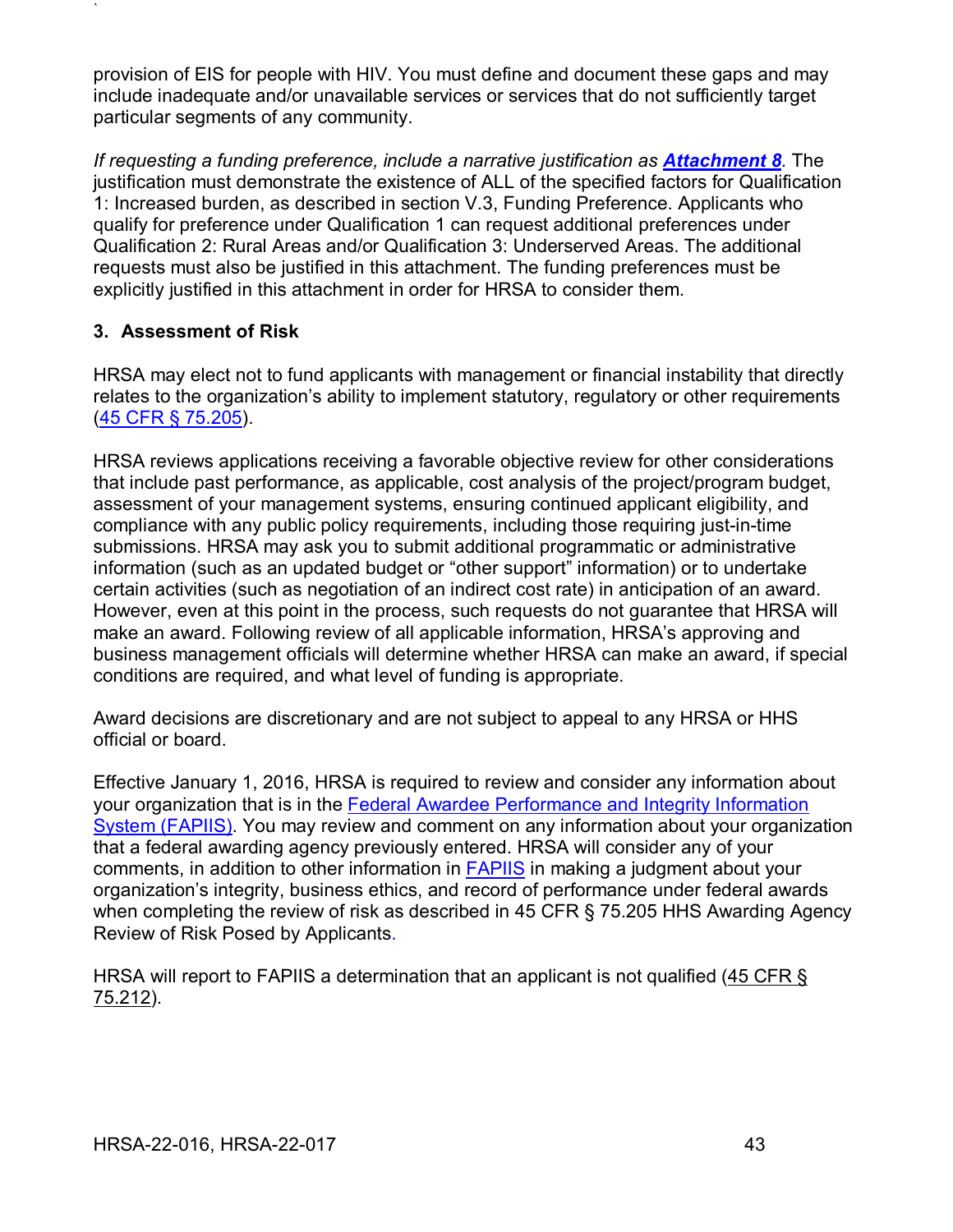# <span id="page-48-0"></span>**VI. Award Administration Information**

### <span id="page-48-1"></span>**1. Award Notices**

`

For HRSA-22-016, HRSA will release the Notice of Award (NOA) on or around the start date of May 1, 2022.

For HRSA-22-017, HRSA will release the Notice of Award (NOA) on or around the start date for the existing service area, as noted in Appendix B, of either April 1, 2022 or May 1, 2022.

See Section 5.4 of HRSA's *SF-424 [Application Guide](http://www.hrsa.gov/grants/apply/applicationguide/sf424guide.pdf)* for additional information.

### <span id="page-48-2"></span>**2. Administrative and National Policy Requirements**

See Section 2.1 of HRSA's *SF-424 [Application Guide](http://www.hrsa.gov/grants/apply/applicationguide/sf424guide.pdf)*.

If you are successful and receive a NOA, in accepting the award, you agree that the award and any activities thereunder are subject to:

• all provisions of 45 CFR part 75, currently in effect or implemented during the period of the award,

• other federal regulations and HHS policies in effect at the time of the award or implemented during the period of award, and

• applicable statutory provisions.

### **Accessibility Provisions and Non-Discrimination Requirements**

Federal funding recipients must comply with applicable federal civil rights laws. HRSA supports its recipients in preventing discrimination, reducing barriers to care, and promoting health equity. For more information on recipient civil rights obligations, visit the HRSA Office of Civil Rights, Diversity, and Inclusion website.

### **Requirements of Subawards**

The terms and conditions in the NOA apply directly to the recipient of HRSA funds. The recipient is accountable for the performance of the project, program, or activity; the appropriate expenditure of funds under the award by all parties; and all other obligations of the recipient, as cited in the NOA. In general, the requirements that apply to the recipient, including public policy requirements, also apply to subrecipients. See 45 CFR § [75.101 Applicability](https://www.ecfr.gov/cgi-bin/retrieveECFR?gp=1&SID=4d52364ec83fab994c665943dadf9cf7&ty=HTML&h=L&r=PART&n=pt45.1.75) for more details.

If you are successful and receive a Notice of Award, in accepting the award, you agree that the award and any activities thereunder are subject to all provisions of 45 CFR part 75, currently in effect or implemented during the period of the award, other Department regulations and policies in effect at the time of the award, and applicable statutory provisions.

## <span id="page-48-3"></span>**3. Reporting**

Award recipients must comply with Section 6 of HRSA's *SF-424 [Application Guide](http://www.hrsa.gov/grants/apply/applicationguide/sf424guide.pdf)* **and** the following reporting and review activities: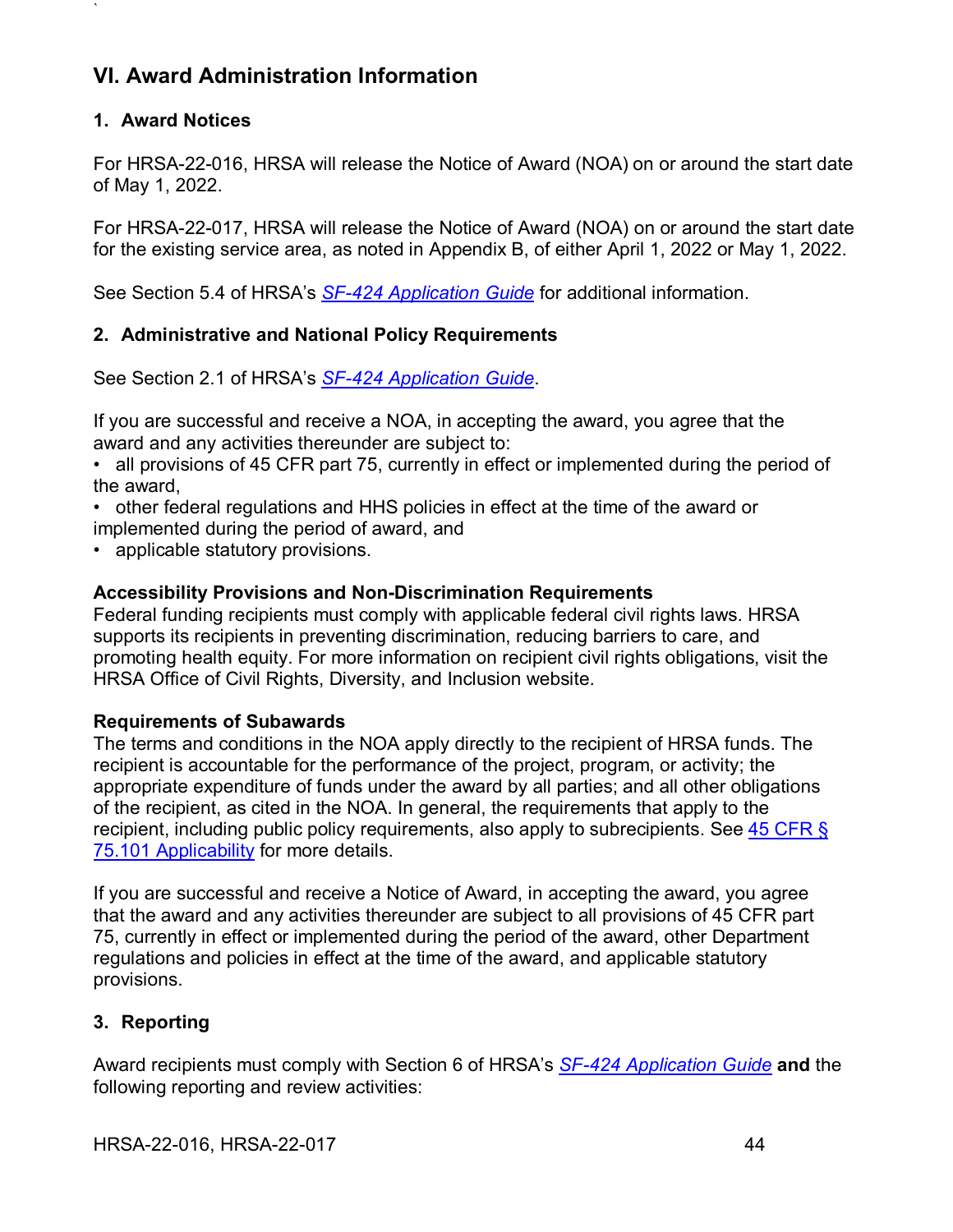- 1) **Progress Report**(s). The recipient must submit a progress report to HRSA on an **annual** basis. Further information will be available in the NOA.
- 2) **Allocation Report and Expenditure Report**  You must submit to HRSA an Allocation Report due 60 days after the start of the budget period and an Expenditure Report due 90 days after the end of the budget period. These reports account for the allocation and expenditure of all grant funds according to Core Medical Services, Support Services, Clinical Quality Management, and Administration.
- 3) **Ryan White Services Report**  The RSR captures information necessary to demonstrate program performance and accountability and is due to HRSA onan annual basis. You must comply with RSR data requirements and mandate compliance by any subrecipients. Please refer to the [RSR](http://hab.hrsa.gov/manageyourgrant/clientleveldata.html)  [website](http://hab.hrsa.gov/manageyourgrant/clientleveldata.html) for additional information.
- 4) **Federal Financial Report (FFR)**  The recipient will submit to HRSA the annual federal financial report. The report should reflect cumulative reporting within the project period and must be submitted using the Payment Management System. The FFR due dates have been aligned with the Payment Management System quarterly report due dates.
- 5) **Audits**  You must submit audits every two (2) years to the lead state agency for RWHAP Part B, consistent with Uniform Guidance 2 CFR 200 as codified byHHS at 45 CFR 75 regarding funds expended in accordance with this title, and include necessary client-level data to complete unmet need calculations and the Statewide Coordinated Statements of Need process.
- 6) **Integrity and Performance Reporting.** The NOA will contain a provision for integrity and performance reporting in [FAPIIS,](https://www.fapiis.gov/) as required in [45 CFR part 75](https://www.ecfr.gov/cgi-bin/retrieveECFR?gp=1&SID=4d52364ec83fab994c665943dadf9cf7&ty=HTML&h=L&r=PART&n=pt45.1.75)  [Appendix XII.](https://www.ecfr.gov/cgi-bin/retrieveECFR?gp=1&SID=4d52364ec83fab994c665943dadf9cf7&ty=HTML&h=L&r=PART&n=pt45.1.75)

Note that the OMB revisions to Guidance for Grants and Agreements termination provisions located at [2 CFR § 200.340 -](https://www.ecfr.gov/cgi-bin/text-idx?SID=da67ef9e79256f1b11e99d2ecb083228&mc=true&node=se2.1.200_1340&rgn=div8) Termination apply to all federal awards effective August 13, 2020.

## <span id="page-49-0"></span>**VII. Agency Contacts**

`

You may request additional information and/or technical assistance regarding business, administrative, or fiscal issues related to this NOFO by contacting:

Adejumoke Oladele Grants Management Specialist Division of Grants Management Operations, OFAM Health Resources and Services Administration 5600 Fishers Lane, Mailstop 10SWH03 Rockville, MD 20857 Telephone: (301) 443-2441 Email: [aoladele@hrsa.gov](mailto:aoladele@hrsa.gov)

HRSA-22-016, HRSA-22-017 45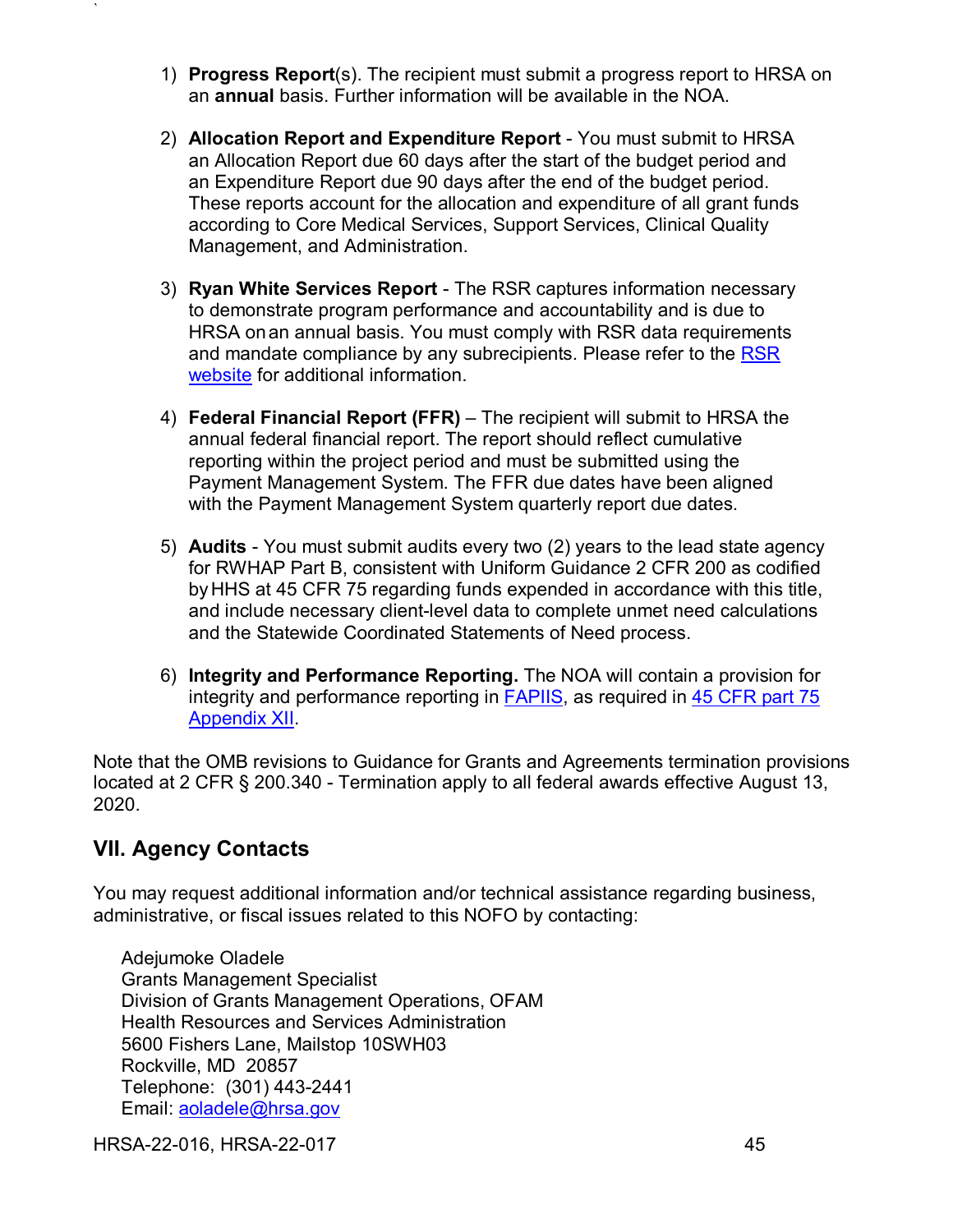You may request additional information regarding the overall program issues and/or technical assistance related to this NOFO by contacting:

Hanna Endale Chief, Atlantic Branch Division of Community HIV/AIDS Programs (DCHAP) Attn: RWHAP Part C EIS HIV/AIDS Bureau Health Resources and Services Administration 5600 Fishers Lane Rockville, MD 20857 Telephone: (301) 443-1326 Email: [HEndale@hrsa.gov](mailto:HEndale@hrsa.gov)

You may need assistance when working online to submit your application forms electronically. Always obtain a case number when calling for support. For assistance with submitting the application in Grants.gov, contact Grants.gov 24 hours a day, 7 days a week, excluding federal holidays at:

Grants.gov Contact Center Telephone: 1-800-518-4726 (International callers dial 606-545-5035) Email: [support@grants.gov](mailto:support@grants.gov) [Self-Service Knowledge](https://gditshared.servicenowservices.com/hhs_grants?pt=Grants) Base: <https://grants-portal.psc.gov/Welcome.aspx?pt=Grants>

Successful applicants/recipients may need assistance when working online to submit information and reports electronically through HRSA's Electronic Handbooks (EHBs). Always obtain a case number when calling for support. For assistance with submitting information in HRSA's EHBs, contact the HRSA Contact Center, Monday–Friday, 7 a.m. to 8 p.m. ET, excluding federal holidays at:

HRSA Contact Center Telephone: (877) 464-4772 / (877) Go4-HRSA TTY: (877) 897-9910 Web: <http://www.hrsa.gov/about/contact/ehbhelp.aspx>

## <span id="page-50-0"></span>**VIII. Other Information**

### **Technical Assistance**

HRSA has scheduled following technical assistance:

*Webinar*

`

HRSA-22-016, HRSA-22-017 46 Day and Date: Thursday October 28, 2021 Time:  $2 - 4$  p.m. ET Call-In Number: 1-833-568-8864 Meeting ID: 160-962-2200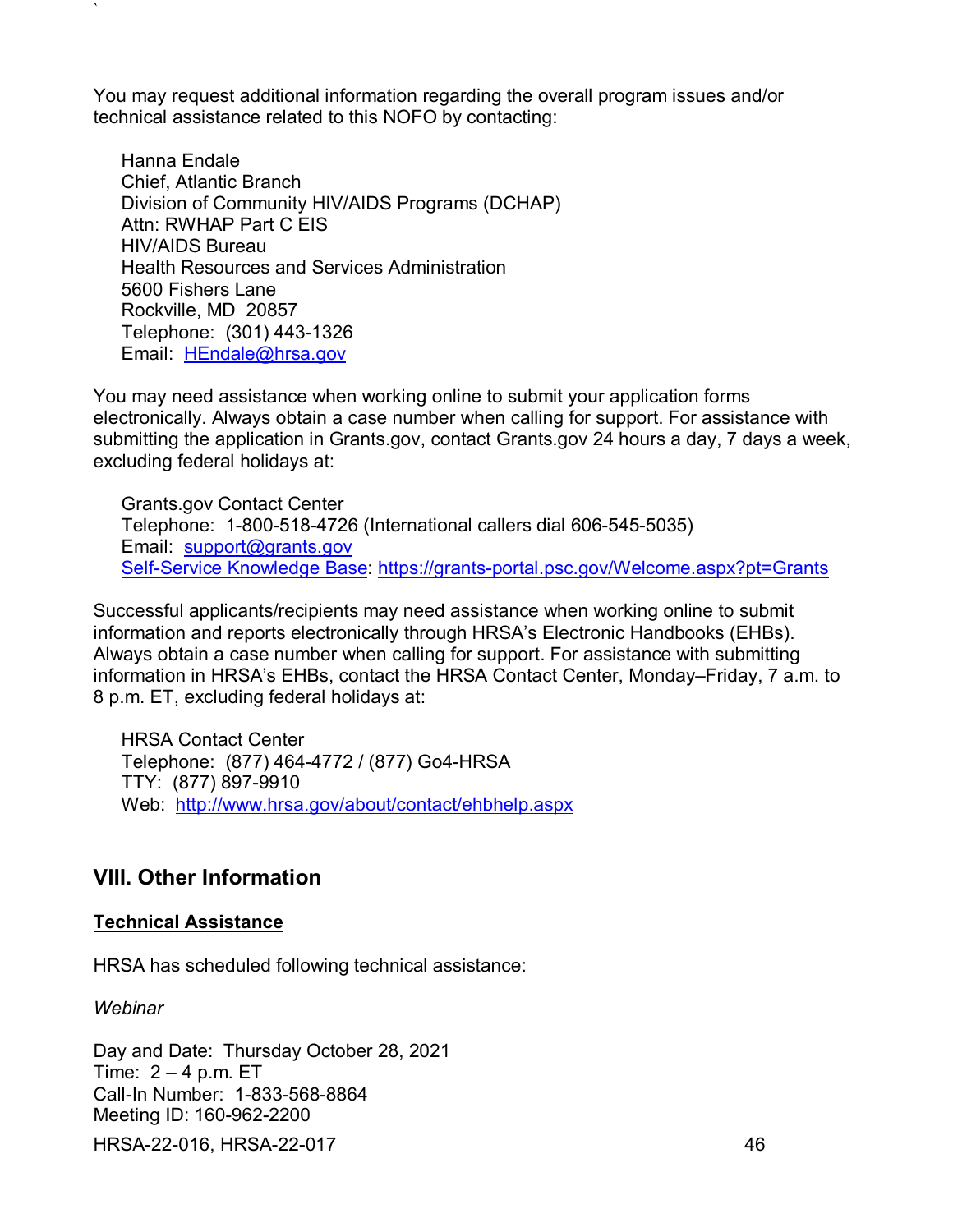Passcode: 79271053 Weblink: [https://hrsa](https://hrsa-gov.zoomgov.com/j/1609622200?pwd=ZnJPUjVPeGF5blFmV3dGT1l3aTYwdz09)[gov.zoomgov.com/j/1609622200?pwd=ZnJPUjVPeGF5blFmV3dGT1l3aTYwdz09](https://hrsa-gov.zoomgov.com/j/1609622200?pwd=ZnJPUjVPeGF5blFmV3dGT1l3aTYwdz09)

This TA webinar will be recorded and made available on the [TargetHIV Center](https://targethiv.org/calendar/2020-Ryan-White-Conference) website at [https://targethiv.org/library/nofos.](https://targethiv.org/library/nofos)

## **Tips for Writing a Strong Application**

 $\mathbf{v}$ 

See Section 4.7 of HRSA's *SF-424 [Application Guide](http://www.hrsa.gov/grants/apply/applicationguide/sf424guide.pdf)*.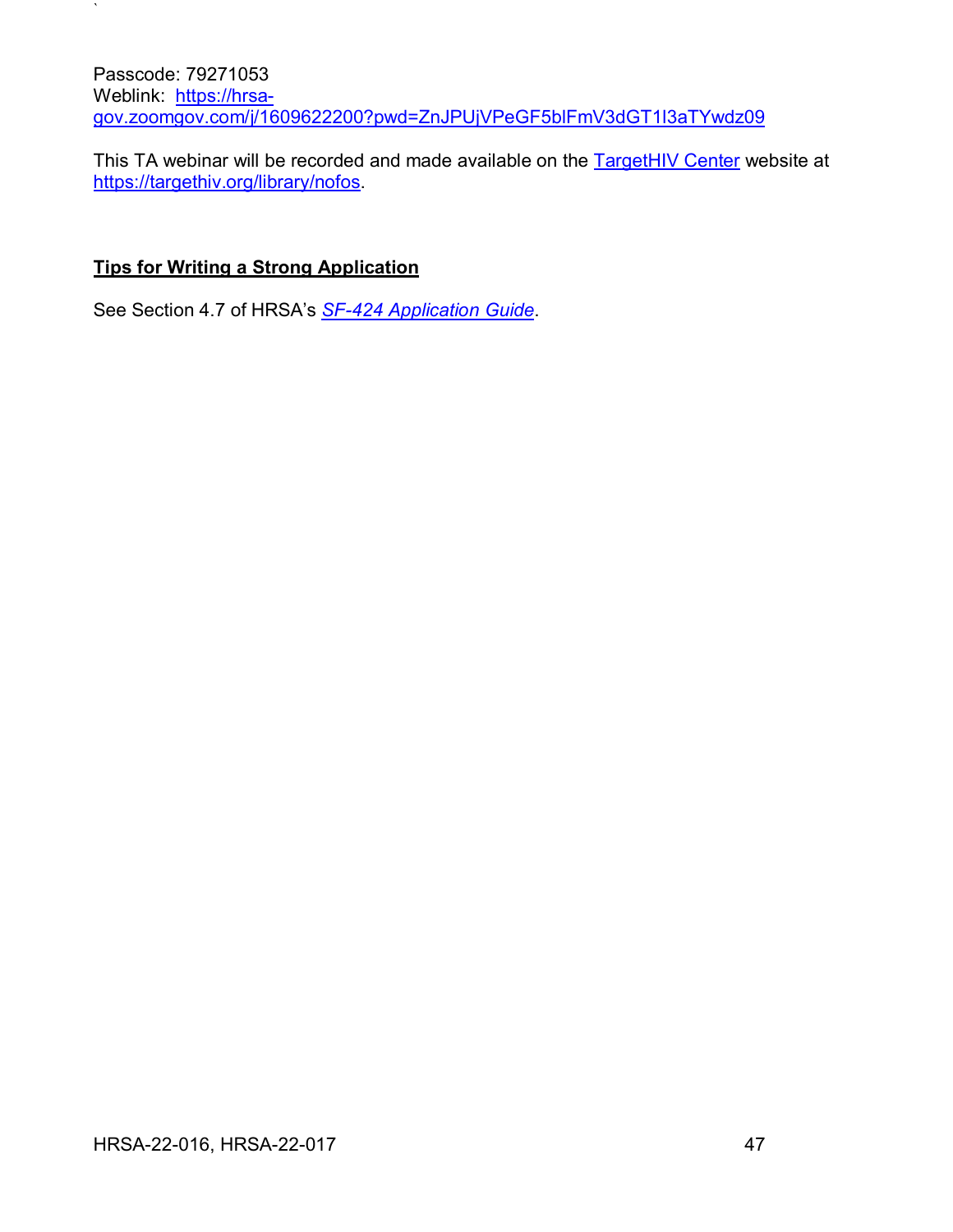## <span id="page-52-0"></span>**Appendix A: RWHAP Part C EIS Additional Agreements and Assurances**

### **Ryan White HIV/AIDS Treatment Extension Act of 2009, RWHAP Part C EIS**

The authorized representative of the applicant must include a signed and scanned original copy of the attached form with the grant application. This form lists the program assurances that must be satisfied to qualify for a RWHAP Part C grant.

NOTE: The text of the assurances has been abbreviated on this form for ease of understanding; however, recipients are required to comply with all aspects of the assurances as they are stated in the Act.

I, the authorized representative of in applying for a grant under RWHAP Part C of Title XXVI, sections 2651–2667 of the Public Health Service Act, hereby certify that:

I. As required in section 2651:

`

A. Grant funds will be expended only for providing core medical services as described in subsection (c), support services as described in subsection (d), administrative expenses as described in section 2664(g)(3), and a clinical quality management program under 2664(g)(5).

B. Grant funds will be expended for the purposes of providing, on an outpatient basis, each of the following early intervention required services:

- 1) Counseling individuals with respect to HIV in accordance with section 2662;
- 2) Testing to confirm the presence of HIV; to diagnose the extent of immune deficiency; to provide clinical information on appropriate therapeutic measures for preventing and treating the deterioration of the immune system and for preventing and treating conditions arising from the disease;
- 3) Other clinical preventive and diagnostic services regarding HIV, and periodic medical evaluations of individuals with HIV;
- 4) Providing the therapeutic measures described in 2 above; and
- 5) Referrals described in section 2651(e)(2);

C. Recipient will expend at least 50 percent of grant funds awarded for activities described in  $2$ ) – 4) above.

D. After reserving funds for administration and clinical quality management, recipient will use at least 75 percent of the remaining grant funds to provide core medical services that are needed in the area involved for individuals with HIV who are identified and eligible under this title (including services regarding the cooccurring conditions of the individuals).

E. RWHAP Part C services will be available through the applicant entity, either directly or, if the recipient is not a Medicaid provider, through public or nonprofit private entities, or through for-profit entities if such entities are the only available provider of quality HIV care in the area.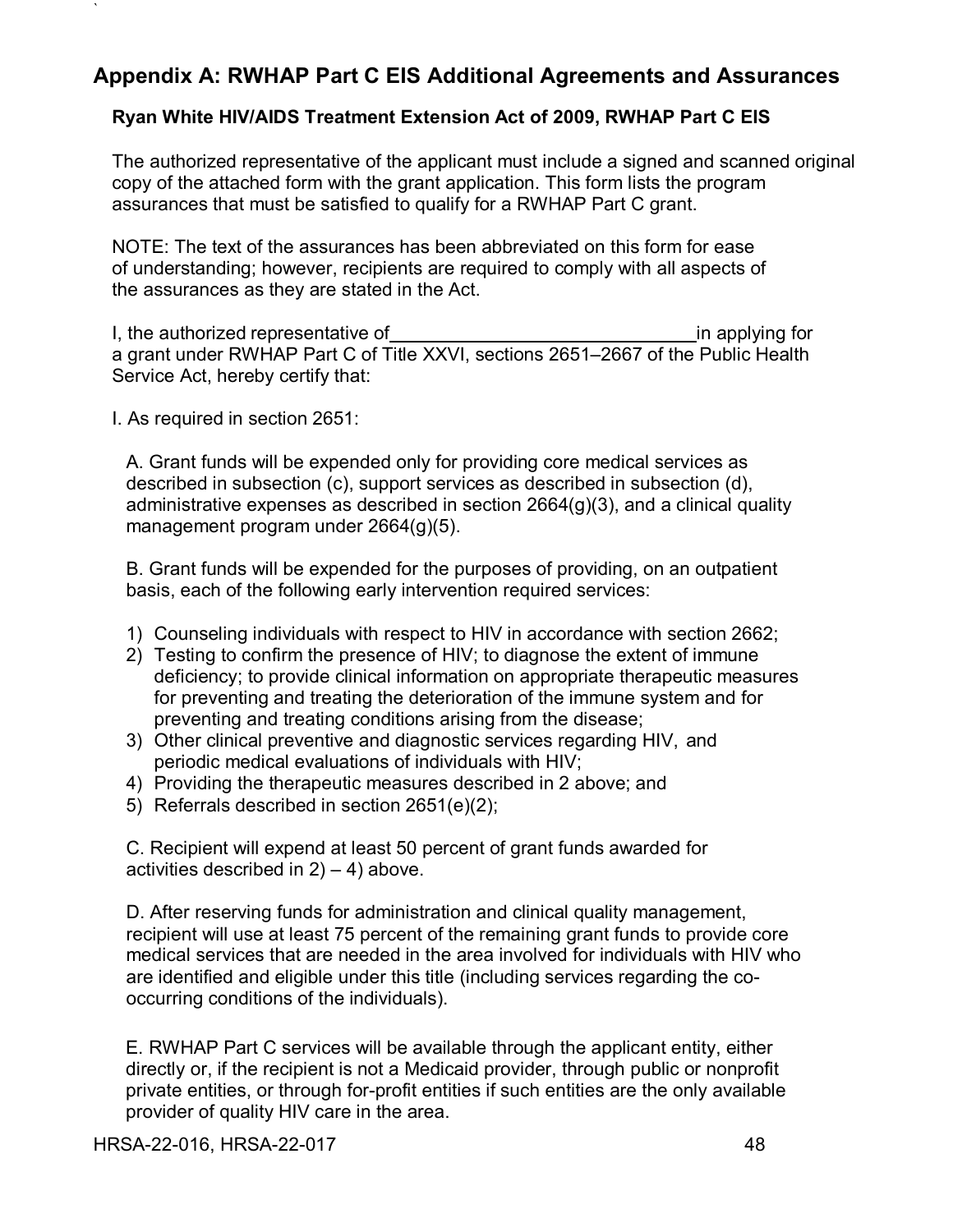F. Grant funds may also be expended to provide the support services that are needed for individuals with HIV to achieve their medical outcomes.

II. As required under section 2652(b), all providers of services available in the Medicaid State plan must have entered into a participation agreement under the State plan and be qualified to receive payments under such plan, or, for entities providing services under the award on behalf of the recipient, receive a waiver from this requirement.

III. As required under section 2654(a): Provisions of services to persons with hemophilia will be made and/or coordinated with the network of comprehensive hemophilia diagnostic and treatment centers.

IV. As required under section 2661(a): The confidentiality of all information relating to the person(s) receiving services will be maintained in accordance with applicable law.

V. As required under section 2661(b): Informed consent for HIV testing will be obtained.

VI. As required under section 2662: The applicant agrees to provide appropriate counseling services, under conditions appropriate to the needs of individuals.

VII. As required under section 2663: All testing that is conducted with RWHAP funds will be carried out in accordance with sections 2661 and 2662.

VIII. As required under section 2664(a)(1)(C): Information regarding how the expected expenditures under the grant are related to the planning process for localities funded under Part A (including the planning process described in section 2602) and for States funded under Part B (including the planning process described in section 2617(b)) will be submitted.

IX. As required under section 2664(a)(1)(D): A specification of the expected expenditures and how those expenditures will improve overall client outcomes, as described in the State plan under section 2517(b) will be submitted.

X. As required under section 2664(a)(2): A report to the Secretary in the form and on the schedule specified by the Secretary will be submitted.

XI. As required under section 2664(a)(3): Additional documentation to the Secretary regarding the process used to obtain community input into the design and implementation of activities related to the grant will be submitted.

XII. As required under section 2664(a)(4): Audits regarding funds expended under RWHAP Part C will be submitted every 2 years to the lead State agency under section 2617(b)(4) and will include necessary client level data to complete unmet need calculations and the Statewide Coordinated Statements of Need process.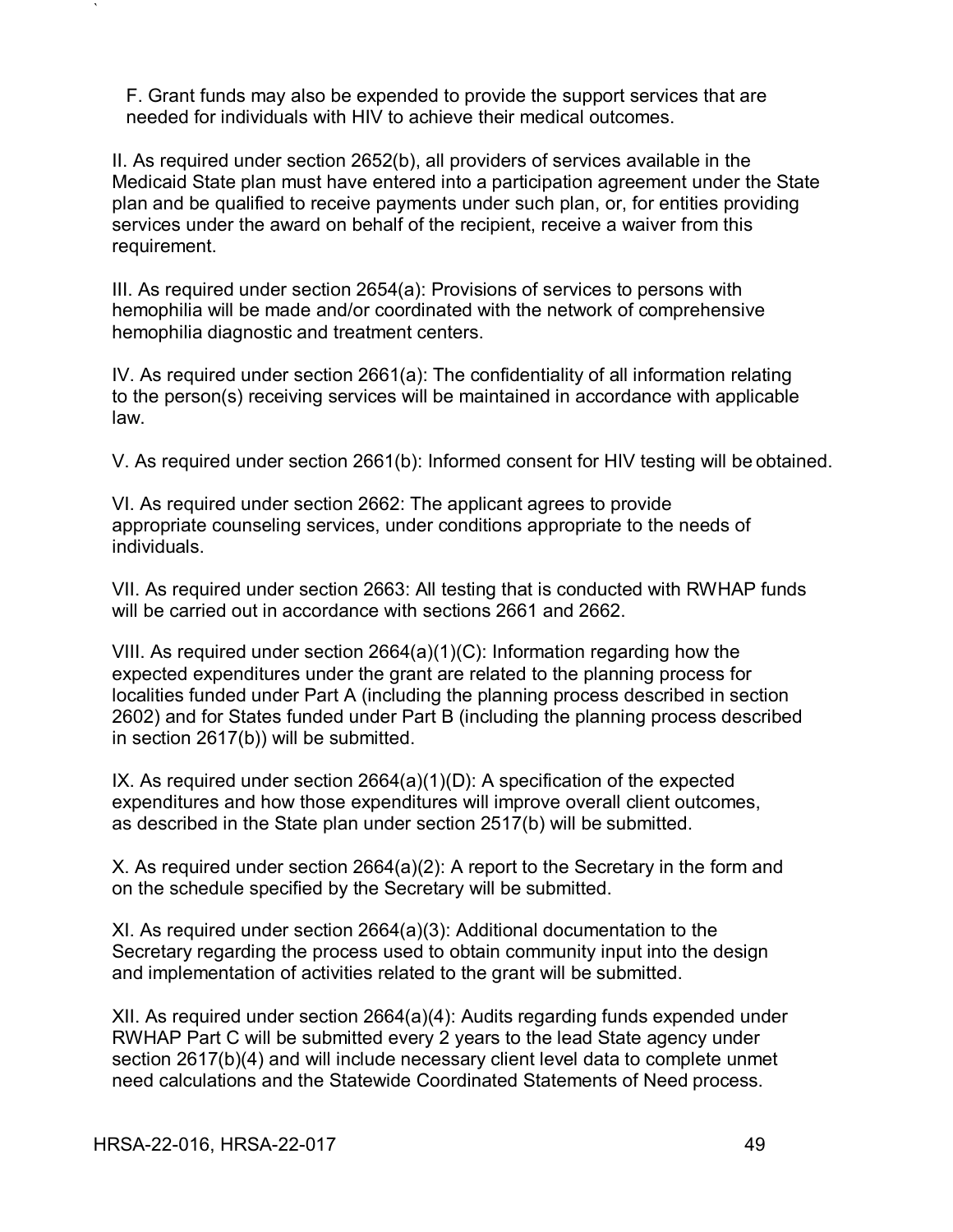XIII. As required under section 2664(b): To the extent permitted under State law, regulation or rule, opportunities for anonymous counseling and testing will beprovided.

XIV. As required under section 2664(c): Individuals seeking services will not have to undergo testing as a condition of receiving other health services.

XV. As required under section 2664(d): The level of pre-grant expenditures for early intervention services will be maintained at the level of the year prior to the grant year.

XVI. As required under section 2664(e): A schedule of charges specified in section 2664 (e) will be utilized.

XVII. As required under section 2664(f): Funds will not be expended for services covered, or which could reasonably be expected to be covered, under any State compensation program, insurance policy, or any Federal or State health benefits program (except for a program administered by or providing services of the Indian Health Service); or by an entity that provides health services on a prepaid basis.

XVIII. As required under section 2664(g): Funds will be expended only for the purposes awarded, such procedures for fiscal control and fund accounting as may be necessary will be established, and not more than 10 percent of the grant will be expended for administrative expenses, including planning and evaluation, except that the costs of a clinical quality management program may not be considered administrative expenses for the purposes of such limitation.

XIX. As required under section 2667: Agreement that counseling programs shall not be designed to promote, or encourage directly, intravenous drug abuse or sexual activity, homosexual or heterosexual; shall be designed to reduce exposure to and transmission of HIV/AIDS by providing accurate information; shall provide information on the health risks of promiscuous sexual activity and intravenous drug abuse; and shall provide information on the transmission and prevention of hepatitis A, B, and C, including education about the availability of hepatitis A and B vaccines and assisting patients in identifying vaccination sites.

XX. As required under section 2681: Assure that services funded will be integrated with other such services, coordinated with other available programs (including Medicaid), and that the continuity of care and prevention services of individuals with HIV is enhanced.

XXI. As required under section 2684: No funds will be used to fund AIDS programs, or to develop materials, designed to promote or encourage, directly, intravenous drug use or sexual activity, whether homosexual or heterosexual.

| Signature: |  |
|------------|--|
|            |  |

| Title: |  |
|--------|--|
|        |  |

HRSA-22-016, HRSA-22-017 50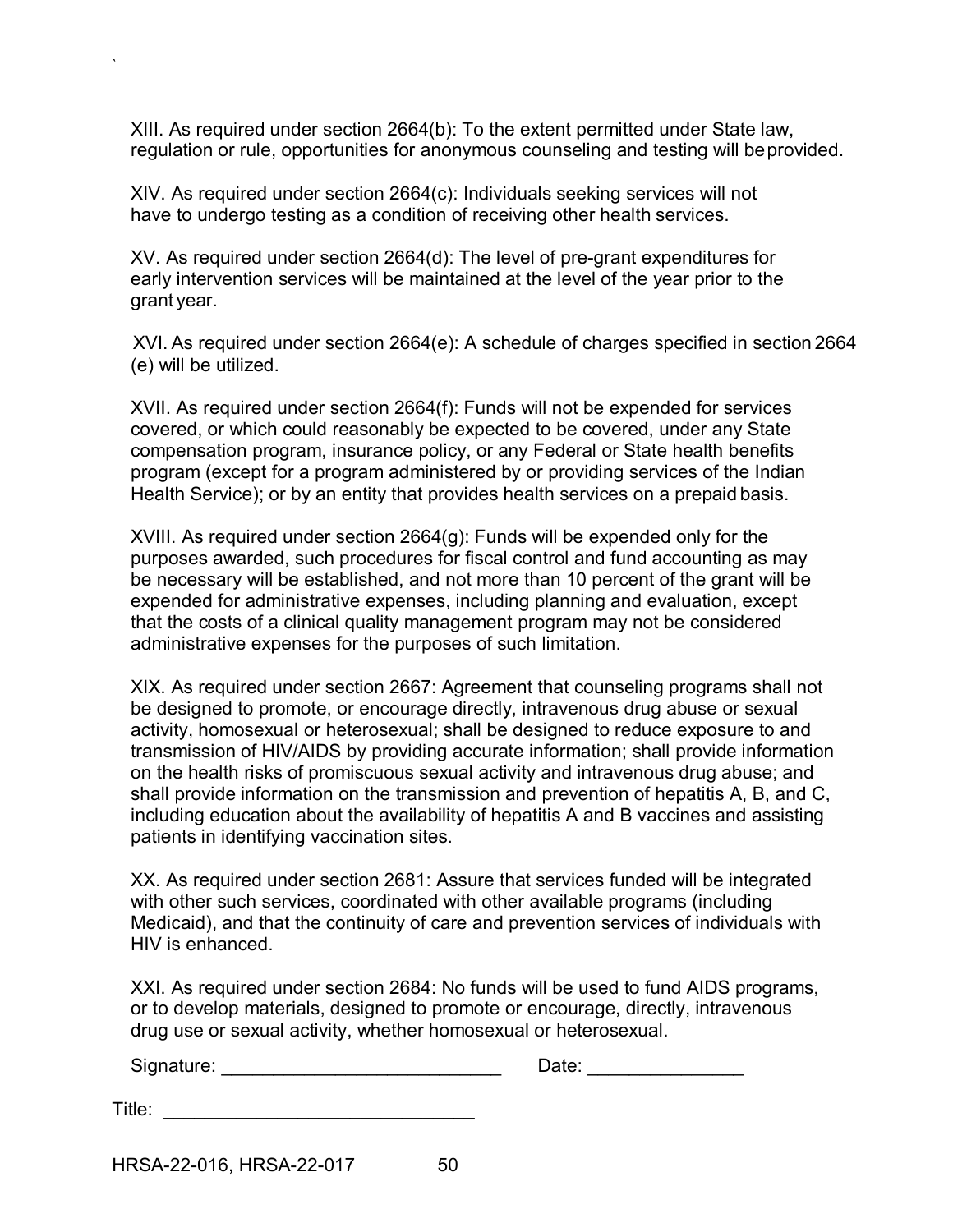## <span id="page-55-0"></span>**Appendix B: Existing Geographic Service Areas (applies only to HRSA-22-017)**

New applicants submitting proposals to provide services in an existing service area under HRSA-22-017 must identify the service area to be served and the current recipient you intend to replace. **Applications must propose to serve the entire service area, as defined here in Appendix B.**

The total funding available for each service area for the delivery of comprehensive primary health care and support services in an outpatient setting for low income, uninsured and underserved people with HIV, is identified in the "Funding Ceiling" column. Funding requests must not exceed the published funding ceiling amount.

HRSA encourages current RWHAP Part C recipients to assess their history of expending Part C funds and to examine all resources available, including program income generated as a result of the RWHAP Part C award, when considering the funding level for which to apply. Appendix B describes the ceiling amount for each service area; you can request a funding level that is less than the listed amount in light of your history of expending Part C funds and availability of other resources. HRSA HAB anticipates directing any balance in funds to support the funding of new RWHAP Part C service areas where there is the greatest burden of infection, illness, and disparities from HIV, as well as to support the continuation of the RWHAP Part C Capacity Development grant program. In addition, HRSA reserves the right to fund less than the amount requested based on a history of current RWHAP Part C recipient's unobligated balances.

**Reminder:** if you are applying for more than one service area listed in Appendix B, you must submit a separate application for each service area. Each application must address the entire service area.

| <b>Budget</b><br><b>Start</b> | <b>Current Recipient</b><br><b>Name</b>                  | <b>City</b>    | <b>State</b> | <b>Funding</b><br><b>Ceiling</b> | <b>Service Area</b>                                                                                          |
|-------------------------------|----------------------------------------------------------|----------------|--------------|----------------------------------|--------------------------------------------------------------------------------------------------------------|
| April                         | <b>Natividad Medical</b><br>Center/Monterey<br>County of | <b>Salinas</b> | CA           | \$338,144                        | Counties: Monterey,<br>San Benito                                                                            |
| April                         | <b>Maine General</b><br><b>Medical Center</b>            | Augusta        | <b>ME</b>    | \$265,068                        | Counties:<br>Androscoggin,<br>Franklin, Kennebec,<br>Knox, Lincoln,<br>Oxford, Sagadahoc,<br>Somerset, Waldo |